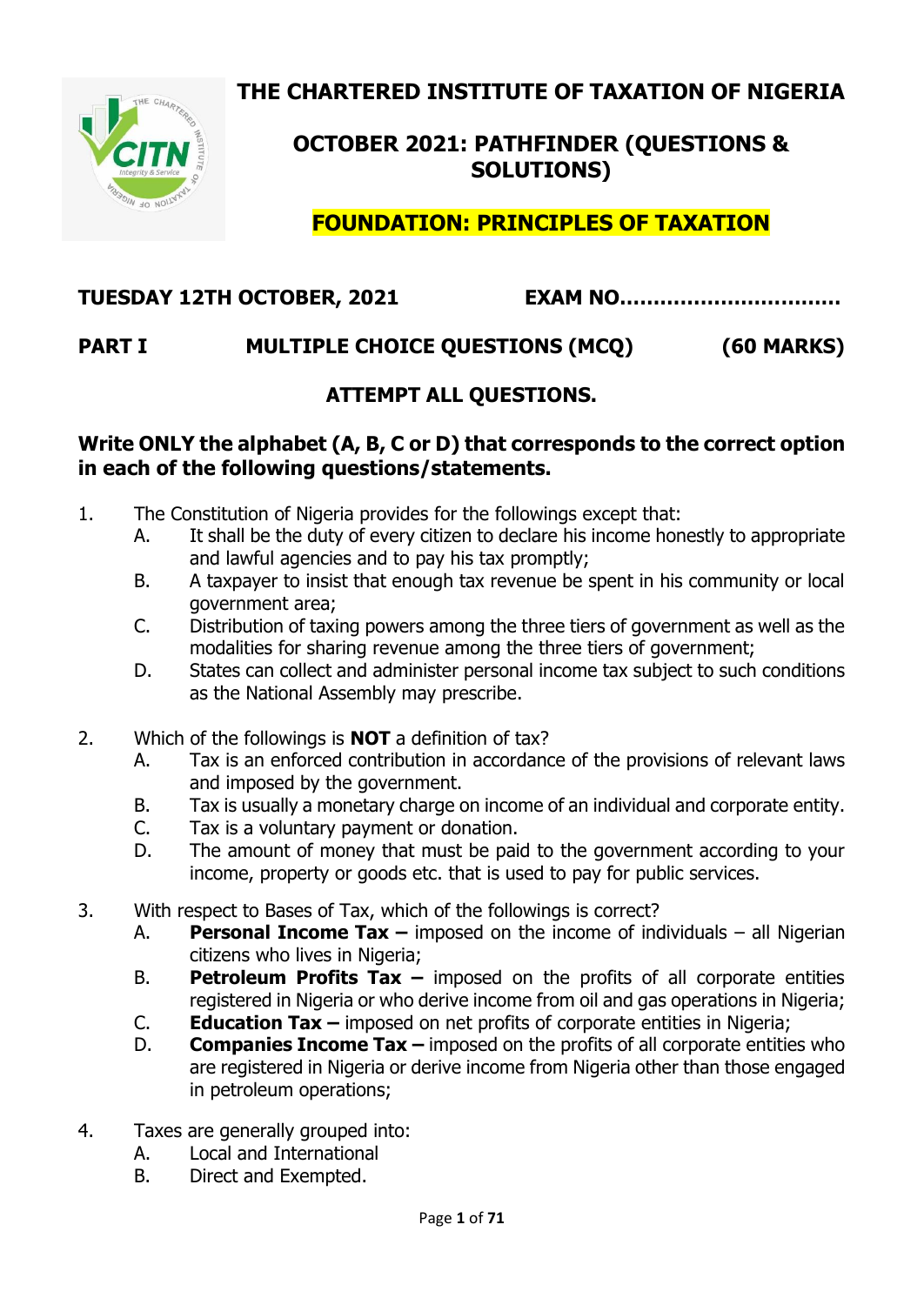- C. Direct and Indirect.
- D. Regressive and Zero rate.
- 5. A member of the Federal Inland Revenue Service Board shall cease to hold Office as a member of the Board except.
	- A. He becomes of an unsound mind;
	- B. He becomes bankrupt or makes a compromise with his creditors;
	- C. He becomes an appointed Minister;
	- D. He resigns his appointments as a member of the Board by notice, under his hand, addressed to the President
- 6. What is the name of tax organ that is conferred with powers to assess, collect and administer taxes on limited liability companies in Nigeria? …………………
	- A. Federal Board of Inland Revenue
	- B. State Internal Revenue Service
	- C. Federal Inland Revenue Service
	- D. State Inland Revenue Service
- 7. The following are purposes of taxation in Nigeria **except:** ……………………..
	- A. To institute and improve corporate governance in doing business
	- B. To redistribute income and wealth within the country
	- C. To generate revenue for government
	- D. To manage the economy
- 8. The Tax Appeal Tribunal shall have power to adjudicate on disputes and controversies arising from: ………………………………
	- A. The Stamp Duties Act
	- B. The Custom and Excise Act
	- C. The Withholding Tax Act
	- D. Personal Income Tax Act
- 9. The following taxes, levies and fees are collectible by the Federal Government of Nigeria **except**:
	- A. Companies Income Tax
	- B. Sales and Consumption Tax
	- C. Personal Income Tax of Policemen
	- D. Petroleum Profits Tax
- 10 Which of the following is an example of direct tax in Nigeria?
	- A. Value Added Tax
	- B. Excise Duty
	- C. Companies Income Tax
	- D. Import Duty
- 11. These categories of taxable persons are referred to as "Federal Subject" and they include the group listed below except:
	- A. Members of Nigerian Armed Forces
	- B. Members of Nigerian Police Force.
	- C. Officers of the Nigerian Foreign Service.
	- D. Foreign residents who earn Nigerian incomes.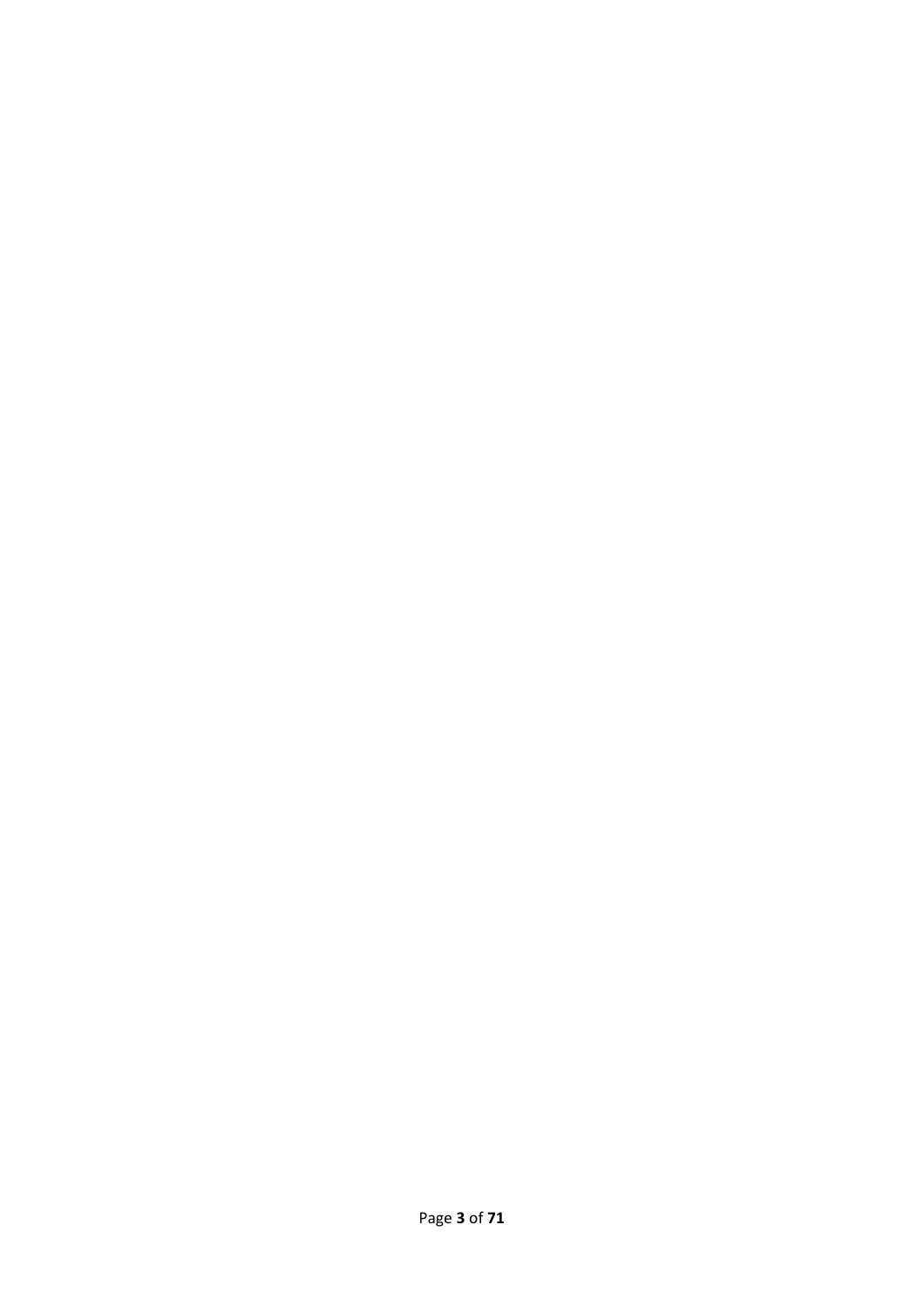- 12. Which of these is an Indirect Tax?
	- A. Companies Income Tax.
	- B. Personal Income Tax.
	- C. Value Added Tax.
	- D. Education Tax.
- 13. The followings are objectives of taxation except
	- A. To exercise control on individual's expenses
	- B. To raise money for Councillors and party supporters in various states.
	- C. To redistribute income and wealth of the citizens.
	- D. To generate money for projects.
- 14. The relevant tax law that governs taxation of Trusts, Settlements and Estates. A. Personal Income Tax Act (as amended).
	- B. Capital Gains Tax Act.
	- C. Pioneer Legislation.
	- D. Companies Income Tax Act.
- 15. The relevant tax authority in charge of Education Tax in Nigeria is:
	- A. Federal Inland Revenue Service.
	- B. Joint Tax Board.
	- C. Education Tax Board
	- D. State Board of Internal Revenue.
- 16. The following are conditions for granting pioneer status **except** ……………
	- A. The applicant cannot process and collect tax clearance certificate
	- B. A non-current tangible asset of over ₦100m shall be deemed as satisfiable
	- C. During the pioneer period, a performance report must be submitted to Nigeria Investment Promotion Commission
	- D. An applicant must be engaged in an activity listed as pioneer industry or pioneer product
- 17. Which of the following is not among category of Inspectors of taxes?
	- A. Chief Inspectors of taxes
	- B. Revenue Collectors
	- C. Principal Inspectors of taxes
	- D. Senior Inspectors of taxes
- 18. Which of the following is not a member of the Technical Committee of the Federal Inland Revenue Service Board?
	- A. The Executive Chairman of the Federal Inland Revenue Service as Chairman
	- B. All the Directors and Heads of Departments of the Federal Inland Revenue Service
	- C. The Legal Adviser of the Federal Inland Revenue Service
	- D. All Executive Chairmen of State Internal Revenue Service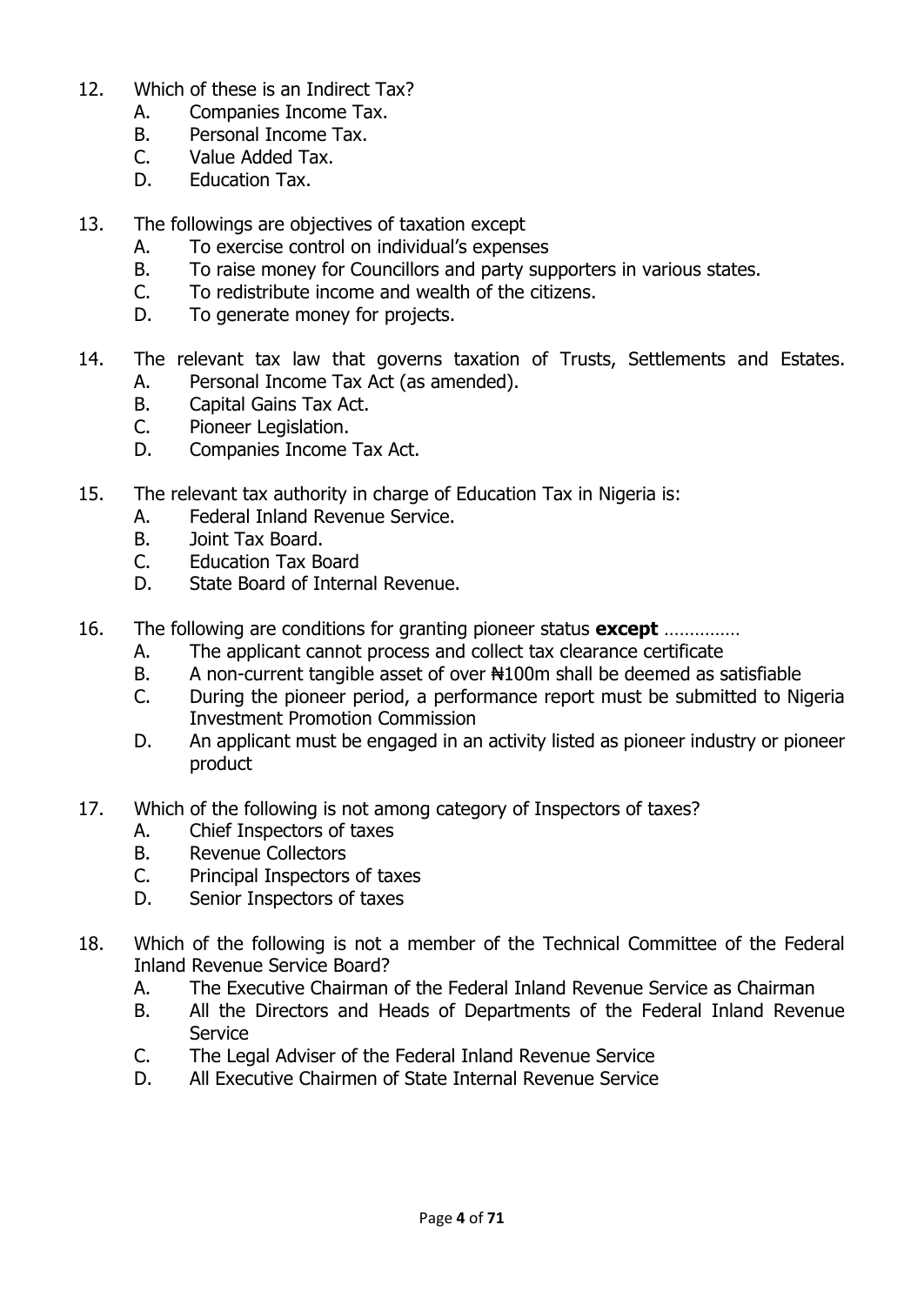- 19. A situation where a tax authority agrees to forgo the payment of interests and penalties of a taxpayer in exchange for prompt payment of actual tax liabilities within a specified time period is called …………………………
	- A. Tax farming
	- B. Tax yield
	- C. Tax avoidance
	- D. Tax amnesty
- 20. Which tier of government collects Pay As You Earn in Nigeria?
	- A. National Assembly
	- B. State Government
	- C. Local Government
	- D. All of the above
- 21. What is the name for a worker that does not have a permanent principal place of residence in a year of assessment?
	- A. Itinerant
	- B. Movable.
	- C. Non-taxable
	- D. Non-resident.
- 22. The characteristics of Withholding Tax do not include:
	- A. Withholding Tax is a deduction at source which gives the taxpayer no option as to whether to pay or not;
	- B. Withholding tax is calculated on a flat rate;
	- C. Withholding tax is an advance payment in lieu of income tax to be paid later. This means that it is not a separate tax;
	- D. Some withholding tax are regarded as final tax. Where this so, the income from which they have been deducted can no longer be brought into account for tax purposes;
- 23. The developmental roles of Tax Incentives does not include:
	- A. Promotion of Manufacturing Activities;
	- B. Preferential treatment for certain sectors, e. g. Agriculture, Mining, etc.;
	- C. Incentives on repatriation of Foreign Earnings;
	- D. To encourage remittance of withholding tax.
- 24. Accounts during the Pioneer Period are to be made up as follows except: A. A period of one year commencing on the production day;
	- B. Successive one year period thereafter;
	- C. The last one year of tax relief period;
	- D. 18 calendar months.
- 25. Which of the following will not be subject to withholding tax in Nigeria?
	- A. Professional fees
	- B. Rent
	- C. Wages
	- D. Dividend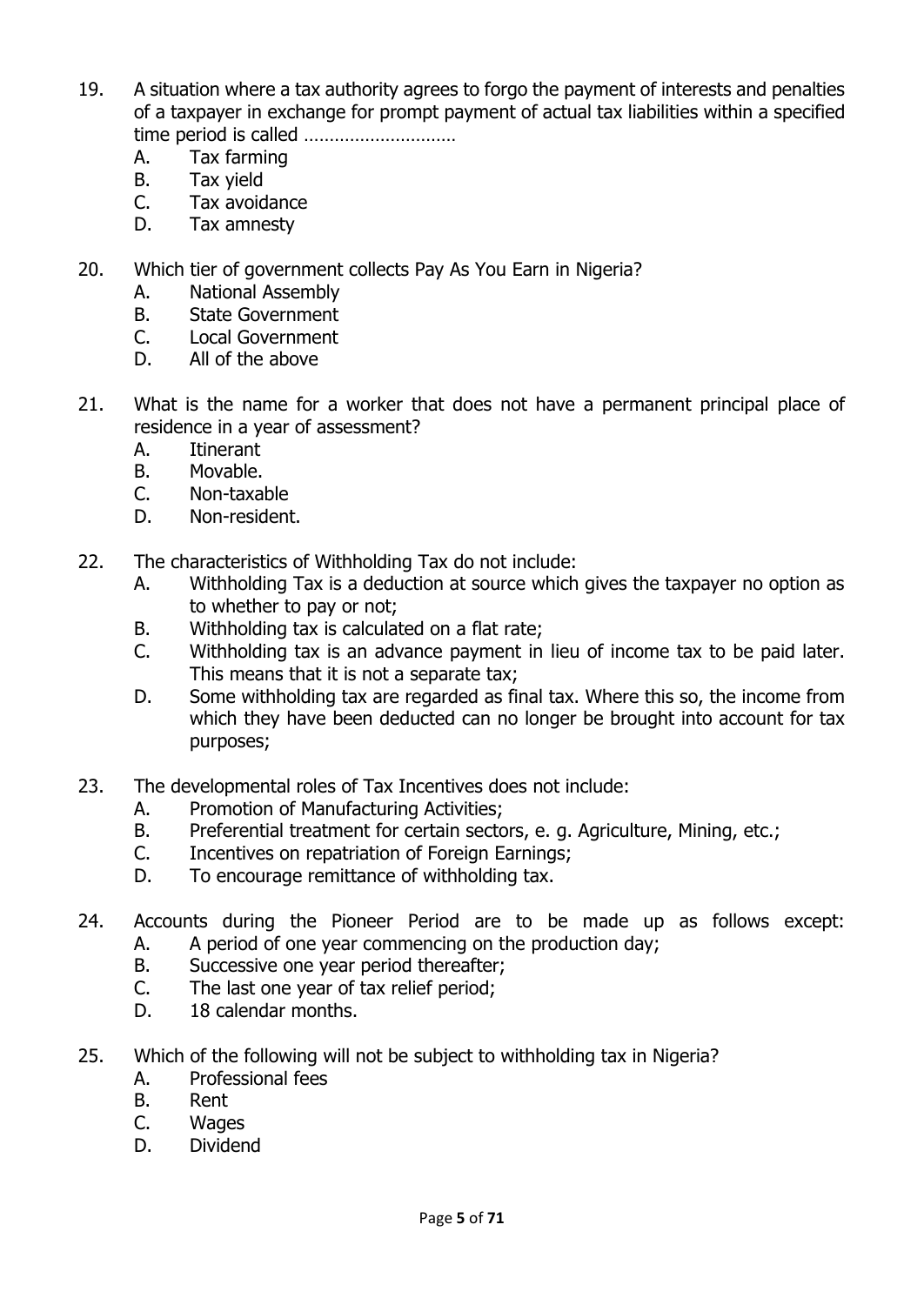- 26. The current administrative bodies for tax in Nigeria does not include:
	- A. The Joint Task Force;
	- B. The Federal Inland Revenue Service;
	- C. The State Board of Internal Revenue;
	- D. The Joint State Revenue Committee;
- 27. One of the following is NOT a member of the State Internal Revenue Board. A. The Directors and Heads of Departments within the State Service.
	- B. Three other persons nominated by the Commissioner for Finance.
	- C. A Director from National Planning Commission.
	- D. The Executive Head of the State Service.
- 28. Which of the following is a member of the Federal Inland revenue Service Board? A. The Auditor General of the Federation or his representative.
	- B. The Secretary of the Joint Tax Board.
	- C. The Accountant General of the Federation or his representative.
	- D. A Director of Budget in the Federal Ministry of Finance
- 29. Which one of the following determines the Principal Place of Residence of a Partner for tax purpose?
	- A. Where he sleeps regularly during the assessment year.
	- B. Where the partner has spent 90 days during an assessment year.
	- C. His State of origin as at  $1<sup>st</sup>$  January of the assessment year.
	- D. The place where most of the Partners reside.
- 30. Which of the following dividends are excluded from tax?
	- A. Dividend earned from abroad and brought into Nigeria by a Nigerian resident in convertible currency and paid into a domiciliary account in a bank approved by the Federal Government.
	- B. Dividend distributed by a Unit Trust.
	- C. Dividend paid out of pioneer profit.
	- D. Dividend paid by companies in petrochemical and liquefied natural gas.
- 31. What is the name given to tax imposed on locally manufactured goods in Nigeria?
	- A. Value Added Tax
	- B. Import duty
	- C. Excise duty
	- D. Stamp duty
- 32. Which Authority issues tax clearance certificates to limited liability companies?
	- A. State Inland Revenue Service
	- B. State Internal Revenue Service
	- C. Federal Inland Revenue Service
	- D. Federal Internal Revenue Service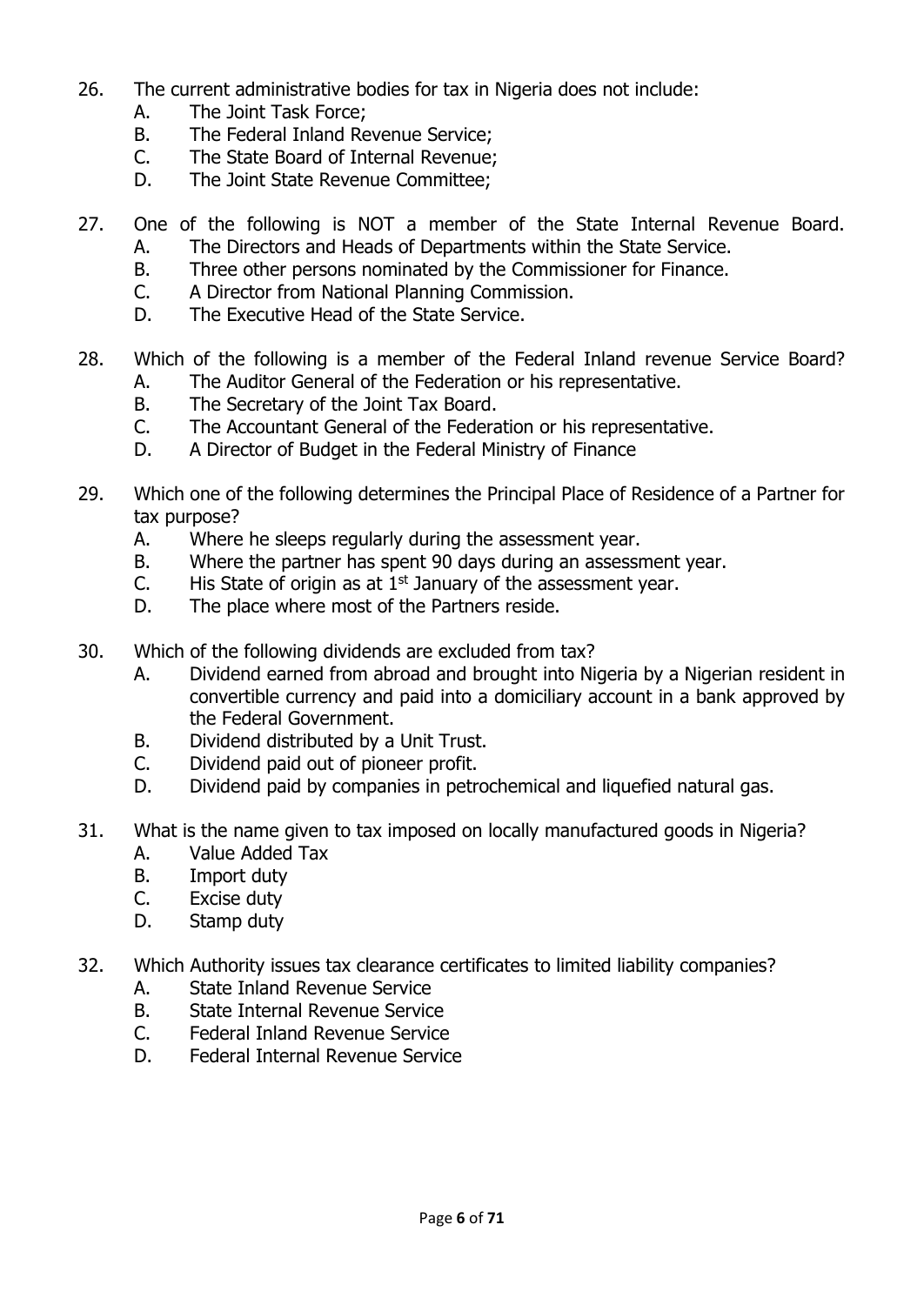- 33. Which of the following is **NOT** on the list of approved taxes and levies collectible by a State Internal Revenue Service?
	- A. Stamp duties on instrument executed by limited liability companies
	- B. Road taxes
	- C. Pool betting and lotteries, gaming and casino taxes
	- D. Capital Gains Tax on individuals
- 34. At what rate is Tertiary Education Tax calculated in Nigeria? …………
	- A. 5%
	- B. 4%
	- $C. 3\%$
	- D. 2%
- 35 A tax regime where various and similar types of taxes are imposed on taxpayers by different tiers of government is called …………………………………..
	- A. Progressive tax
	- B. Multiple taxes
	- C. Regressive tax
	- D. Alternative tax
- 36. Which of the following is a non-investment income from which withholding tax is deductible?
	- A. Consulting Services.
	- B. Dividend.
	- C. Interest.
	- D. Royalty
- 37. Under the Personal Income Tax Act CAP P8 LFN 2004, what is the period of assessment for income tax purposes?
	- A. 12 months from 1<sup>st</sup> April
	- B. 12 months from  $1<sup>st</sup>$  January
	- C.  $12$  months from  $1<sup>st</sup>$  July
	- D. 12 months from 30<sup>th</sup> September
- 38. The followings are tax exempt items under Personal Income Tax (Amendment) Act 2011, except
	- A. Gratuities
	- B. National Housing Fund Contribution
	- C. National Health Insurance Scheme Contribution
	- D. Overtime
- 39. What is the Act under which pioneer status can be granted to a company? A. Capital Transfer Act
	- B. Petroleum Profits Tax Act
	- C. Capital Gains Tax Act
	- D. Industrial Development Act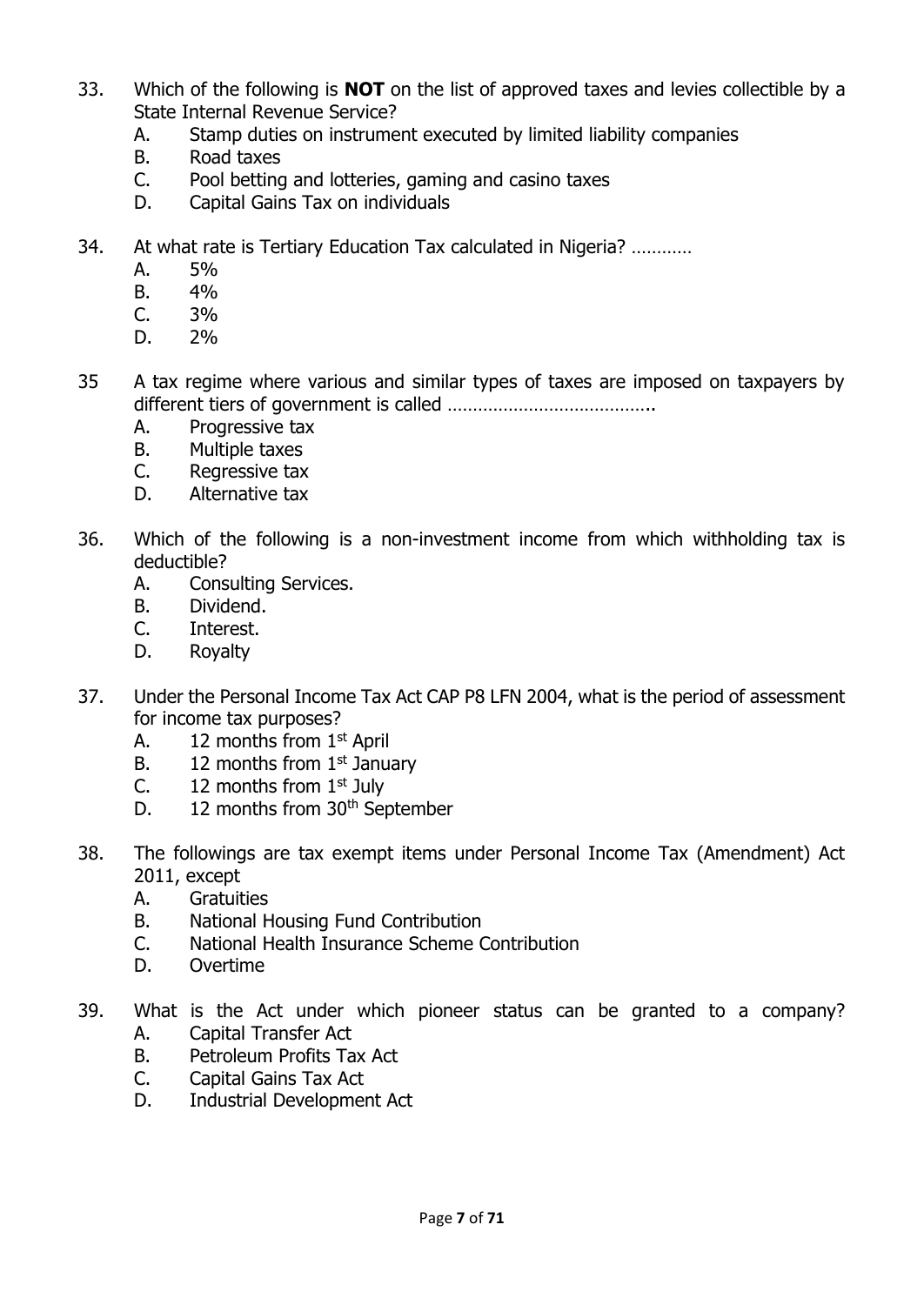- 40. The employer shall deduct tax from emoluments of his employees and remit to the relevant tax authority not later than:
	- A. Twenty-one days after month of deduction
	- B. Ten days after month of deduction
	- C. Eighteen days after month of deduction
	- D. Fifteen days after month of deduction
- 41. What is rate of tax under the National Information Technology Development Agency Act?
	- A. 1%
	- B. 2%
	- C. 3%
	- D. 4%
- 42. On what condition can a member of the Federal Inland Revenue Service Board cease to hold office as a member of the Board?
	- A. If he is impeached as the President of Nigeria by the National Assembly.
	- B. If he marries second wife without informing the Chairman of the Board.
	- C. In the case of a person possessing professional qualification, he is disqualified by a competent authority.
	- D. If he is impeached by the State House of Assembly.
- 43. The Executive Chairman of the Federal Inland Revenue Service is appointed by the President but subject to the confirmation of …………………………..
	- A. The Minister of Finance
	- B. The House of Representatives
	- C. The National Assembly
	- D. The Senate
- 44. In accordance with Finance Act 2019, what rate of tax is paid by a limited liability company with an annual turnover of ₦75,000,000?
	- A. 30%
	- B. 20%
	- $C. 10%$
	- D. 0%
- 45. Tenement rate is collected by ……………
	- A. State Commissioner for Finance
	- B. Federal Government only
	- C. Local Government only
	- D. Both State and Local Governments
- 46. Information contained on a Tax Clearance Certificate (TCC) covers how many years, if it not a new business?
	- A. 2
	- B. 3
	- C. 4
	- D. 10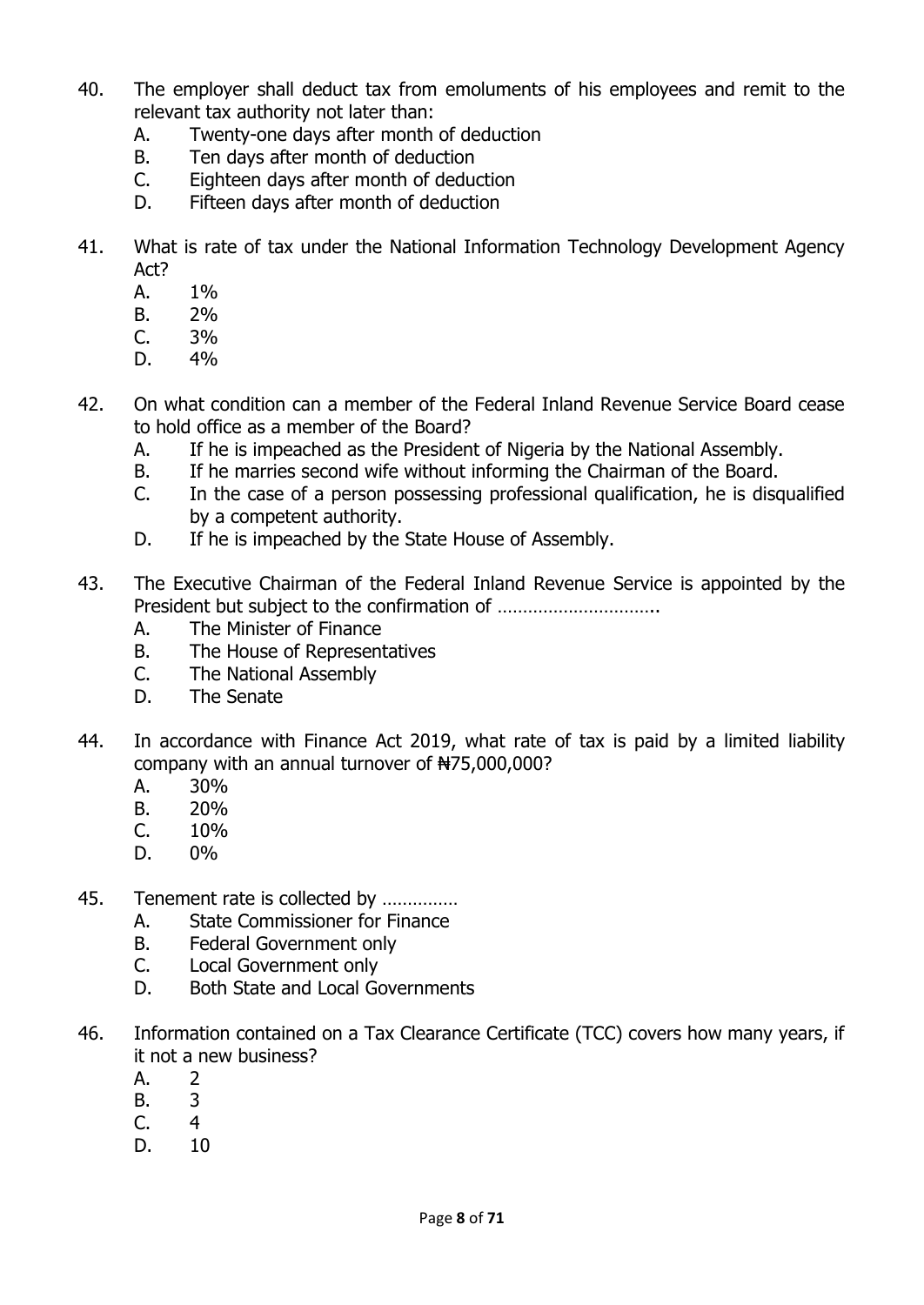- 47. The Tax Clearance Certificate shall show the following except
	- A. Adjusted Profit
	- B. Tax Payable
	- C. Chargeable Profit
	- D. A statement that no tax is due
- 48. An appeal against the decision of the Tax Appeal Tribunal is made to the
	- A. Federal High Court
	- B. Joint Tax Board
	- C. Supreme Court
	- D. Joint Sitting of the Joint Tax Board and Appeal Commissioners
- 49. Under the review of Self Assessment tax returns, a taxpayer is \_\_\_\_\_
	- A. Always charged to Court
	- B. At times, censored for tax evasion
	- C. At times, assessed to additional tax
	- D. Always asked to represent tax returns
- 50. An corporate taxpayer is expected to make tax returns
	- A. Not later than six months after the end of the accounting year.
	- B. Not later than the end of March every year.
	- C. When a notice of request from revenue office is received.
	- D. At the end of every year.
- 51. Which of the following are types of equity in principles of taxation?
	- A. Vertical equity and horizontal equity
	- B. Longitude equity and latitude equity
	- C. External equity and internal equity
	- D. Original equity and duplicate equity
- 52. Which of the following is **not** a reason why government collect tax?
	- A. To promote imports
	- B. To combat inflation through fiscal measures
	- C. To promote exports
	- D. To provide social amenities
- 53. Which of the following can be used by a country experiencing a deficit balance of payment owing to unfavourable balance of trade?
	- A. Companies income tax
	- B. Import duties
	- C. Excise duties
	- D. Tertiary Education Tax
- 54. Which of the following is **not** a factor affecting compliance and collection costs of tax in Nigeria?
	- A. Methods of tax payment
	- B. The rates of tax
	- C. Time of tax payment
	- D. Distance to location of tax station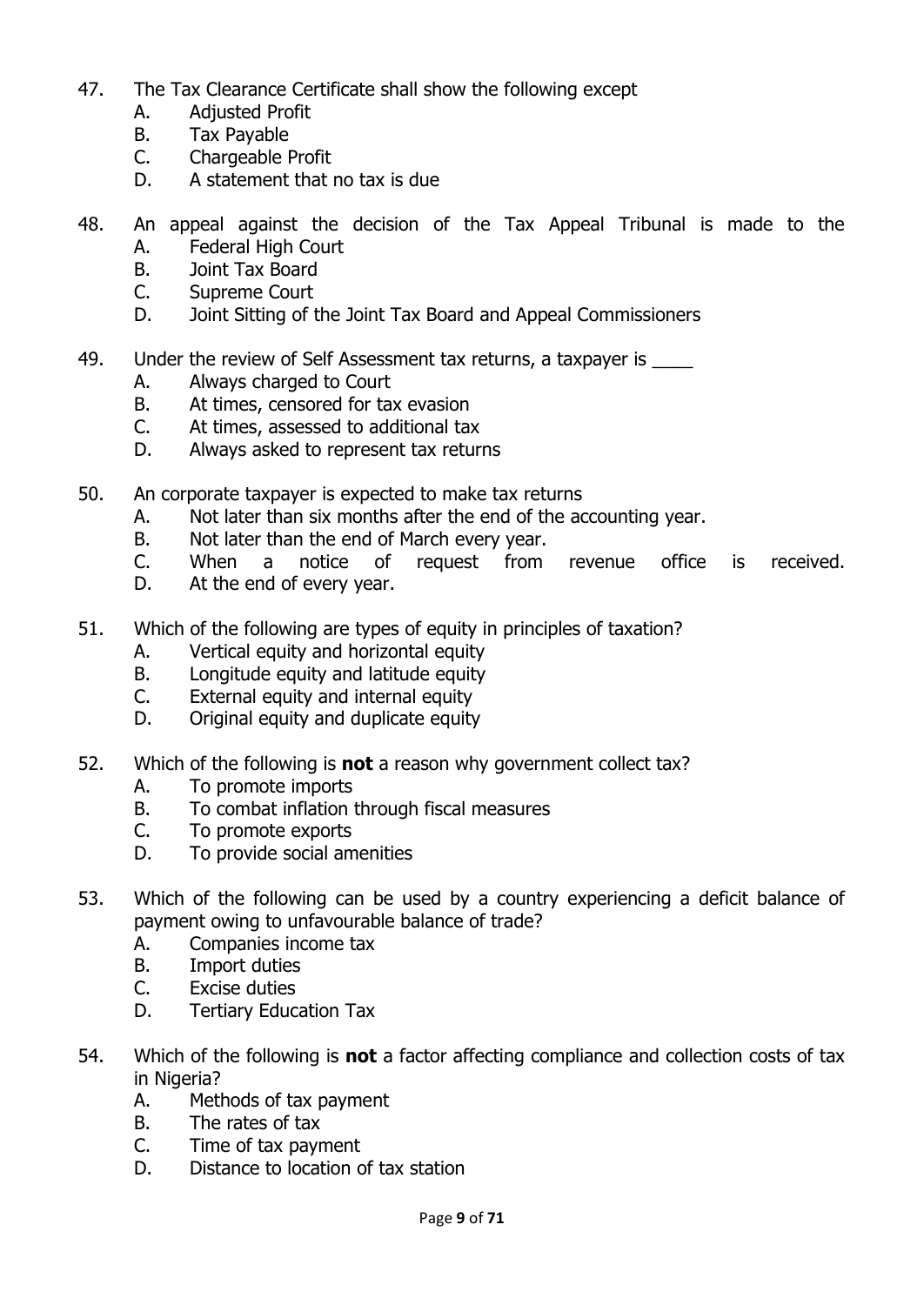- 55. What is the relevant tax law that governs the taxation of a sole trader?
	- A. Partnership Profit Act
	- B. Companies Income Tax Act
	- C. Capital Gains Tax Act
	- D. Personal Income Tax Act
- 56. Which one of the following is not a "person" under the Personal Income Tax, CAP.P8, LFN, 2004 as amended?
	- A. A cooperative society
	- B. A Trustee
	- C. A family
	- D. An Executor
- 57. Which of the following is NOT deductible under the Personal Income Tax Act, CAP.P8, LFN 2004 (Amendment) Act 2011?
	- A. National Pension Scheme.
	- B. Children Allowance
	- C. Gratuities
	- D. National Housing Fund Contribution
- 58. Benefit-in-kind (BIK) means
	- A. The official monetary remuneration of a management
	- B. The official remuneration of an employee
	- C. The official non-monetary remuneration of an employee.
	- D. The tax paid by the enterprise on behalf of an employee.
- 59. Which of the following is not an advantages of Progressive Taxation? A. Convenience;
	- B. Equitability;
	- C. Lower Cost of Collection;
	- D. Transparent.
- 60. The advantages of Direct tax are as listed below EXCEPT:
	- A. Flexibility;
	- B. Certainty;
	- C. Not Convenient to taxpayers;
	- D. Control of Inflation.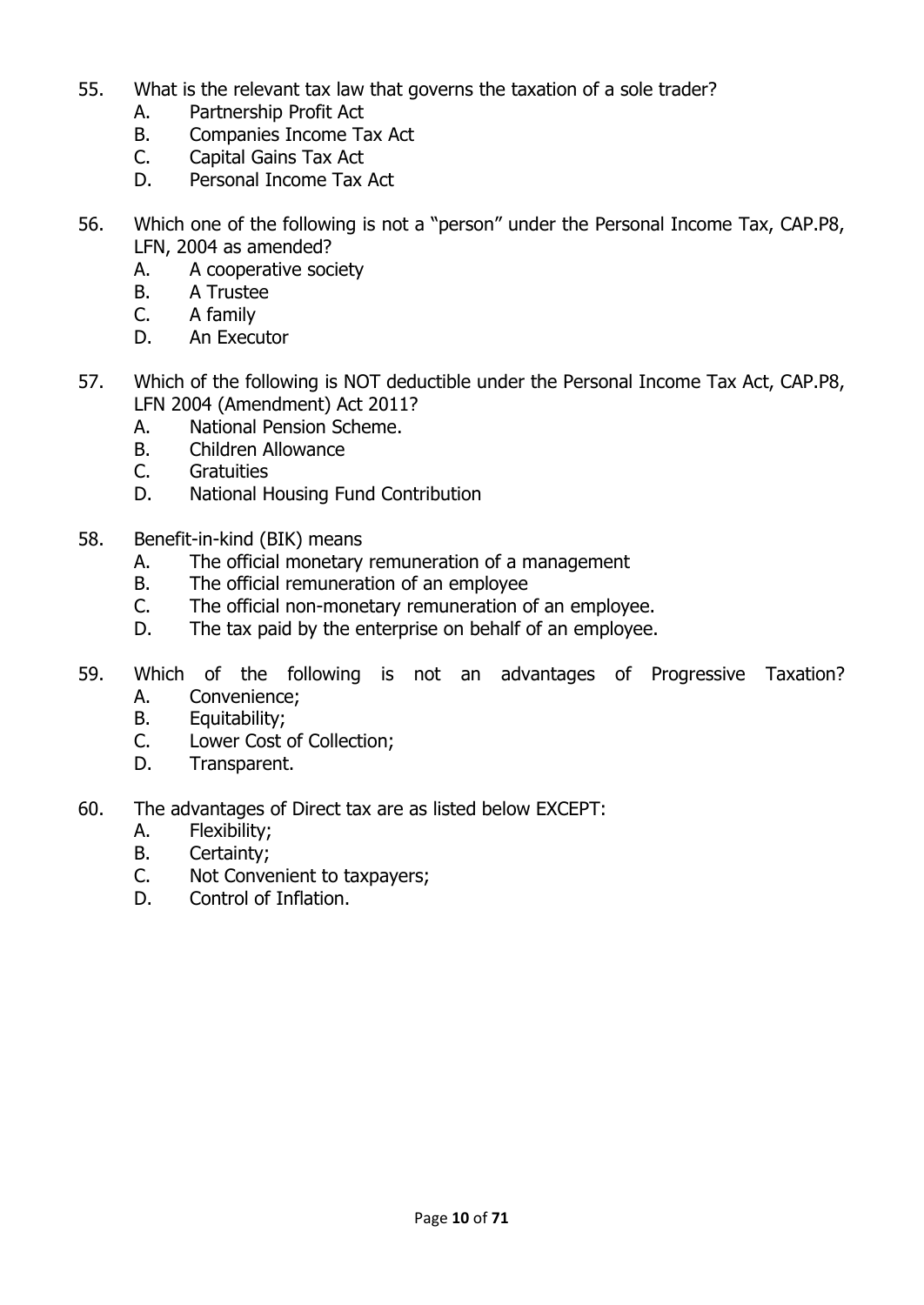**PART II SHORT ANSWER QUESTIONS (SAQ) (40 MARKS)**

### **ATTEMPT ALL QUESTIONS.**

1. What is the other name for Neutral Tax?

- 2. An assessment raised for correction as a result of failure to disclose full income or include an income in full in the returns filed to the tax office is called
- 3. **Example 13** is achievable through the exploitation of loopholes in the tax laws.
- 4. The cost of acquisition or purchase price, including all costs incidental to the purchase is called expense.
- 5. Companies and other organisations engaged in research and development activities for commercialisation shall be allowed \_\_\_\_\_\_\_\_\_\_\_\_investment tax credit on their qualifying expenditure for that purpose.
- 6. For the purposes of ascertaining the chargeable profit or loss of any company from any source, only expenses incurred \_\_\_\_\_\_\_\_\_\_\_\_\_\_\_ in the generation of the profit shall be allowable as deductions for the tax purposes.
- 7. **The same of the U.S. E. 2018** will issue export certificate only, where it is satisfied that not less than half of the goods manufactured, during the accounting period are sold outside Nigeria, and are not re-exported back to Nigeria.
- 8. \_\_\_\_\_\_\_\_\_\_\_\_\_\_\_ is a form of tax regime designed to bring taxpayers operating in the informal sector into the tax net.
- 9. Which tier of government collects domestic animal license fee?
- 10. Any compulsory payment by an individual to government, which does not result in commensurate or direct economic benefit to the payer, is in essence a
- 11. The term that describes government's decision to take away less of people's income to enable them spend more is \_\_\_\_\_\_\_\_\_\_\_\_
- 12. What are taxes on local production termed?

\_\_\_\_\_\_\_\_.

- 13. What other term is used to describe the tax on imported goods?
- 14. How do you describe an income tax rate that increases as the income increases?
- 15. A person who earns his livelihood working in more than one place in Nigeria is called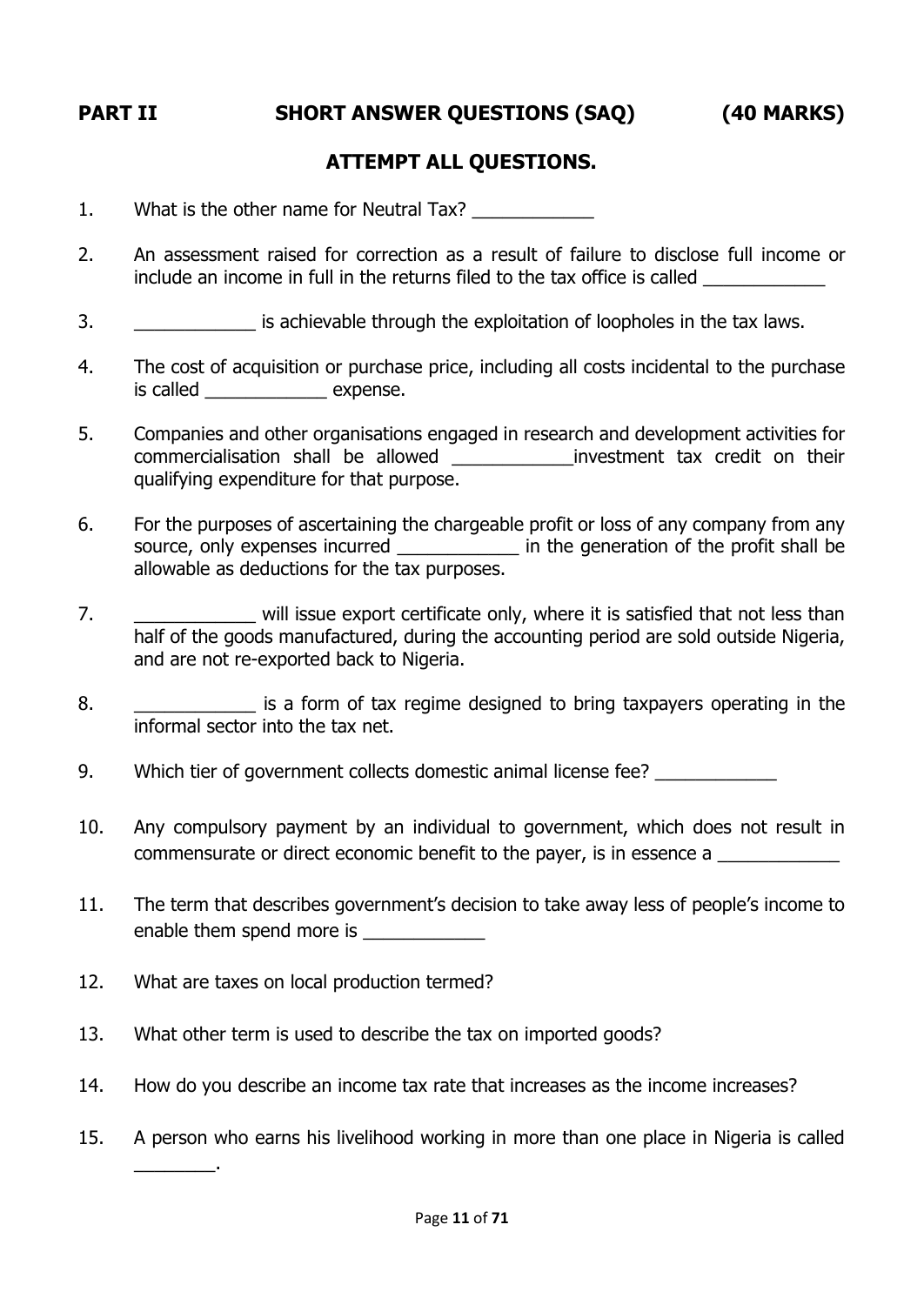- 16. What is a "Principal place of Residence" in relation to an individual with no source of income other than pension in Nigeria?
- 17. Benefits enjoyed from employment but not in monetary terms are referred to as \_\_\_\_\_\_\_\_\_\_\_\_\_\_.
- 18. How are the expenses relating to the provision of meals in any staff canteen treated for tax purposes?
- 19. A term that best describes when the tax authority refuses to accept a taxpayer's return but raises its own assessment notice is known as  $\qquad \qquad$ .
- 20. The tax that is imposed on land or landed property is called
- 21. **Example 21.** The refers to the final place of the tax on the person who bears the burden of the tax by suffering a loss in his personal disposable income.
- 22. The transfer of real economic resources from the private sector to the public sector to finance public sector activities is called
- 23. Who may make rules prescribing the procedure to be followed in the conduct of appeals before the Tax Appeal Tribunal? \_\_\_\_\_\_\_\_\_\_\_\_\_\_
- 24. When computing personal income tax liability, there shall be a consolidated relief allowance of ………………………………………….
- 25. Who is the Chairman of Technical Committee of the State Board of Internal Revenue?
- 26. **Example 26. 26. 26. 26. 26. 26. 26. 26. 26. 28. 28. 28. 28. 28. 28. 28. 28. 28. 28. 28. 28. 29. 29. 29. 29. 29. 29. 29. 29. 29. 29. 20. 20. 20. 20.** owing to unfavourable balance of trade.
- 27. Who issues pioneer status incentive certificate?

 $\overline{\phantom{a}}$ 

 $\overline{\phantom{a}}$ 

\_\_\_\_\_\_\_\_\_\_\_.

- 28. State the relevant Tax Authority which the executor of an estate of a deceased person should pay any tax to in Nigeria.
- 29. The relevant tax law that governs the taxation of partners in partnership businesses is
- 30. In any tax system, the deliberate understatement of income or overstatement of expenditure and making of false claims for allowances and reliefs is referred to as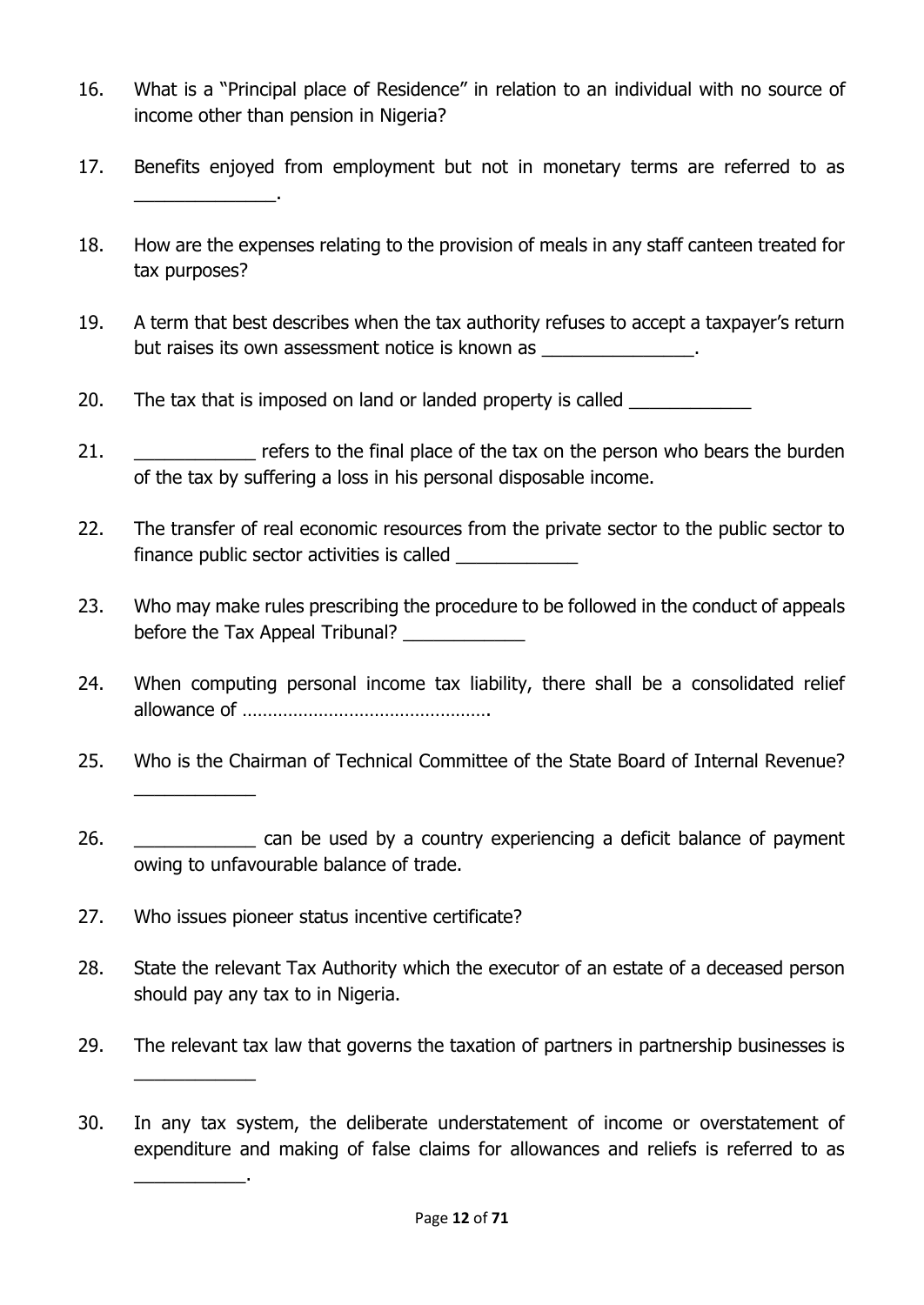- 31. The rate of withholding tax on fees for Technical services rendered by a limited liability company is \_\_\_\_\_ and collected by \_\_\_\_\_\_\_\_.
- 32. The tax relief of a pioneer company shall be for a period of \_\_\_\_ years, where the company has not applied for extension.
- 33. Changes in revenue and expenditure policy of government are referred to as \_\_\_\_\_\_\_\_\_\_\_\_\_\_
- 34. What is the relief granted to any person or company that incurs capital expenditure during a basis period in respect of capital assets bought and in use for the purpose of a trade or business called?
- 35. The sum total of an employee's basic salary and other entitlements without other deductions is referred to as \_\_\_\_\_\_\_\_
- 36. A system under which a taxpayer is entrusted with responsibility for assessing himself to tax and paying the tax assessed as stipulated by law is called
- 37. Petroleum Profits Tax is collected in Nigeria by
- 38. Tax concession of  $\qquad \qquad$  is granted for five years to industries that can attain minimum local raw materials utilization.
- 39. How many members or their representatives shall constitute a quorum at a meeting of the Joint Tax Board
- 40. When does the Tax Relief Period of a pioneer company commence?

## **SOLUTION: PRINCIPLES OF TAXATION**

# **PART I MULTIPLE CHOICE QUESTIONS (MCQ) (60 MARKS)**

- 1. B
- 2. C
- 3. D
- 4. C
- 
- 5. C
- 6. C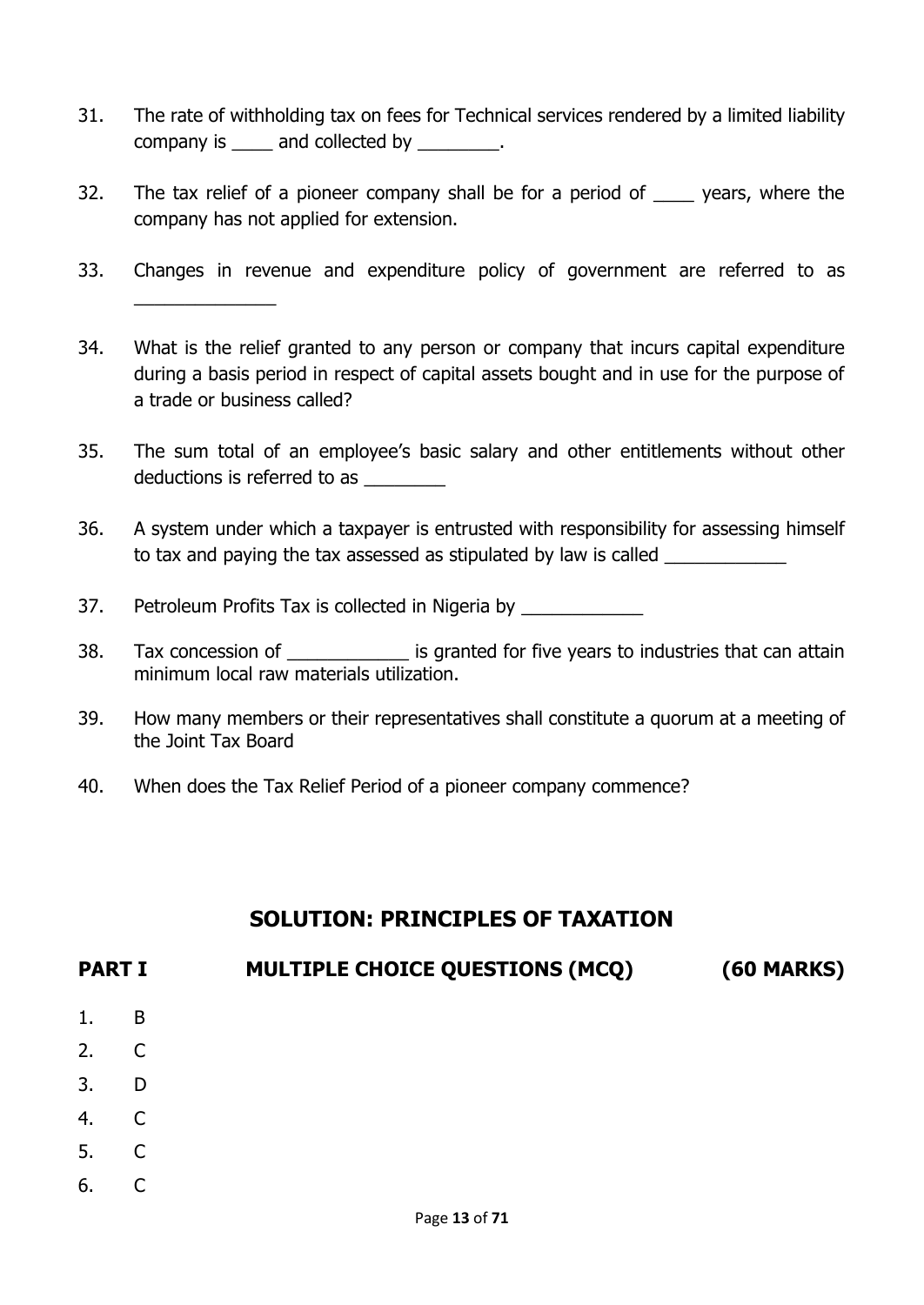- 7. A 8. D 9. B 10. C 11. D 12. C 13. B 14. A 15. A 16. A
- 17. B
- 18. D
- 19. D
- 20. B
- 21. A
- 22. B
- 23. D
- 24. D
- 25. C
- 26. A 27. C
- 28. B
- 29. A
- 30. C
- 31. C
- 32. C
- 33. B
- 34. D
- 35. B
- 36. A
- 37. B
- 38. D
- 39. D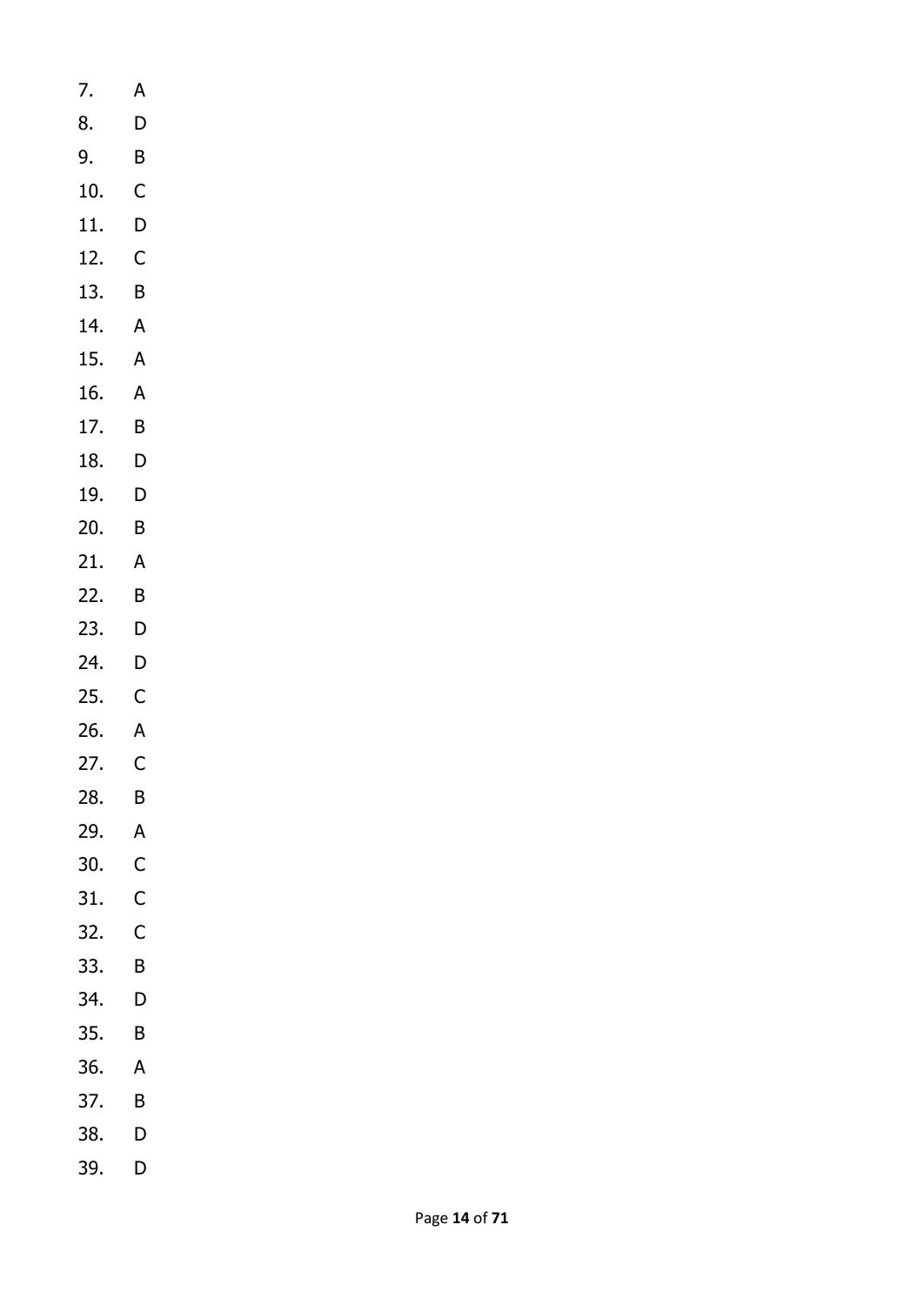- 40. B
- 41. A
- 42. C
- 43. D
- 44. B
- 45. C
- 46. B
- 47. C
- 48. A
- 49. C
- 50. A
- 51. A
- 52. A
- 53. B
- 54. D
- 55. D
- 56. A
- 57. B
- 58. C
- 59. D
- 60. C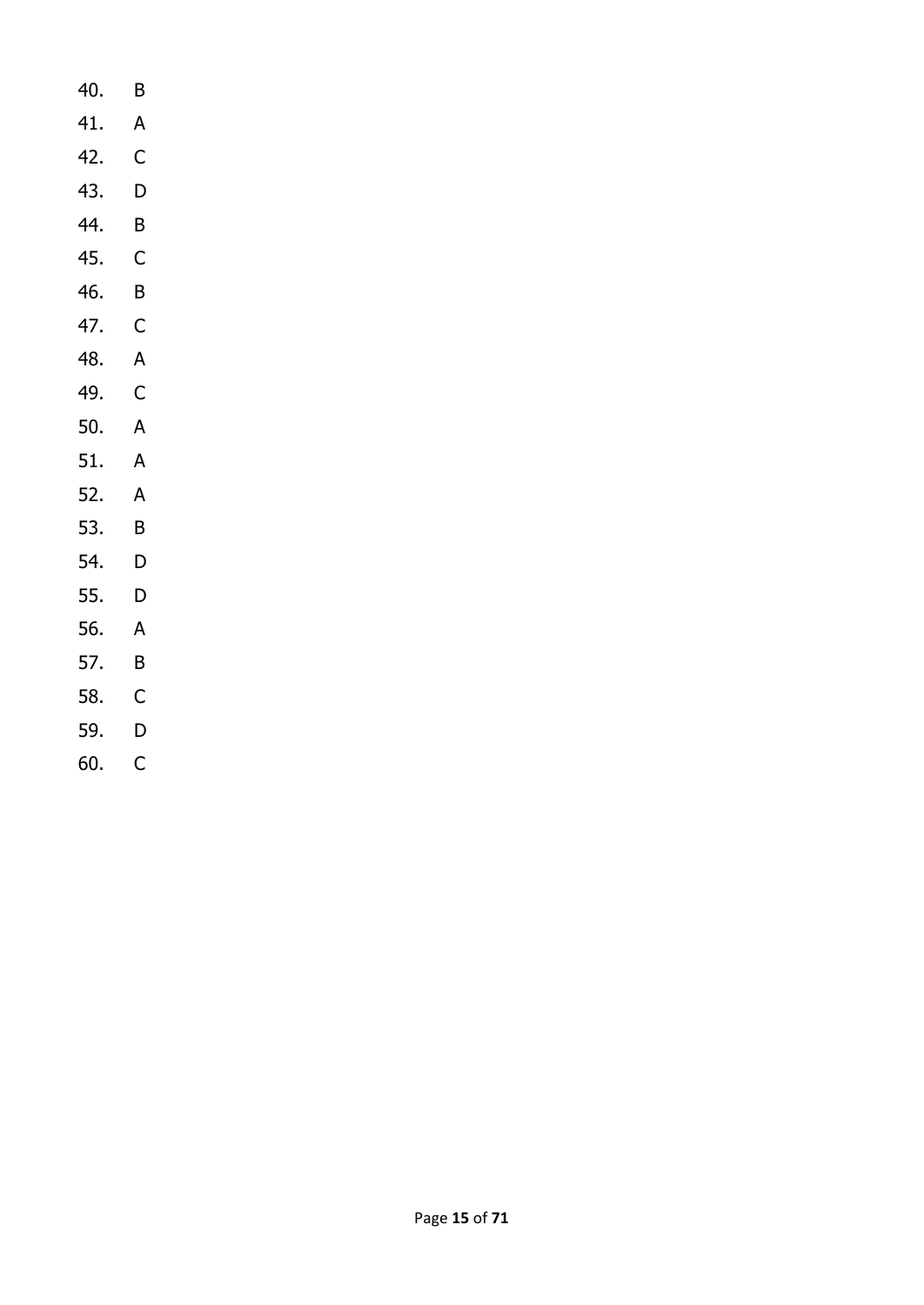# **PART II SHORT ANSWER QUESTIONS (SAQ) (40 MARKS)**

- 1. Proportional tax
- 2. Back Duty Assessment
- 3. Tax avoidance
- 4. Capital
- 5. 120%
- 6. Wholly, exclusively, necessarily and reasonably
- 7. Nigerian Export Promotion Council (NEPC)
- 8. Presumptive tax
- 9. Local Governments
- 10. Tax
- 11. Tax Cut
- 12. Excise Duty
- 13. Customs Duties
- 14. Progressive
- 15. Itinerant Worker
- 16. The place the individuals usually resides
- 17. Benefit-In-Kind (BIK)
- 18. It is exempted from tax
- 19. Best of Judgment
- 20. Property tax
- 21. Tax incidence
- 22. Taxation
- 23. Minister of Finance
- 24. ₦200,000 or 1% of gross income, whichever is higher plus 20% of gross income
- 25. The Chairman of the State Board of Internal Revenue
- 26. Import duty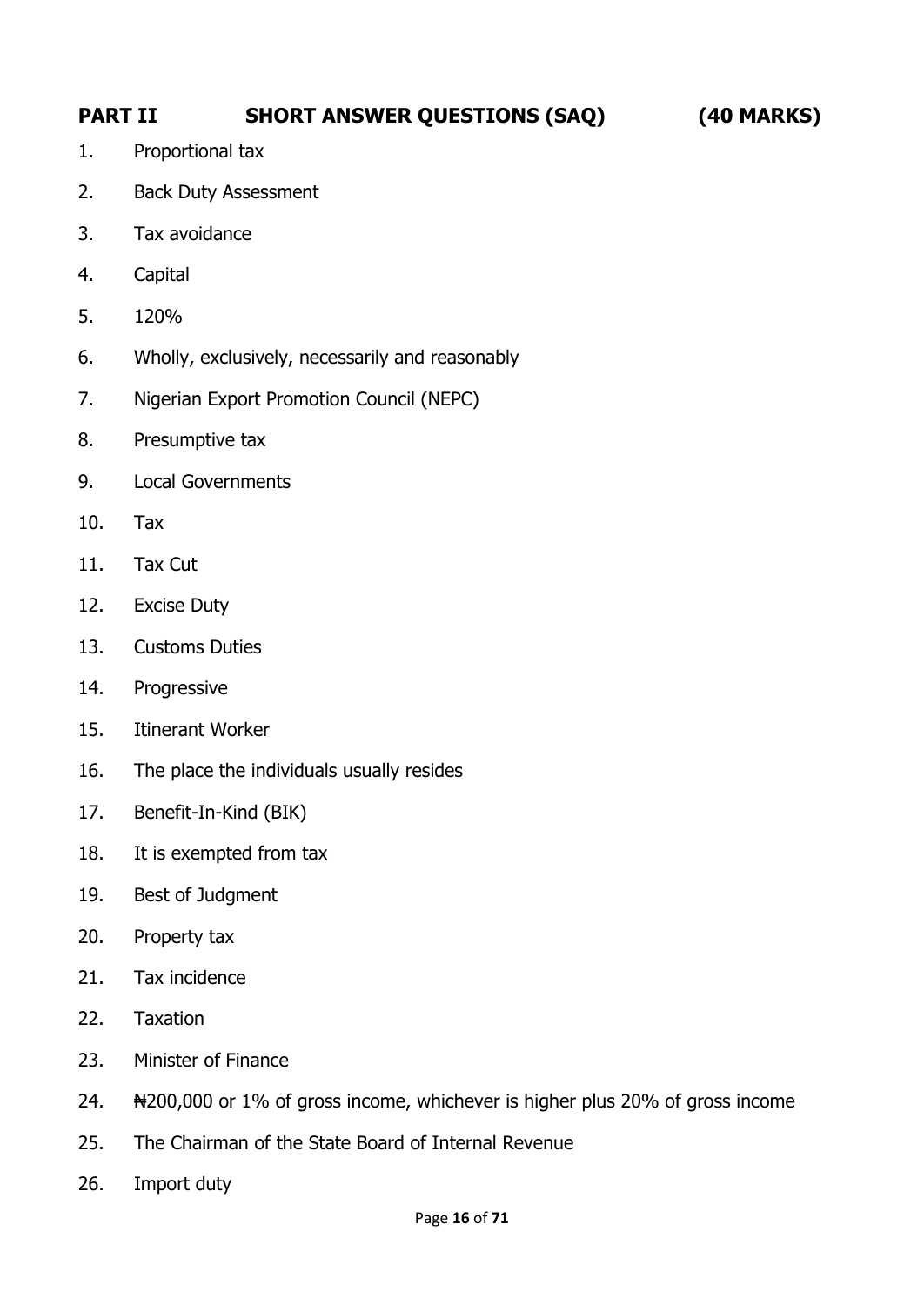- 27. Nigeria Investment Promotion Committee
- 28. State Internal Revenue Service
- 29. Personal Income Tax Act
- 30. Tax Evasion
- 31. 10% and collected by Federal Inland Revenue Service (FIRS)
- 32. 3 years
- 33. Fiscal Policy
- 34. Capital Allowance.
- 35. Gross Emoluments.
- 36. Self Assessment
- 37. Federal Inland Revenue Service
- 38. 30%
- 39. 7
- 40. Date of the production day and shall continue for three years.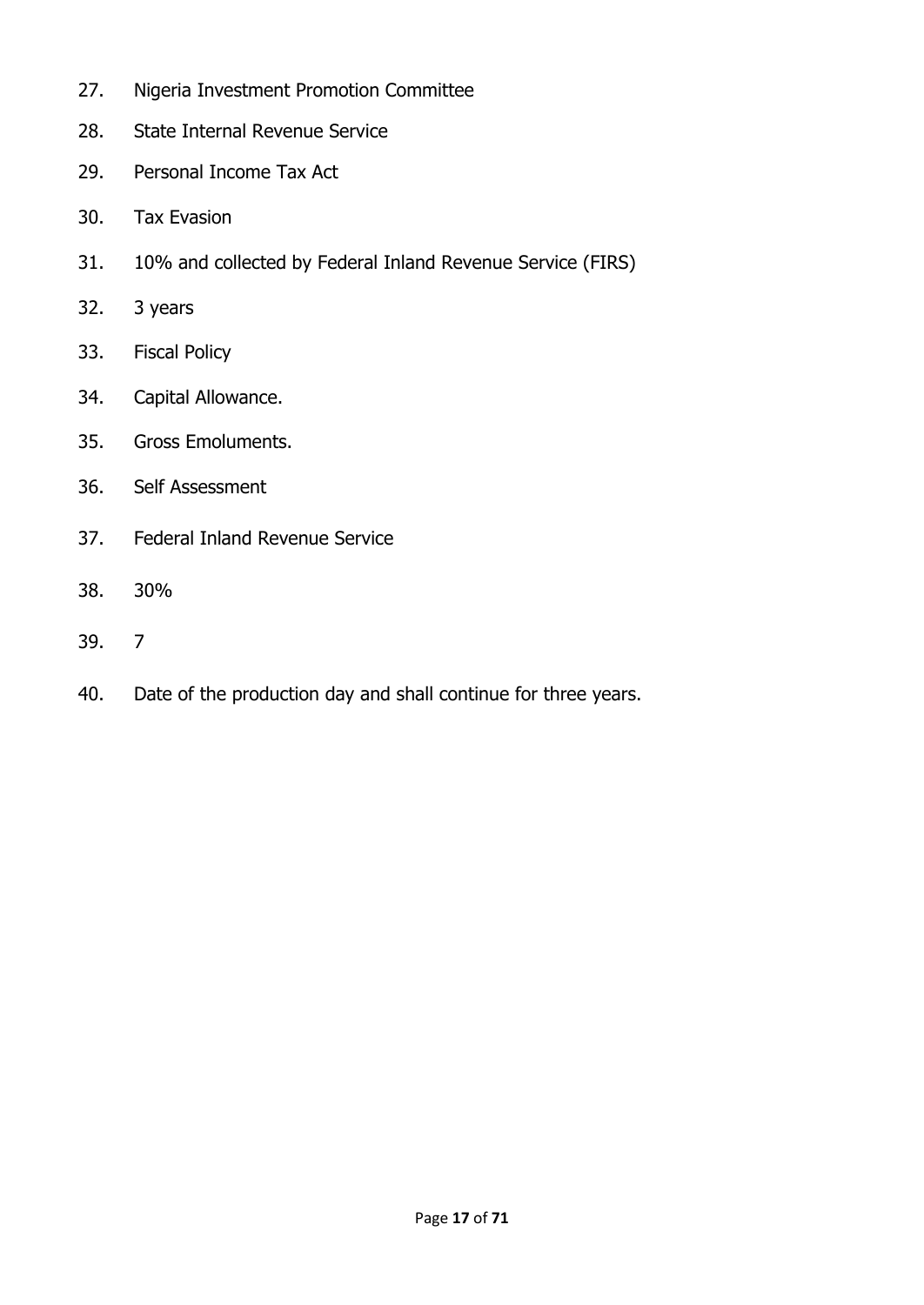# **THE CHARTERED INSTITUTE OF TAXATION OF NIGERIA**



# **OCTOBER 2021: PROFESSIONAL EXAMINATION**

# **FOUNDATION: BUSINESS LAW**

## **TUESDAY 12TH OCTOBER 2021 EXAM NO……………………………**

# **PART I MULTIPLE CHOICE QUESTIONS (MCQ) (60 MARKS)**

### **ATTEMPT ALL QUESTIONS.**

#### **Write ONLY the alphabet (A, B, C or D) that corresponds to the correct option in each of the following questions/statements.**

- 1. Which court has original jurisdiction to hear disputes between States of the Federation?
	- A. Supreme Court
	- B. Court of Appeal
	- C. Federal High Court
	- D. Chief Magistrates Court.
- 2. Which of the following is the term used to describe a written contract under seal?
	- A. Probate contract
	- B. Judicial contract
	- C. Complex contract
	- D. Specialty contract.
- 3. Which of the following is a form of indirect tax?
	- A. Personal Income Tax
	- B. Capital Transfer Tax
	- C. Company Income Tax
	- D. Value Added Tax.
- 4. How is the display of goods referred to under the law of contracts?
	- A. Invitation to bargain
	- B. Invitation to treat
	- C. Invitation to negotiate
	- D. Invitation to inspect.
- 5. Under the law of contract, what is the result when an offer is accepted? A. Alignment
	- B. Contentment
	- C. Achievement
	-
	- D. Agreement.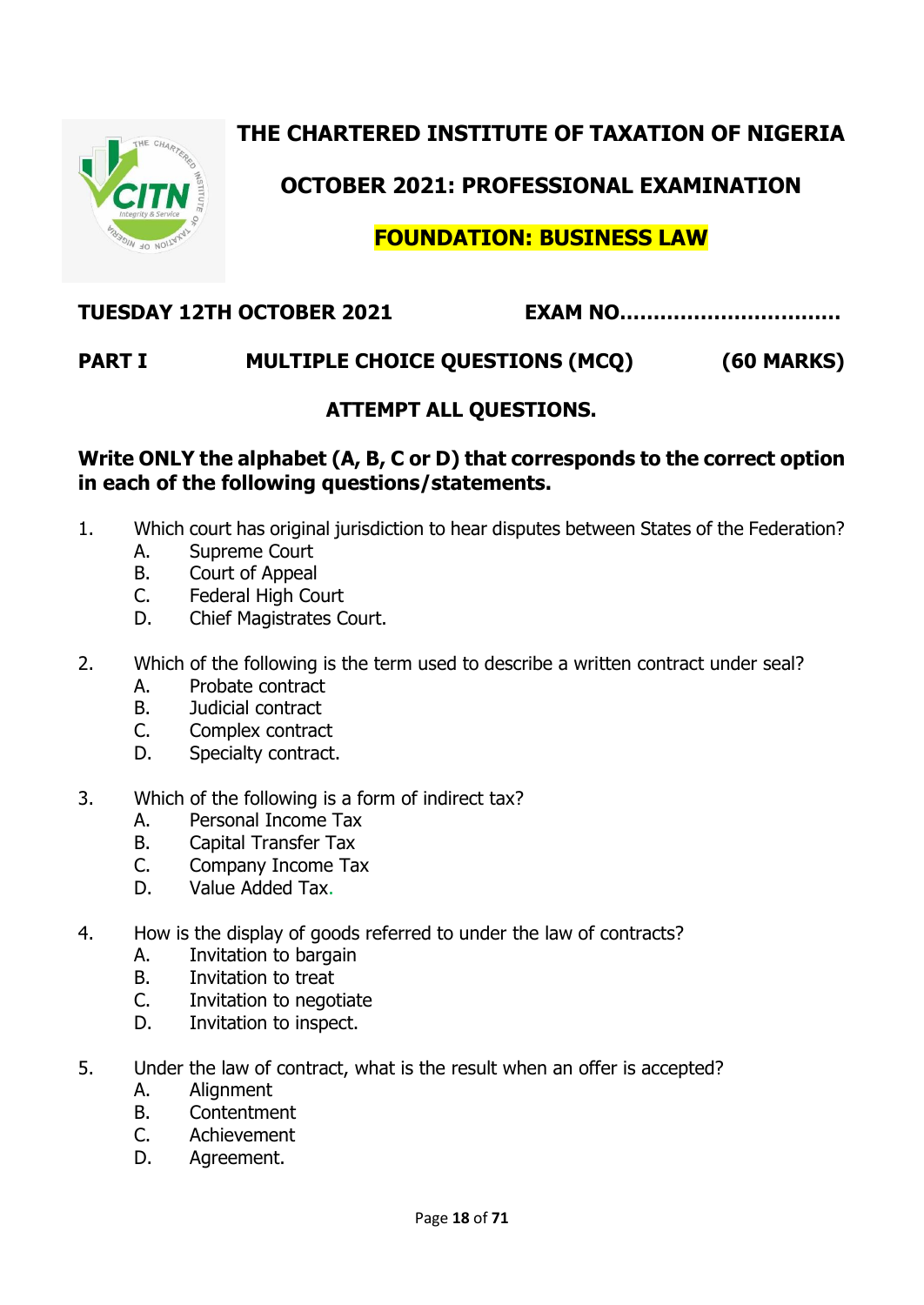- 6. Which of the following is the effect of social contract between friends?
	- A. Unenforceable
	- B. Valid
	- C. Void
	- D. Illegal
- 7. Where is the Pay As You Earn tax deduction of military men/women resident in States paid to?
	- A. Federal Inland Revenue Service
	- B. Joint Tax Board
	- C. State Internal Revenue Service
	- D. Joint Tax Force.
- 8. What is it called when a person creates in another person a reasonable apprehension of imminent harm or offensive contact?
	- A. Battery
	- B. Assault
	- C. Quarrel
	- D. Mischief.
- 9. Where a person suffers injury or damage due to the person's omission or commission to prevent the act, what is it called?
	- A. Carelessness
	- B. Indifference
	- C. Nonchalant attitude
	- D. Contributory negligence.
- 10. Who is liable where an agent acts within the scope of his authority?
	- A. Principal
	- B. Third party
	- C. Broker
	- D. Agent.
- 11. Which arm of the government is responsible for the setting up of administrative judicial tribunal?
	- A. Legislature
	- B. Judiciary
	- C. Executive
	- D. High Court.
- 12. Which court has original jurisdiction to hear gubernatorial election petitions under the 1999 constitution of the Federal Republic of Nigeria.
	- A. Federal High Court
	- B. National Electoral Court
	- C. Court of Appeal
	- D. Election Tribunal.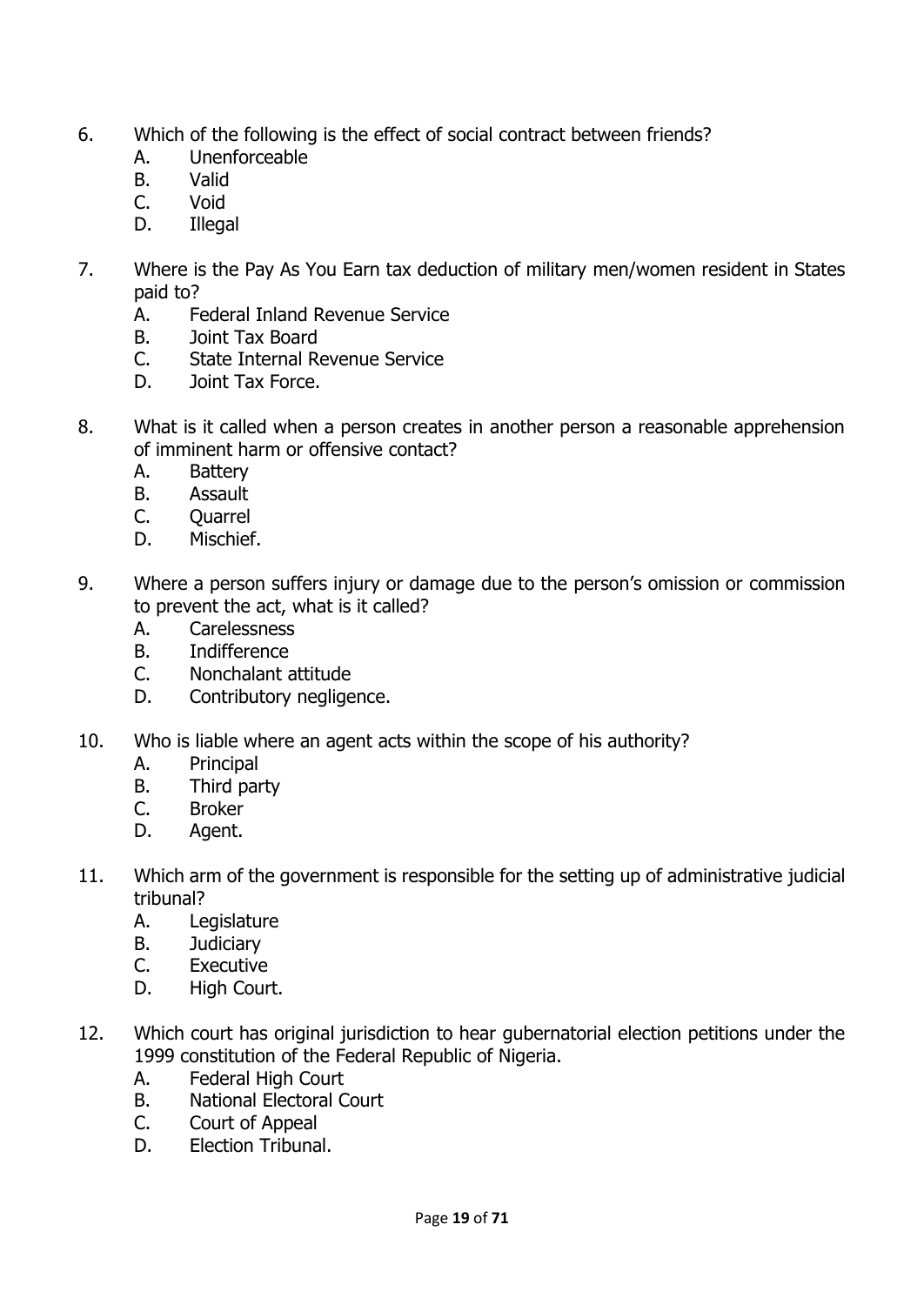- 13. In the Nigerian judicial system, which of the following is classified as an inferior court?
	- A. Customary Court of Appeal
	- B. Magistrates Court
	- C. State High Court
	- D. National Industrial Court.
- 14. Which of the following transactions is similar to leasing?
	- A. Hire purchase
	- B. Credit sale
	- C. Unconditional sale
	- D. Sale or return.
- 15. Which of the following is a condition that must be fulfilled by a sole proprietorship not trading under the owner's name?
	- A. Must add "Ltd" to its business name
	- B. Must add "Ultd" to its business name
	- C. Must be registered with the Corporate Affairs Commission
	- D. Must have a family member as manager.
- 16. In a Hire purchase contract, which of the following is a right of the owner against a third party who has not acquired good title?
	- A. Sue for full price
	- B. Claim for damages
	- C. Resell the goods
	- D. Sue for theft.
- 17. Who bears the liability where a partner injures a third party while performing duties in the ordinary course of the firm's business?
	- A. Partner himself
	- B. Third party
	- C. Co-accomplice
	- D. The partnership.
- 18. Who appoints the first directors of a public company?
	- A. Subscribers to the company's Memorandum of Association
	- B. Corporate Affairs Commission
	- C. Public subscribers
	- D. Major shareholder.
- 19. Which of the following is a test of a company's declaration of solvency?
	- A. Ability to pay employees emoluments at month end
	- B. Ability to pay its debts in full within a period of 12 months from the commencement of winding up
	- C. Ability to declare dividend with 12 months of commencement of winding up.
	- D. Ability to pay purchased assets in cash.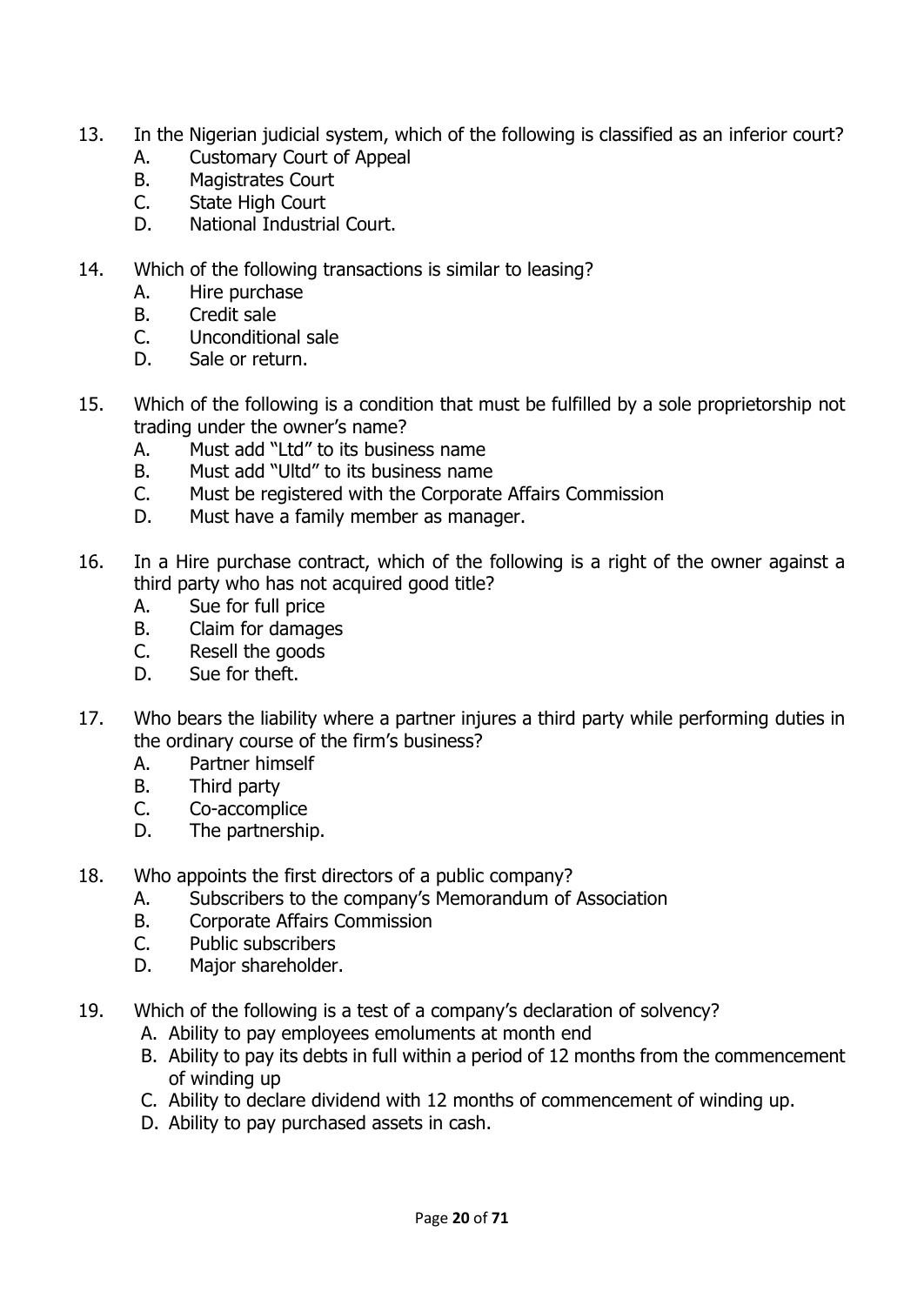- 20. When a company acquires the controlling shares of another company, what is the company whose shares are acquired called?
	- A. Associated company
	- B. Subordinate company
	- C. Subsidiary company
	- D. Small company.
	- 21. What is the period of notice to be given to a company secretary to make his defence before his removal from office?
		- A. 7 working days
		- B. 14 working days
		- C. 21 working days
		- D. 30 working days.
- 22. Which of the following is not a composition of an Arbitration Tribunal?
	- A. A sole arbitrator
	- B. Alternate arbitrators
	- C. A single arbitrator assisted by assessors
	- D. One or more arbitrators nominated on behalf of employers or workers
- 23. How many members constitute a Tax Appeal Tribunal?
	- A. 5
	- B. 4
	- C. 3
	- D. 2
- 24. Which of the following is the outcome of the application of *ejusdem generis* rule of statutory interpretation?
	- A. Each clause or terms in the statute are interpreted independently
	- B. A class of things is distinguished from another
	- C. General words following particular words are interpreted similarly to the particular words
	- D. The provision being interpreted is given its ordinary meaning
- 25. What is the situation in which both parties to an agreement were mistaken about the same thing?
	- A. Common mistake
	- B. Unanimous mistake
	- C. Mutual mistake
	- D. Bilateral mistake
- 26. What is the measure of payment for a contract that is partly performed?
	- A. Payment by mutual agreement
	- B. Payment on *quantum meruit*
	- C. Payment according to discharge
	- D. Gratuitous payment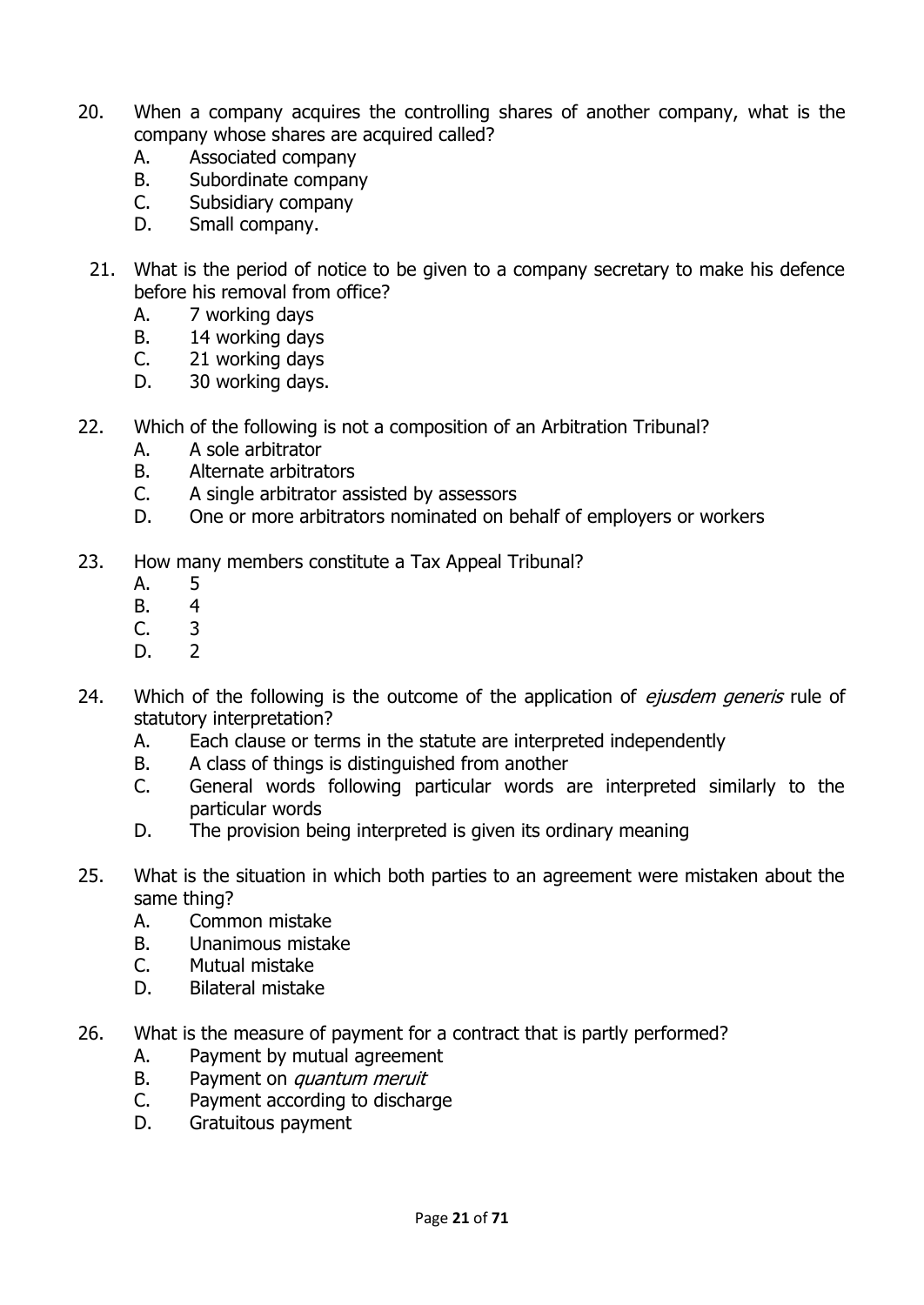- 27. Where the performance of a contract rests expressly or impliedly on the continued existence of a particular subject matter and the subject matter has been destroyed, the contract is discharged by
	- A. annihilation.
	- B. understanding.
	- C. satisfaction.
	- D. frustration.
- 28. In which of the following situations could a hirer pass a good title without exercising his option to purchase?
	- A. Sale and purchase in market overt
	- B. Cash sale
	- C. Sale by agreement
	- D. International sales
- 29. Which of the following is a function of an international convention?
	- A. It is binding on all States
	- B. It is binding on all States that ratify or accede to it
	- C. It allows unilateral application
	- D. It applies to arbitral awards only
- 30. When does property pass on an unconditional sale of specific goods in deliverable state the payment for which is postponed?
	- A. At the time of delivery
	- B. When the seller agrees
	- C. When the buyer pays
	- D. When the contract is made
- 31. Which of the following items is valued *ad-valorem* for stamp duty?
	- A. Mortgage and debenture loans
	- B. Poll levy
	- C. Cooperative share
	- D. Payment receipts
- 32. Which of the following may deprive a plaintiff of remedy for defective product?
	- A. Complicit negligentia
	- B. Manufacturer's reputation
	- C. Interference
	- D. Prevarication
- 33. Which of the following torts is of absolute liability?
	- A. Negligence
	- B. Strict liability torts
	- C. Occupational torts
	- D. Product liability torts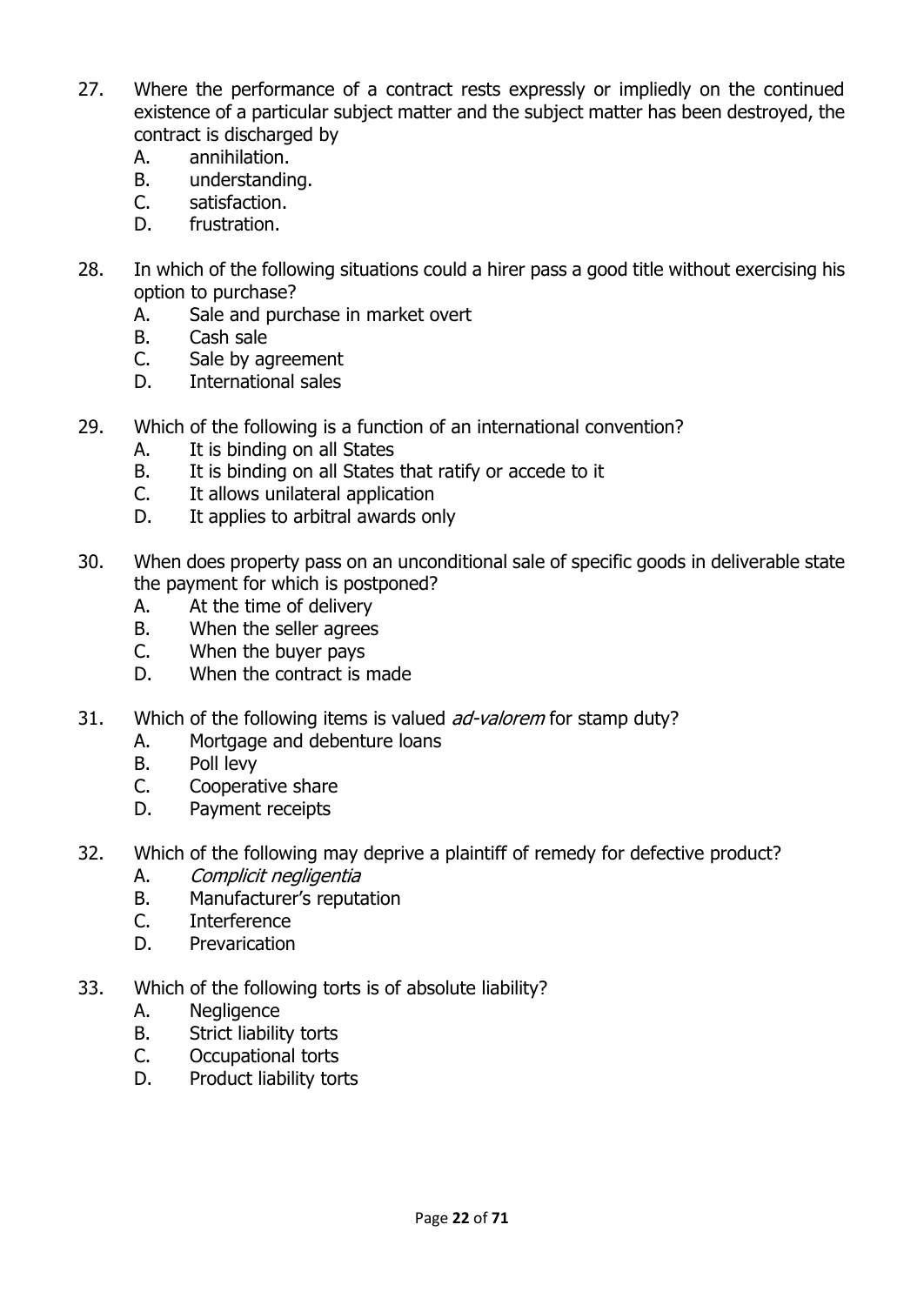- 34. In law, which of the following is not a ground for termination of agency?
	- A. Acts of the parties
	- B. Conduct of the parties
	- C. Operation of law
	- D. Custom
- 35. In which of the following situations could an agent claim indemnity for an illegal act?
	- A. Where the principal misled the agent as to the nature of the transaction
	- B. Where the agent and principal are equally at fault
	- C. Where there is a compelling commercial necessity
	- D. Where it is not excluded expressly in the parties' agreement
- 36. Who, of the following, is not bound to perform the obligation under an agency?
	- A. Del credere agent
	- B. Paid agent
	- C. Gratuitous agent
	- D. Agent of necessity
- 37. Which, if any, of the following attributes does a limited liability partnership share with a company under the Companies and Allied Matters Act, 2020?
	- A. Designated membership
	- B. Perpetual succession
	- C. Maximum membership
	- D. Minimum number of directors
- 38. Which of the following is a function of a promoter?
	- A. Marketing a proposed company
	- B. Ratification of pre-incorporation contract
	- C. Raising capital for a newly formed company
	- D. Determining directors' status
- 39. Which of the following shares of its own could a company purchase?
	- A. Unallotted shares
	- B. Issued shares
	- C. Unpaid shares
	- D. Fully paid up shares
- 40. Which of the following is a penalty for a corporate body that is found guilty of insider dealing under the Investments and Securities Act?
	- A. A fine of not less than N1,000,000
	- B. A fine of not less than N1,500,000
	- C. A fine of not less than N2,000,000
	- D. A fine of not less than N2,500,000
- 41. Which of the following is not a proof to make the occupier of a property liable under law of Torts?
	- A. Occupier took reasonable safety of visitors
	- B. Safety of persons is property owner's duty
	- C. Safety of self and family is that of the occupier
	- D. Unannounced entry by visitors is at visitor's risk.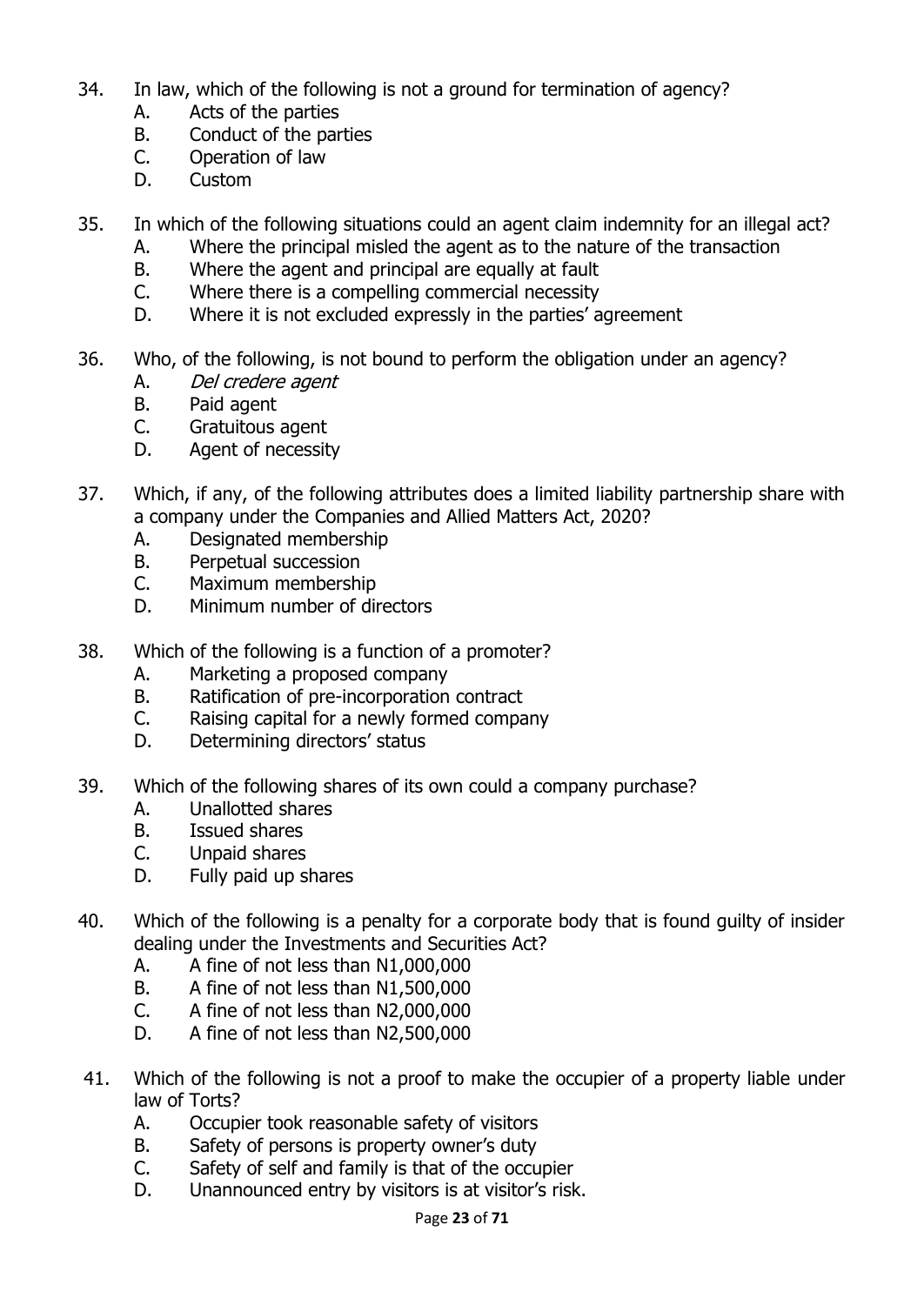- 42. Which of the following remedies should a hirer seek for where the breach of a hire purchase contract has defect in the owner's title?
	- A. Specific performance
	- B. Damages and recovery of deposit
	- C. Rectification
	- D. Action for deceit
- 43. Under agency law, which of the following is a duty of an agent?
	- A. To enter into contract with only the principal's client
		- B. Not to disclose confidential information
		- C. Owe money to the principal
		- D. Not to disclose goods to third parties.
- 44. United Nations Convention on contracts for International Sale of Goods (CISG) applies to
	- A. sale of goods to consumers.
	- B. sale of goods between merchants.
	- C. services arrangements.
	- D. transactions to which the UN is a party.
- 45. Which of the following is a reason to set up administrative commission of enquiry?
	- A. To appease the parties
	- B. To dispense instant justice
	- C. To pass new laws
	- D. To avoid technicalities in regular courts.
- 46. Which of the following is an element of passing off?
	- A. Laches
	- B. Negligence
	- C. Likelihood of deception
	- D. Quantitative equality
- 47. Contributory negligence is based on lack of
	- A. foreseeability.
	- B. hindsight.
	- C. grandstanding.
	- D. filibustering.
- 48. What is the type of finance lease where the lessor borrows majority of the funds from the bank to buy the leased asset called?
	- A. Consortium lease
	- B. Banker's lease
	- C. Structured lease
	- D. Leveraged lease.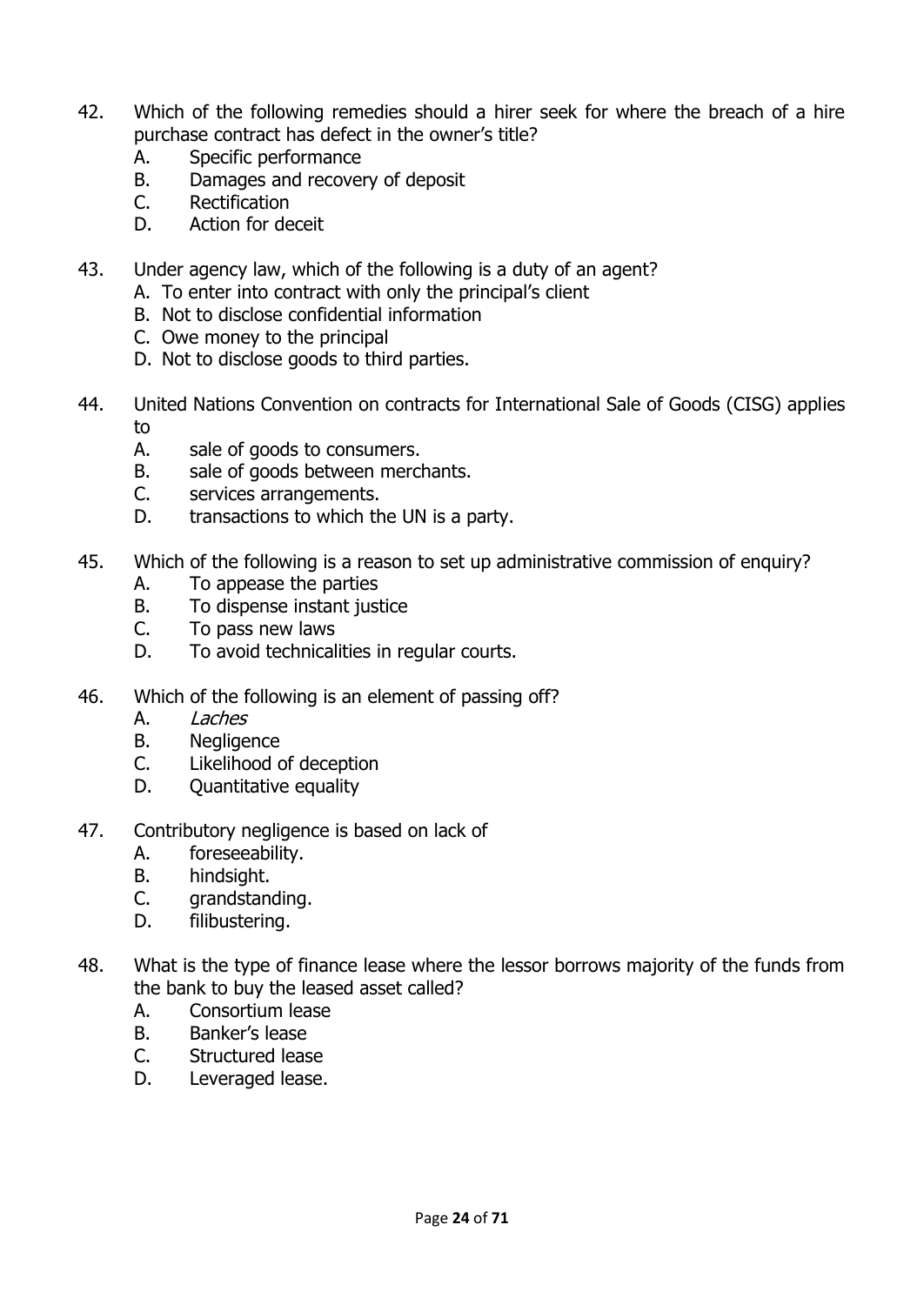- 49. In which of the following instances does a partner lacks authority to bind the firm?
	- A. To give guarantee in the firm's name
	- B. To accept payment from the firm's debtors
	- C. To issue valid receipts of the firm
	- D. To engage or dismiss the firm's staff.
- 50. The principle that enjoins a person to have in contemplation those likely to be affected by his conduct is known as
	- A. relatives' principle.
	- B. affinity's principle.
	- C. neighbour's principle.
	- D. contemplation principle.
- 51. Which of the following circumstances will compel a company director to vacate office?
	- A. If he refuses to declare dividends
	- B. If he fails to hold his qualification shares
	- C. Disagreement with statutory auditors
	- D. Dispute with tax authorities.
- 52. What is it called when a company submits to the Corporate Affairs Commission, declaration of solvency for winding up of the company?
	- A. Corporate voluntary winding up
	- B. General voluntary winding up
	- C. Member's voluntary winding up
	- D. Statutory voluntary winding up.
- 53. In a public company that is listed on the stock market, which of the following offices must not be held by the same person?
	- A. Managing Director and Chief Executive Officer
	- B. Managing Director and Chairman
	- C. Managing Director and Executive Director
	- D. Alternate Director and Non-Executive Director
- 54. Who, of the following, must not take part in managing a partnership business?
	- A. An unlimited partner
	- B. A general partner
	- C. A limited liability partner
	- D. A limited partner
- 55. What is the process by which a company takes over another company?
	- A. Acquisition
	- B. Pay off
	- C. Sell off
	- D. Merger.
- 56. Which of the following is a ground for lifting the veil of incorporation of a company?
	- A. Fraudulent trading
	- B. Homogeneous membership
	- C. Dominant majority shareholding by a member
	- D. Protection of the minority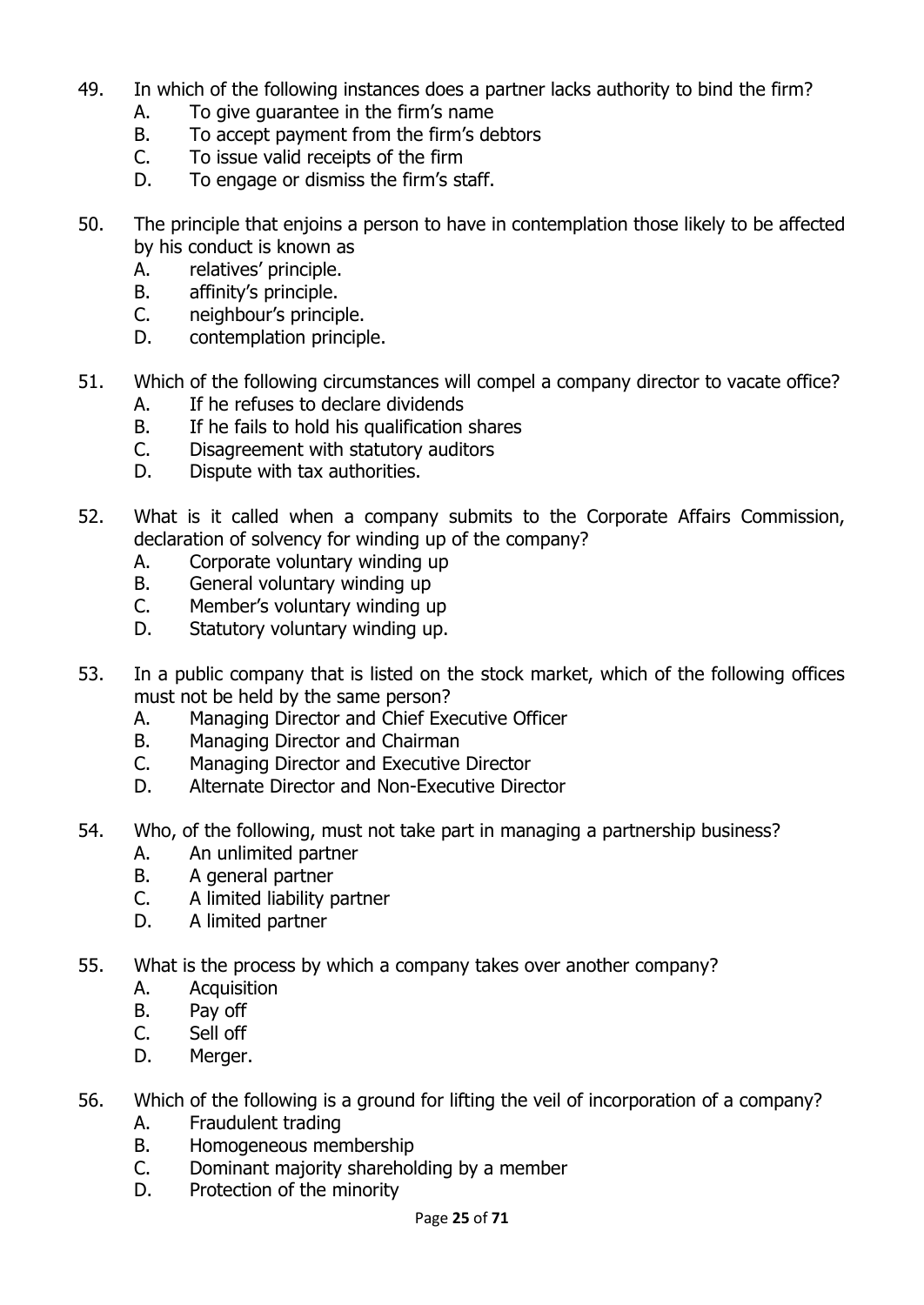- 57. Who appoints the Company Secretary of a public company?
	- A. Shareholders
	- B. Board of directors
	- C. Promoter
	- D. Human Resources Manager.
- 58. What is the minimum number of independent directors that a public company must have?
	- A. 5
	- B. 4<br>C. 3
	- $C<sub>3</sub>$
	- D. 2
- 59. Which of the following is not a duty of a person appointed solely as a receiver of a company?
	- A. Taking possession of its property
	- B. Discharge of all outgoings
	- C. Carrying on any business or undertaking
	- D. Realising security for benefit of those on whose behalf he is appointed
- 60. What is the document issued under seal by a company, acknowledging specified debt secured by charge on the assets of the company?
	- A. Loan paper
	- B. Debit Note
	- C. Credit Note
	- D. Debenture.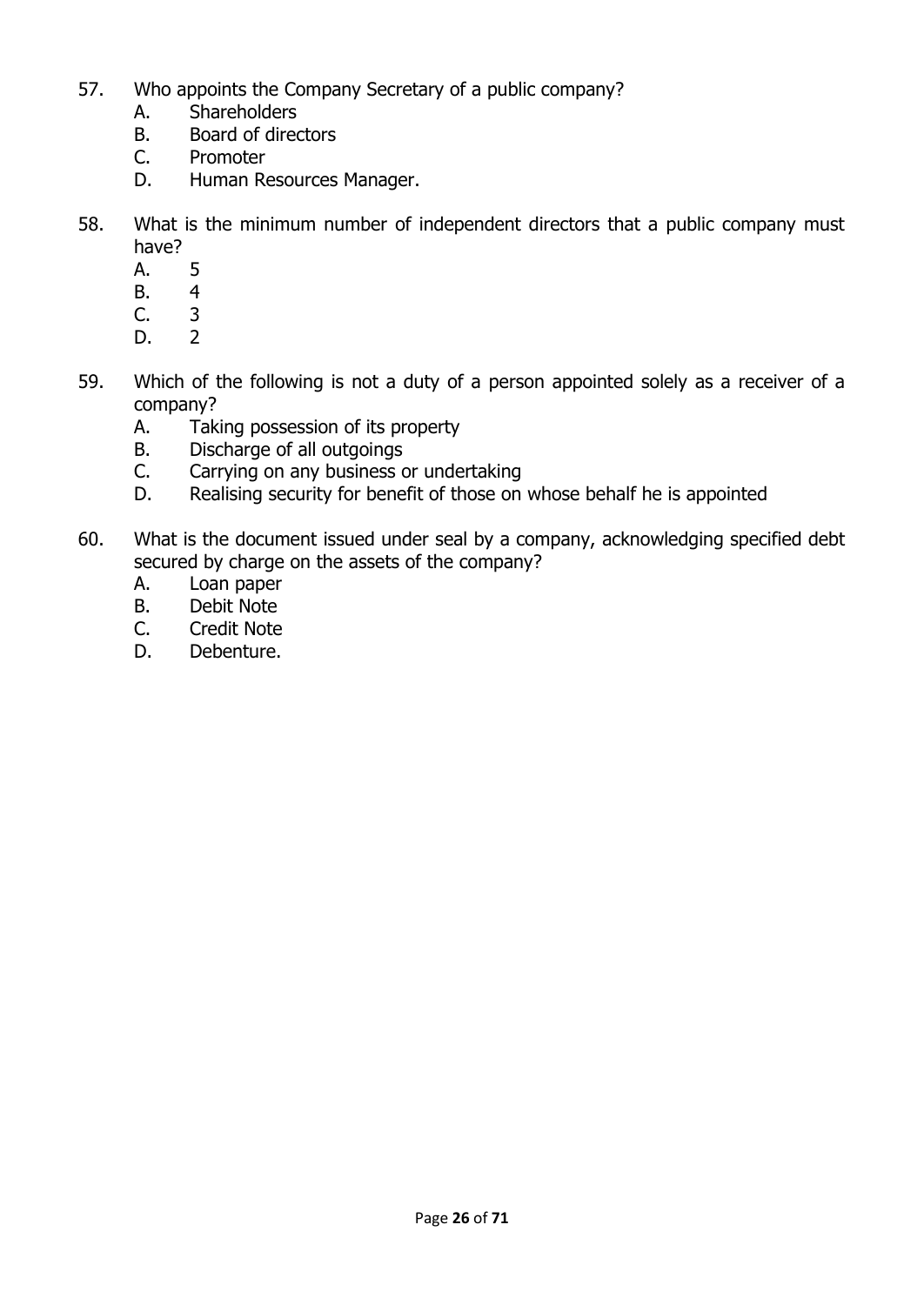#### **ATTEMPT ALL QUESTIONS.**

- 1. State the jurisdiction of the Investments and Securities Tribunal and Federal High Court in capital market matters.
- 2. Who is eligible for appointment as the Chairman of the Board of Federal Inland Revenue Service (FIRS)?
- 3. State One (1) of the main technical functions of the Commissioner for Stamp Duties.
- 4. Okechukwu offered to sell a car to Abubakar for Namillion but the latter replied that he has bought the car, crediting Okechukwu's account with N1.8million by wire transfer. Okechukwu has refused to let Abubakar have the car. What is the position of the law.
- 5. State One (1) way in which a contract could be discharged.
- 6. …………….. is an agreement by which a buyer takes possession of goods for sale while title and right or repossession remain with the seller until the buyers pays the price in full or the conditions to which the sale is subject are fulfilled.
- 7. State the following acronyms in full: (a) CIF; and (b) FOB.
- 8. What do repeated trespasses by a person without preventive action by the occupier confer?
- 9. What is the major element of an intentional tort?
- 10. State One (1) way in which agency relationship could arise?
- 11. State One (1) category of persons that are entitled to notice of a general meeting of a company.
- 12. State One (1) of the types of voluntary winding up.
- 13. State One (1) category of professionals that could be secretary of a public company.
- 14. There are Two (2) types of merger under the Federal Competition and Consumer Protection Act, No.1 of 2019 state one of them.
- 15. What is the main purpose of Law?
- 16. State the main function of the Tax Appeal Tribunal.
- 17. What is the position and effect of the decision of the Supreme Court under the Nigerian Court System?
- 18. State One (1) of the beneficiaries of Education Tax?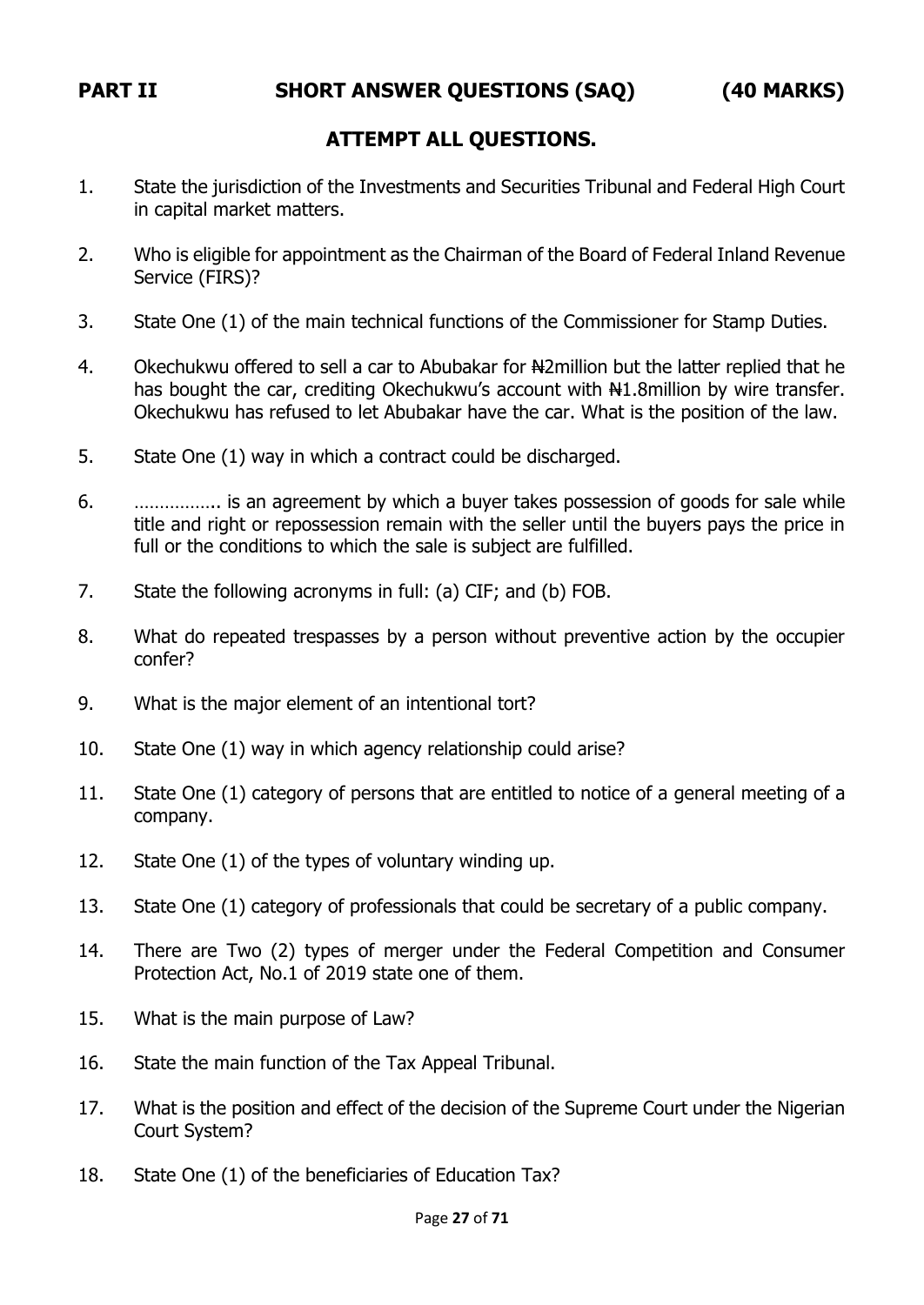- 19. State the main objective of the introduction of withholding tax into the Nigerian tax system.
- 20. State One (1) categories of persons that lack legal capacity to enter into contracts.
- 21. State One (1) circumstances under which a contract may be discharged through the operation of law.
- 22. ……………… arises in emergency situations where a person is obliged to act to protect property or interest of another or prevent irreparable loss to another, and it is impossible to communicate with or contract the owner for approval of the act.
- 23. State One (1) of the government agencies responsible for consumer protection in Nigeria.
- 24. What is right of "Lien" on goods under Sale of Goods contract?
- 25. State One (1) duty of a private carrier under contract of Carriage of Goods by sea.
- 26. State One (1) content of Hire Purchase agreement.
- 27. State One (1) characteristic of a general partner in a partnership.
- 28. State One (1) type of illegal contracts under common law.
- 29. Under the law of Torts …………… is a situation where a person or a master will be held liable for acts of another related person or servant which caused injury or damage to a third party.
- 30. When should a public company hold its "Statutory meeting".
- 31. ............... is a lease in which the lessee acquires the right to use the asset on lease for a short period and lessee does not have the priviledge to buy the asset at the expiration of the lease period.
- 32. State One (1) of the advantage of incorporation of a company.
- 33. In agency law, which condition is waived when a pre-incorporation contract is ratified?
- 34. State One (1) of the types of partnership that may not be dissolved at the death of a member.
- 35. ……………. is an equitable charge over the whole or a specified part of the company's undertakings and assets both present and future, which generally does not preclude the company from dealing with the assets.
- 36. What duty has a director who is allowed to delegate his powers under the companies and Allied Matters Act?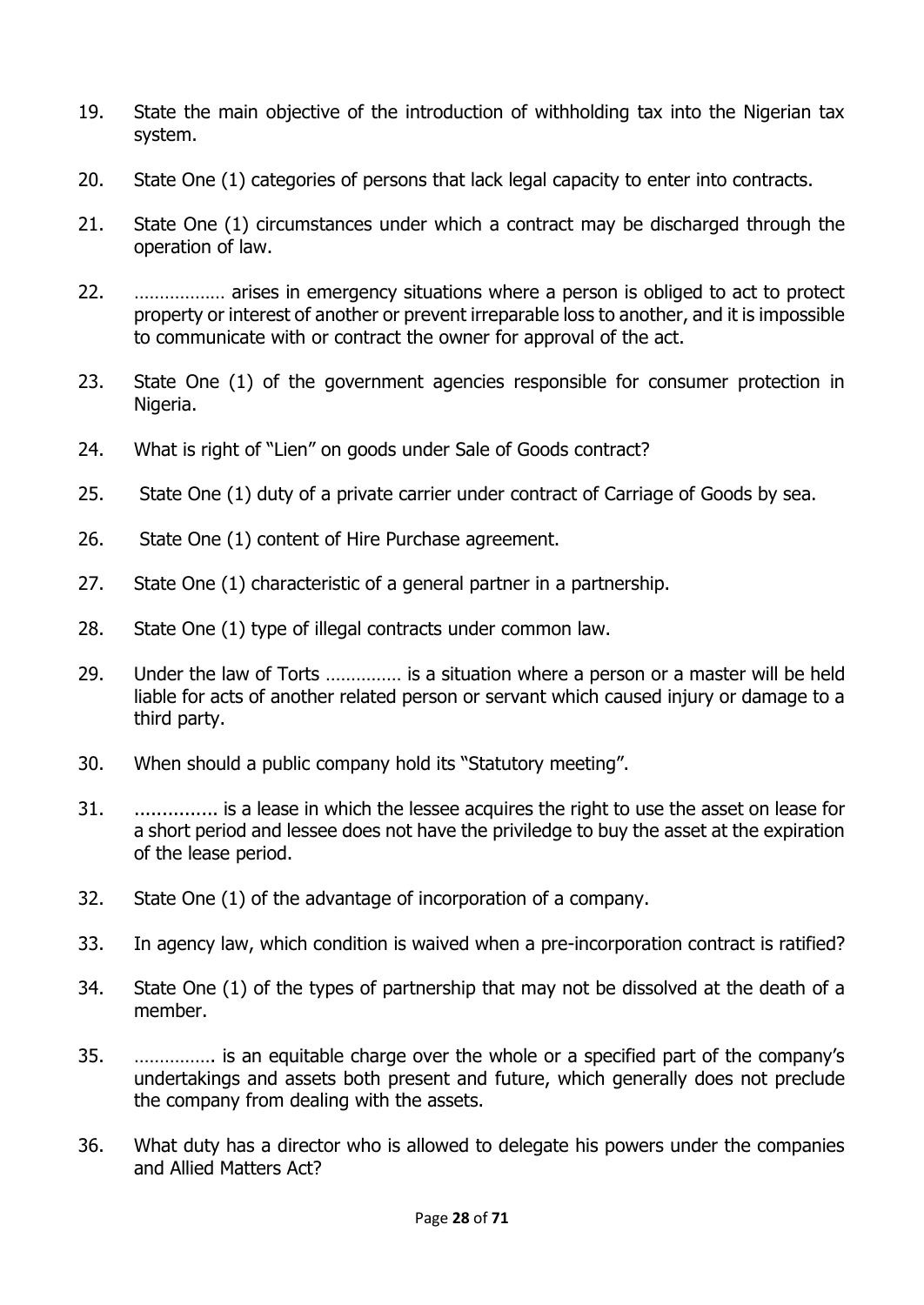- 37. ……………. Shares which confer on the holders, priority of payment of fixed rate of dividends over equity shareholders on payment of dividends.
- 38. Which type of corporate information is an insider prohibited from using in buying or selling the securities of his company?
- 39. …………. is passed by a simple majority of votes cast by members of the company that are entitled to vote at a general meeting of the company.
- 40. State One (1) of the duties of statutory auditors of a company.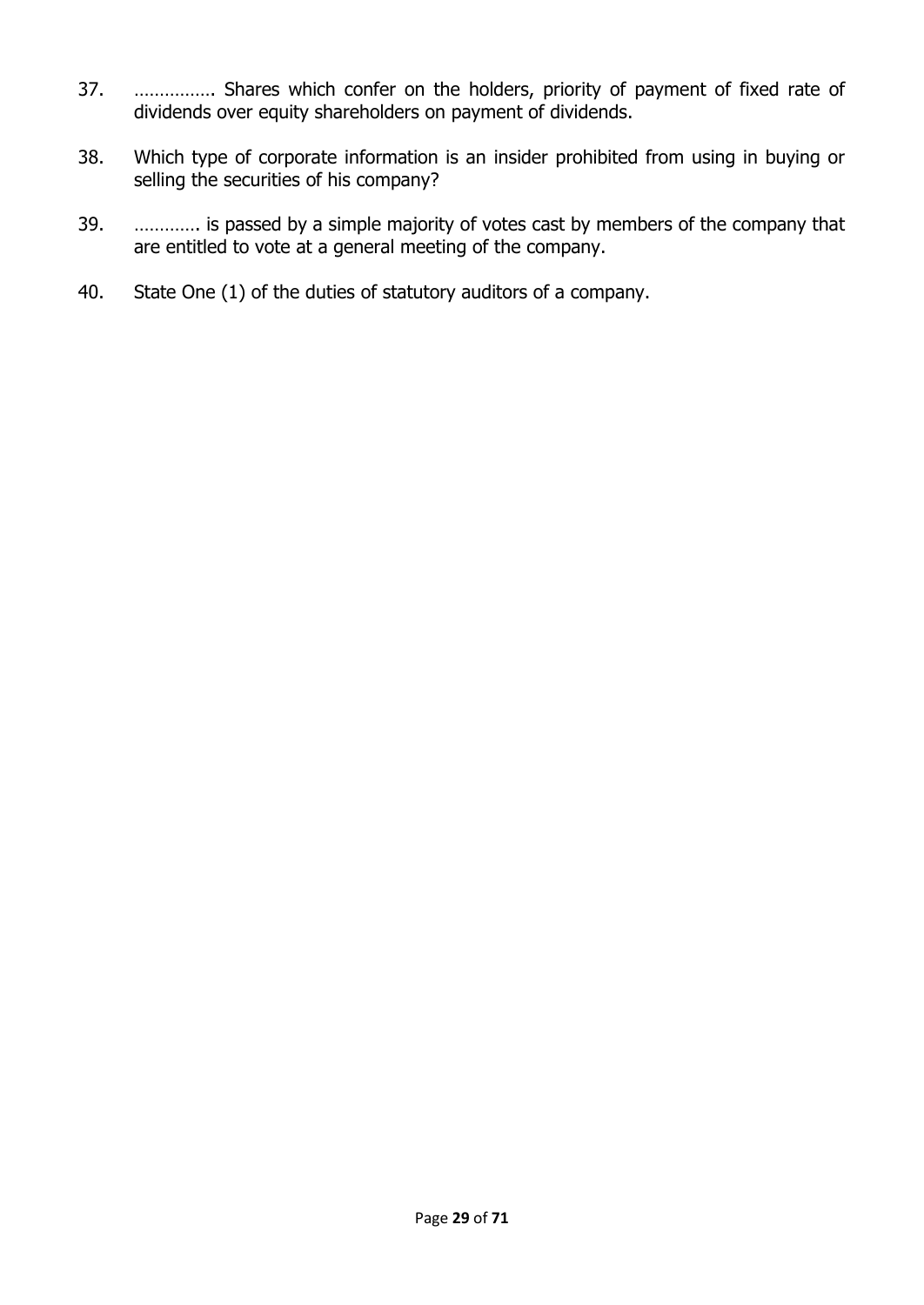# **FOUNDATION: BUSINESS LAW**

# **TUESDAY 12TH OCTOBER, 2021**

| <b>PART I</b> |                           | <b>MULTIPLE CHOICE QUESTIONS (MCQ)</b> | <b>(60 MARKS)</b> |
|---------------|---------------------------|----------------------------------------|-------------------|
| 1.            | $\mathsf A$               |                                        |                   |
| 2.            | ${\sf D}$                 |                                        |                   |
| 3.            | $\mathsf D$               |                                        |                   |
| 4.            | $\sf B$                   |                                        |                   |
| 5.            | $\mathsf D$               |                                        |                   |
| 6.            | $\mathsf A$               |                                        |                   |
| 7.            | $\mathsf A$               |                                        |                   |
| 8.            | $\sf B$                   |                                        |                   |
| 9.            | ${\sf D}$                 |                                        |                   |
| $10.$         | $\mathsf A$               |                                        |                   |
| 11.           | $\mathsf C$               |                                        |                   |
| 12.           | ${\sf D}$                 |                                        |                   |
| 13.           | $\sf B$                   |                                        |                   |
| 14.           | $\mathsf A$               |                                        |                   |
| 15.           | $\mathsf C$               |                                        |                   |
| 16.           | $\sf B$                   |                                        |                   |
| 17.           | $\mathsf D$               |                                        |                   |
| 18.           | $\mathsf A$               |                                        |                   |
| 19.           | $\sf B$                   |                                        |                   |
| 20.           | $\mathsf{C}$              |                                        |                   |
| 21.           | $\boldsymbol{\mathsf{A}}$ |                                        |                   |
| 22.           | $\mathsf B$               |                                        |                   |
| 23.           | $\boldsymbol{\mathsf{A}}$ |                                        |                   |
| 24.           | $\mathsf{C}$              |                                        |                   |
| 25.           | $\boldsymbol{\mathsf{A}}$ |                                        |                   |
| 26.           | $\overline{B}$            |                                        |                   |
| 27.           | $\mathsf{D}%$             |                                        |                   |
| 28.           | $\boldsymbol{\mathsf{A}}$ |                                        |                   |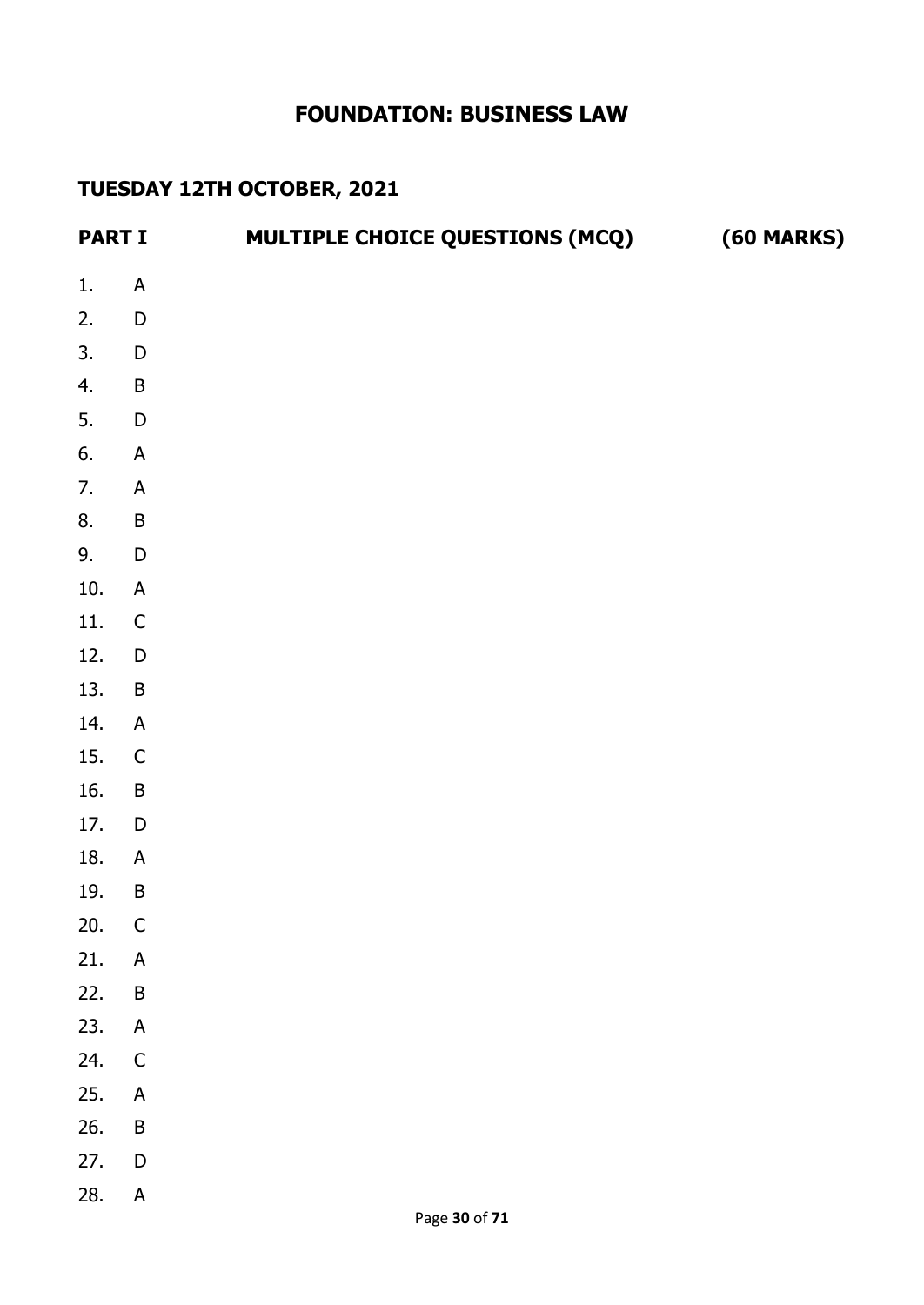- 29. B 30. D 31. A 32. C 33. B 34. D 35. A 36. C 37. B 38. C 39. D 40. A 41. A 42. B 43. B 44. B
- 45. D
- 46. C
- 47. A
- 48. D
- 49. A
- 50. C
- 51. B
- 52. C
- 53. B
- 54. D
- 55. A
- 56. A
- 57. B
- 58. C
- 59. C
- 60. D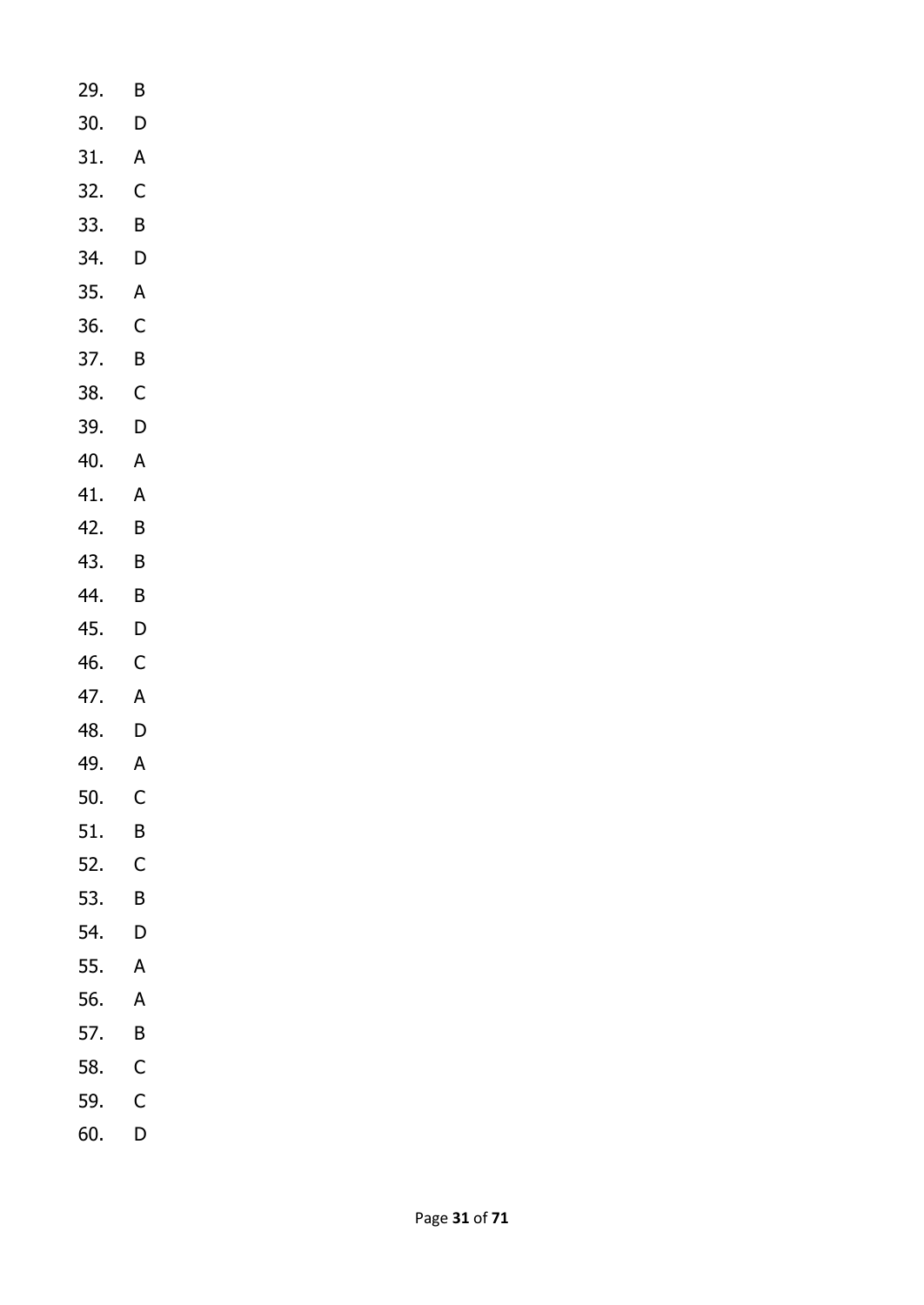# **SOLUTION: BUSINESS LAW**

## **PART II SHORT ANSWER QUESTIONS (SAQ) (40 MARKS)**

- 1. (i) Civil matters of the capital market.
	- (ii) All criminal matters.
- 2. The President of Nigeria subject to Senate confirmation.
- 3. The technical functions of the Commissioner for Stamp Duties are:
	- (a) Assessment of instruments;
	- (b) Stamping the assessed instruments;
	- (c) Custody of dies; and
	- (d) Adjudication (1 mark for any 1).

- 4. Okechukwu is right in law. By paying  $\frac{10!}{10!}$  Osertian for the car, Abubakar made a counter offer which Okechukwu rightly rejected.
- 5. A contract could be discharged by:
	- (a) breach;
	- (b) performance;
	- (c) agreement; or
	- (d) frustration (1 mark for any 1).
- 6. Conditional sale
- 7. (a) CIF Cost Insurance Freight; and (b) FOB Free On Board.
- 8. Implied licence.
- 9. Intention to cause harm to the plaintiff.
- 10. (a) Expressly
	- (b) impliedly;
	- (c) by estoppel;
	- (d) by ratification;
	- (e) by necessity; or
	- (f) by cohabitation (1 mark for any 1).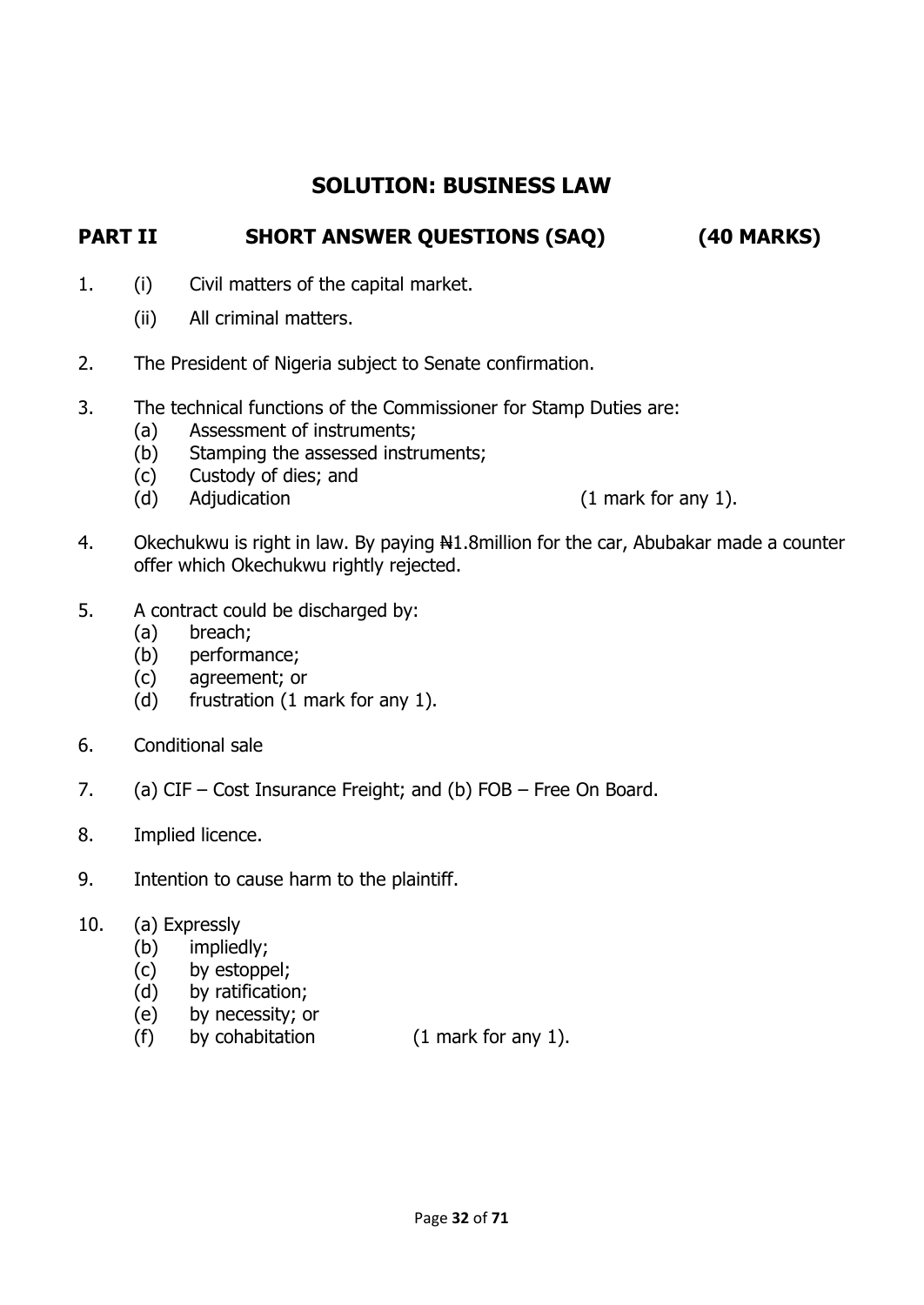- 11. The following are entitled to notice of a company meeting:
	- (a) Members;
	- (b) Persons on whom ownership of shares devolves as trustees or receivers;
	- (c) Directors
	- (d) Company's External Auditor;
	- (e) The secretary; and
	- (f) Corporate Affairs Commission (in the case of a public company) (1 mark for any 1).
- 12. Types of voluntary winding up are:
	- (i) Members' voluntary winding up
	- (ii) Creditors' voluntary winding up. (1 mark for any 1)
- 13. The professionals that could be secretary of a public company are
	- (a) Chartered accountants;
	- (b) Legal practitioners; and
	- (c) Chartered secretaries and administrators (1 mark for any 1).
- 14. Mergers are of the following two types:
	- (a) small merger; and
	- (b) large merger. (1 mark for any 1)
- 15. The main purpose of law is to regulate the activities of individuals, societies, communities and corporate bodies to ensure orderliness.
- 16. The main function of the Tax Appeal Tribunal is to adjudicate over tax disputes between the Federal Inland Revenue Service and limited liability companies (corporations).
- 17. The Supreme Court of Nigeria is the highest court in hierarchy and the final court in judicial proceedings. Decisions pronounced by the court constitute a binding precedent on all other courts.
- 18. The beneficiaries of Education Tax are:
	- (a) All Federal and States' Universities
	- (b) All Federal and States' Polytechnics and Colleges of Technology
	- (c) All Federal and States' Colleges of Education
		- (1 mark for any 1).
- 19. The main objective of introducing withholding tax into the Nigerian tax system include the following:
	- (a) To ensure that tax due from all income derived by individuals and corporate bodies are paid to the relevant tax authorities
	- (b) To make the tax payment less cumbersome for recipients of income. (1 mark for any 1).
- 20. The categories of persons that lack legal capacity to enter into contracts are as follows:
	- (a) Infants or minors
	- (b) Drunken persons
	- (c) Insane persons.
		- (1 mark for any 1).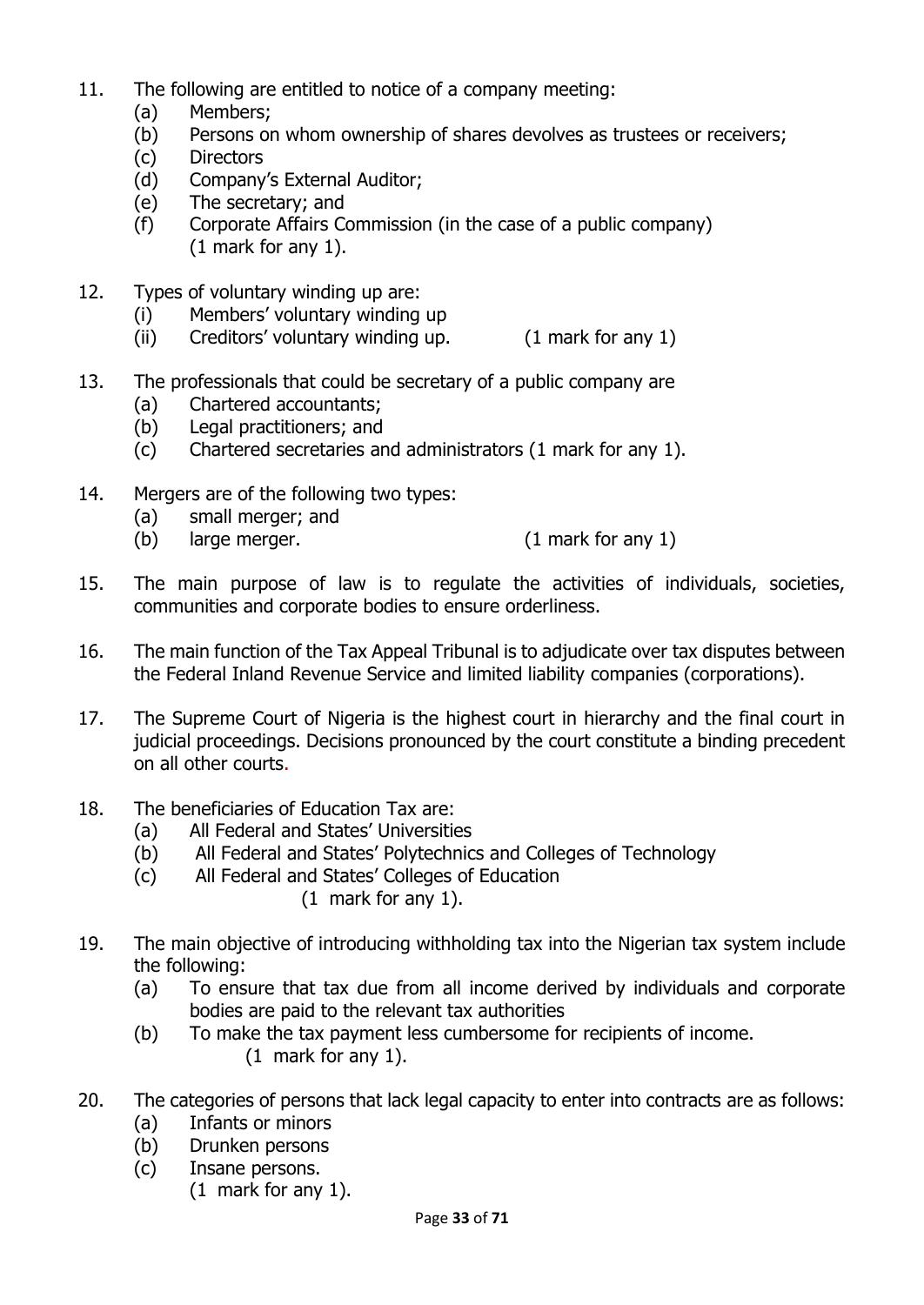- 21. Circumstances under which a contract may be discharged through operation of the law are as follows:
	- (a) Death of either party
	- (b) Subsequent incapacity of either party (Bankruptcy or Insanity)
	- (c) Frustration of the contract by supervening events
	- (d) Illegality of the contract either  $ab$  initio or subsequently
	- (e) Where the subject-matter did not exist or no longer exists. (1 mark for any 1).
- 22. Agency of necessity
- 23. The government agencies responsible for consumer protection in Nigeria are:
	- (a) Standards Organisation of Nigeria (SON)
	- (b) National Agency for Foods and Drugs Administration and Control (NAFDAC)
	- (c) Federal Competition and Consumer Protection Commission (FCCPC). (1 mark for any 1).
- 24. Under sale of goods contract, Lien on goods is a right of the unpaid seller to retain possession of the goods the property in which has passed, until the buyer makes payment for the goods by the buyer.
- 25. Under the contract of Carriage of Goods the duties of a private carrier are as follows:
	- (a) He is liable for the goods he has contracted to carry
	- (b) He must take reasonable care to keep the goods safe
	- (c) Not to do any intentional act inconsistent with the owner's title
	- (d) Not to convert or divert the goods.

(1 mark each for any 1).

- 26. The contents of Hire Purchase agreement include the following:
	- a. Name and address of the owner
	- b. Name and address of the hirer
	- c. Details of the goods
	- d. Cash sale price of the goods
	- e. Hire purchase price of the goods
	- f. Amount, number of instalmental payments and date of payments
	- g. Details of guarantor(s).

(1 mark for any 1).

- 27. Characteristics of a general partner in a partnership include the following:
	- a. Unlimited joint, several and personal liability for the partnership debts
	- b. Involve in management of the partnership
	- c. Issue notice for dissolution of the partnership
	- d. Death automatically dissolves the partnership
	- e. Subsequent incapacity will dissolve the partnership.

(1 mark for any 1).

- 28. Under common law, the following are classified as illegal contracts:
	- a. Contracts to commit crime or civil wrong;
	- b. Contracts to commit sexual immorality and other social vices;
	- c. Contracts affecting public safety;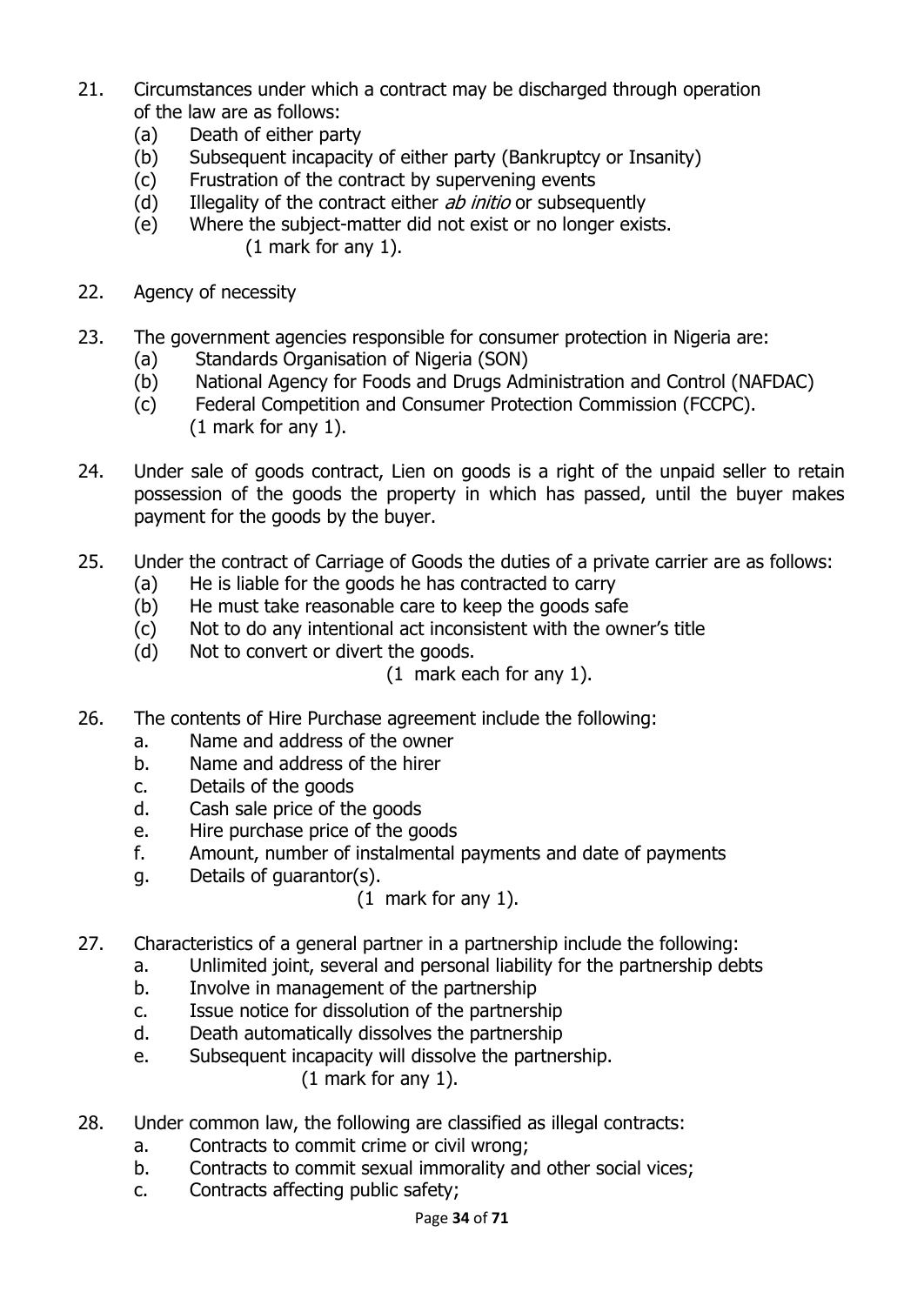- d. Contract prejudicial to dispensation of justice;
- e. Contracts that promote corruption in public life; and
- f. Contract to defraud the government of revenue. (1 mark for any 1).
- 29. Vicarious liability
- 30. Within 6 months from the date of incorporation.
- 31. Operating lease
- 32. The advantages of incorporation of a company include the following:
	- a. Corporate legal existence;
	- b. Limitation of members' liability;
	- c. Company self-ownership of property;
	- d. Company's legal capacity to sue and be sued;
	- e. Company's perpetual succession;
	- f. Raise large funds from share issue; and
	- g. Enhanced borrowing capacity. (1 mark for any  $2 = 1$  mark).
- 33. The condition that the principal must be in existence at the time the act calling for ratification was done.
- 34. (i) Limited partnership
	- (ii) Limited liability partnership.
- 35. Floating charge
- 36. The director shall not delegate the power in such a way and manner as to amount to an abdication of duty.
- 37. Preference Shares
- 38. Unpublished price sensitive information in relation to those securities.
- 39. Ordinary resolution
- 40. The duties of the statutory auditors of a company are the following:
	- a. Examine the financial records of the company for the period under review;
	- b. Report on whether or not the directors' report for the period is consistent with financial reports regulatory standards;
	- c. Report on observed lapses in the system and control;
	- d. Report on detected fraud, if any;
	- e. Make recommendations for strengthening of internal controls to prevent fraud and financial malpractices in the system; and
- f. Form an opinion on whether or not the financial statements are true and fair.  $($  $\frac{1}{2}$  mark for any 2 = 1 mark).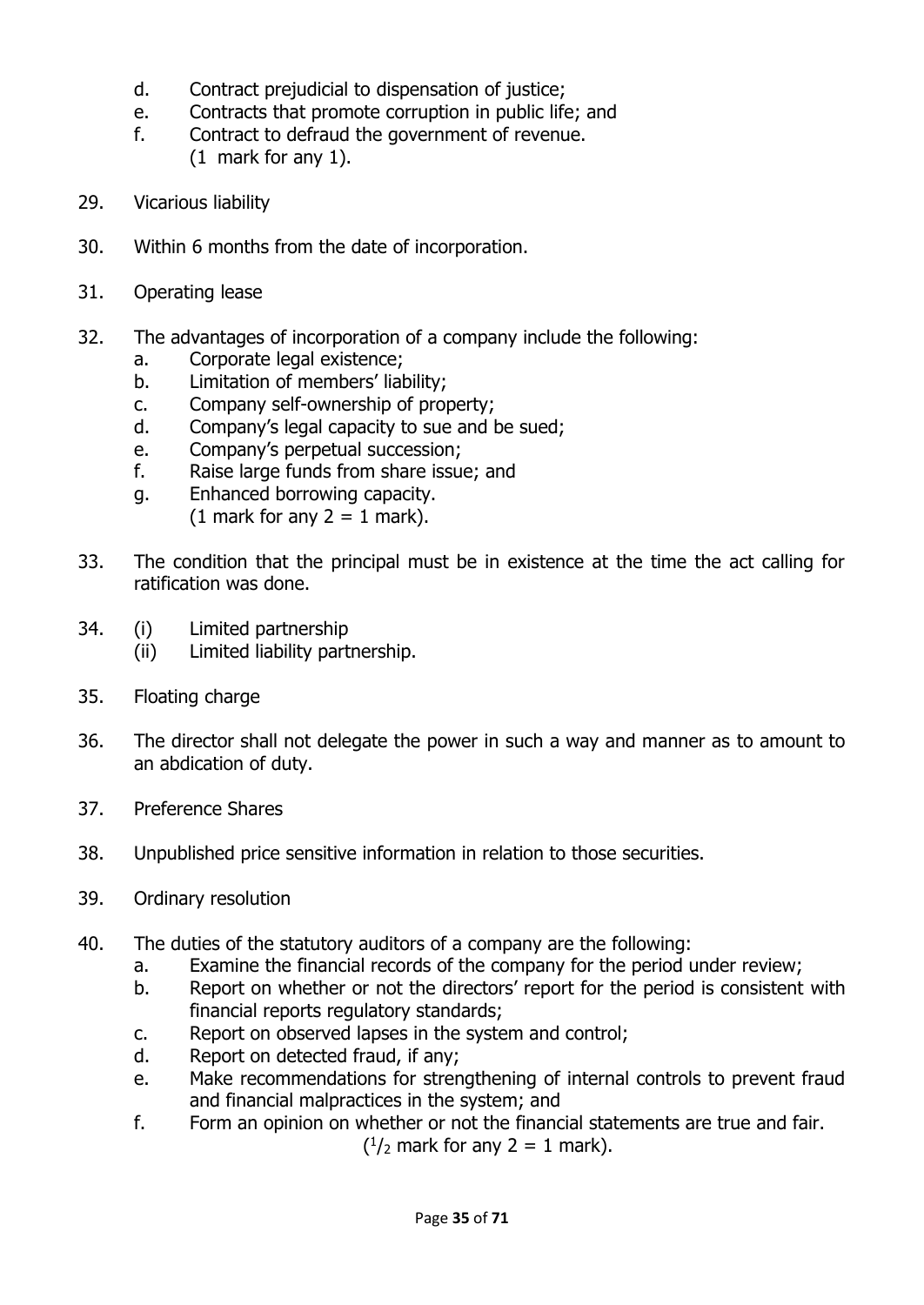**THE CHARTERED INSTITUTE OF TAXATION OF NIGERIA**



**OCTOBER 2021: PROFESSIONAL EXAMINATION**

**FOUNDATION: FINANCIAL ACCOUNTING**

## **WEDNESDAY 13TH OCTOBER, 2021 EXAM NO……………………………**

# **PART I MULTIPLE CHOICE QUESTIONS (MCQ) (60 MARKS)**

# **ATTEMPT ALL QUESTIONS.**

#### **Write ONLY the alphabet (A, B, C or D) that corresponds to the correct option in each of the following questions/statements.**

- 1. Which of the following is MOST useful for Managers?
	- a) Tax records for the past 5 years
	- b) Budget for the coming financial year
	- c) Financial statement for the last 5 years
	- d) Management account for the previous year
- 2. Which of the following are the effects of matching concept?
	- (i) Determination of periodic profits.
	- (ii) Unexpired costs are deferred.
	- (iii) Cost of goods sold may be different from purchases
	- a) I and II
	- b) I and III
	- c) II and III
	- d) I, II and III
- 3. If a motor vehicle is purchased on credit for N5m from UAC Motors, state the account to be debited and credited
	- a) Dr Cash Cr Motor Vehicle
	- b) Dr UAC Motors Cr Motor Vehicle
	- c) Dr Motor Vehicle Cr Purchases
	- d) Dr Motor Vehicle Cr UAC motors
- 4. Which of the following is an example of a liability?
	- a) Loan
	- b) Plant and Machinery
	- c) Goodwill
	- d) Inventory
- 5. AB and Co. has development expenditure of  $\#10$ m. Its policy is to amortise development expenditure at 3% per annum. Accumulated amortisation brought forward is  $H$ 600,000.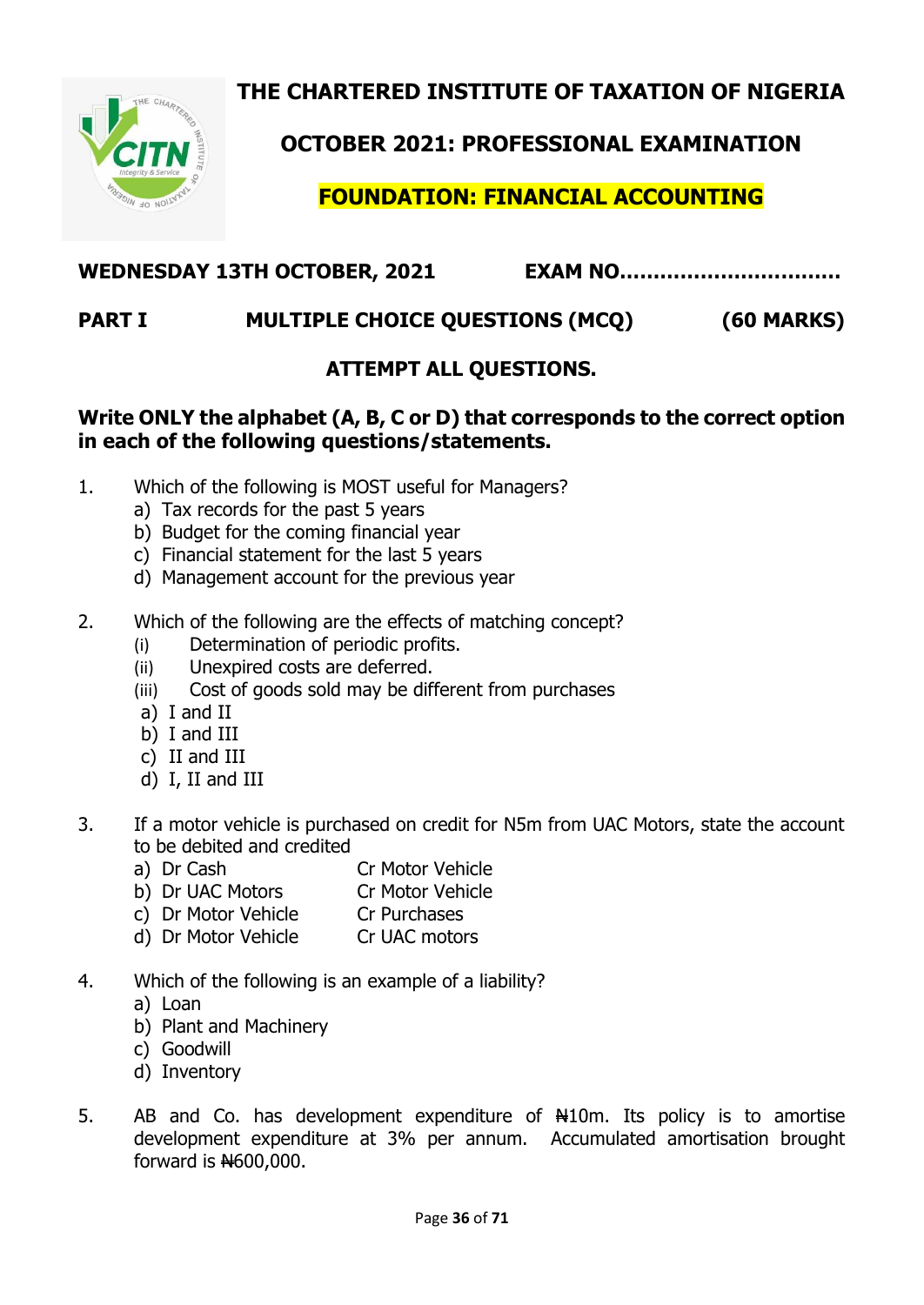What is the charge in the income statement for the year's amortisation?

- a) N318,000
- b) N300,000
- c)  $A282,000$
- d) N600,000
- 6. AB and Co. has development expenditure of  $\#10$ m. Its policy is to amortise development expenditure at 3% per annum. Accumulated amortisation brought forward is N600,000.

#### **What is the amount to be shown in the statement of financial position for development expenditure?**

- a)  $\frac{100,000}{2}$
- b)  $N9,400,000$
- c)  $N10,000,000$
- d) N9,700,000
- 7. An irrecoverable debt arises in which of the following statements?
	- a) A customer fully paid the debt
	- b) The invoice is not yet done for payment
	- c) An invoice is in dispute
	- d) The customer goes bankrupt
- 8. An allowance for receivables of 3% is required. Trade receivables at the period end is  $H1.2m$  and the allowable for receivables brought forward from the previous period is N12,000.

#### **What movement is required for this year?**

- a) Increase by N12,000
- b) Decrease by N12,000
- c) Increase by N24,000
- d) Decrease by N24,000
- 9. A transaction for N100,000 of sales offers 2% trade discount and 5% cash discount. If both discounts are claimed, how much is posted to discount allowed?
	- a)  $N4,900$
	- b) N5,000
	- c)  $H6,900$
	- d)  $N7,000$
- 10. A company's bank statement shows N107,250 direct debits and N52,950 investment income not recorded in the cash book. The bank statement does not show a customer's cheque for  $\text{H}131,250$  entered in the cash book on the last day of the accounting period. If the cash book shows a credit balance of  $H91,500$ , what balance appears on the bank statement?
	- a)  $N=145,800$  debit
	- b) N145,800 credit
	- c)  $\frac{1277}{050}$  debit
	- d) N277,050 credit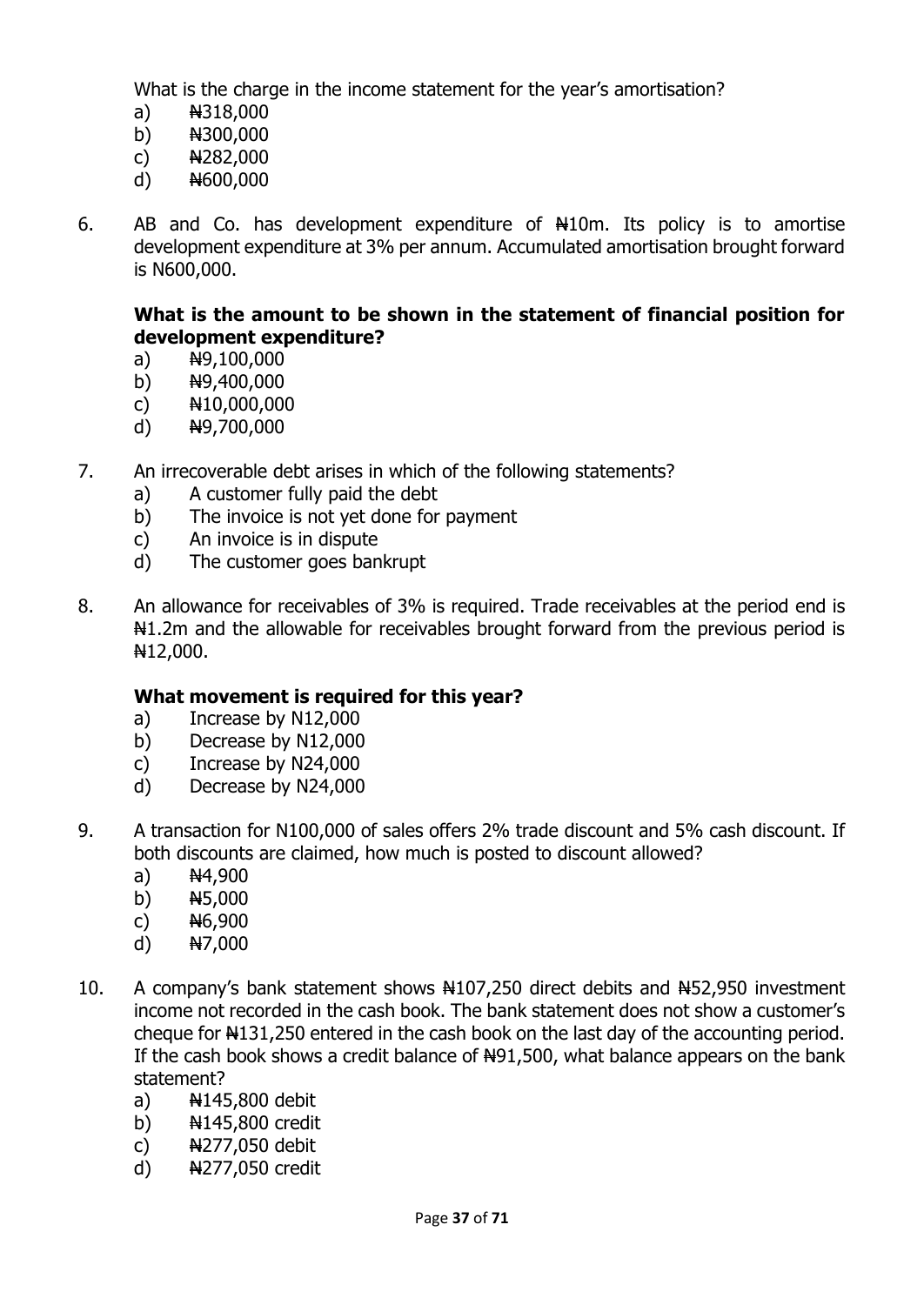- 11. Given the facts in question 11 above, what is the figure for the bank balance to be reported in the final accounts?
	- a)  $\frac{14145,800}{1}$  debit
	- b) N145,800 credit
	- c)  $\frac{1277}{050}$  debit
	- d) N277,050 credit
- 12. A company's income statement for the year ended 31 December, 2020 showed a profit of  $H13.5m$ . it was later found that  $H180,000$  paid for repairs to the company's trailer has been debited to motor vehicle account and has been depreciated as if it was motor vehicle. The company depreciates it vehicle at 25% on straight line basis. What would the profit be after adjusting for the error?
	- a)  $\frac{1}{13,320,000}$
	- b)  $H13,680,000$
	- c)  $H13,365,000$
	- d) N13,545,000
- 13. What must be done with a suspense account before preparing a statement of financial position?
	- a) Clear it to nil
	- b) Write it off to capital
	- c) Include it in assets
	- d) Include it in liabilities
- 14. Sales return of N60,000 have mistakenly been posted to the purchases return although the correct entry has been made to the accounts receivables control.

#### **How much suspense account should be set up to correct this?**

- a)  $N30,000$
- b)  $H60,000$
- c)  $H90,000$
- d) N120,000
- 15. Ayo's trial balance includes the following items: receivables N30,000, bank N660,000, allowance for receivables N6,000, inventory N90,000, Payables N60,000, non-current assets N300,000.

#### **What is the figure for total assets?**

- a)  $N774,000$
- b)  $H1,080,000$
- c)  $\frac{1}{10}$  N1,074,000
- d) N1,146,000
- 16. Net assets at the beginning of 2020 were  $\frac{12.2 \text{m}}{2}$ . The proprietor injected new capital of N700,000 during the year and took drawings of N60,000. If net asset at the end of 2020 was N2.95m. what was the profit earned by the business in 2020?
	- a)  $H60,000$  profit
	- b)  $\frac{1110,000}{1}$  profit
	- c) N700,000 Profit
	- d) N750,000 Profit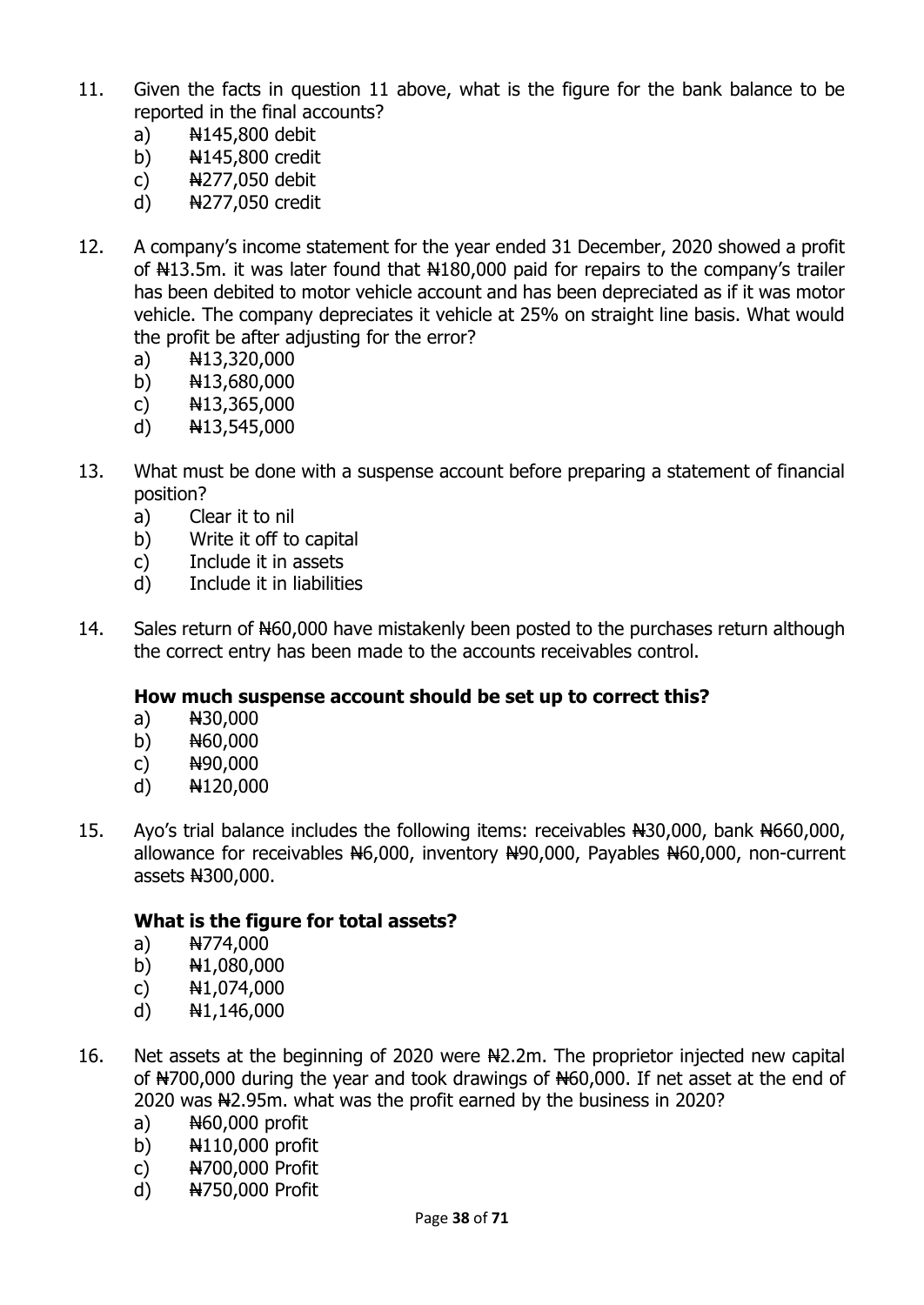- 17. Which method(s) is/are allowed when valuing inventory under IAS 2
	- i. FIFO
	- $ii.$  LIFO
	- iii. Standard cost
	- iv. AVCO
	- a) I only
	- b) II and III
	- c) I, II and III
	- d) I and IV
- 18. An item of inventory was purchased for  $\frac{10,000}{100}$ . However, due to a fall in demand, its selling price will be only  $H8,500$ . In addition, further costs will be incurred prior to sale of N1,000.

### **What is the net realizable value?**

- a) N10,000
- b)  $N7,500$
- c)  $\frac{149,500}{2}$
- d)  $\sqrt{48,000}$
- 19. Ajede Ltd purchased 20 computers from Ajilore stores originally priced at N190,000 each. A 10% trade discount was negotiated together with a cash discount of 5% if the payment was made within 2 weeks. Calculate the total cash discount if payment was made within stipulated time.
	- a)  $N17,100$
	- b) N171,000
	- c) N380,000
	- d)  $H190,000$
- 20. A company issues 500,000 N1 shares at a price of  $\text{H1.25}$  per share. How much should be posted to share premium account?
	- a)  $A62,500$
	- b)  $H125,000$
	- c)  $H375,000$
	- d)  $H625,000$
- 21. A liability should be classified as current liability when it is:
	- i. Held primarily for the purpose of being traded
	- ii. Expected to be settled in the entity's normal operating cycle
	- iii. Due to be settled within twelve months of the reporting date
	- a) I and II
	- b) I and III
	- c) I, II and III
	- d) II and III
- 22. If a company makes a loss of  $H2,500,000$  in a year, yet has unappropriated profits from previous years totaling  $H6,800,000$ . How much dividend can such a company pay to its shareholders.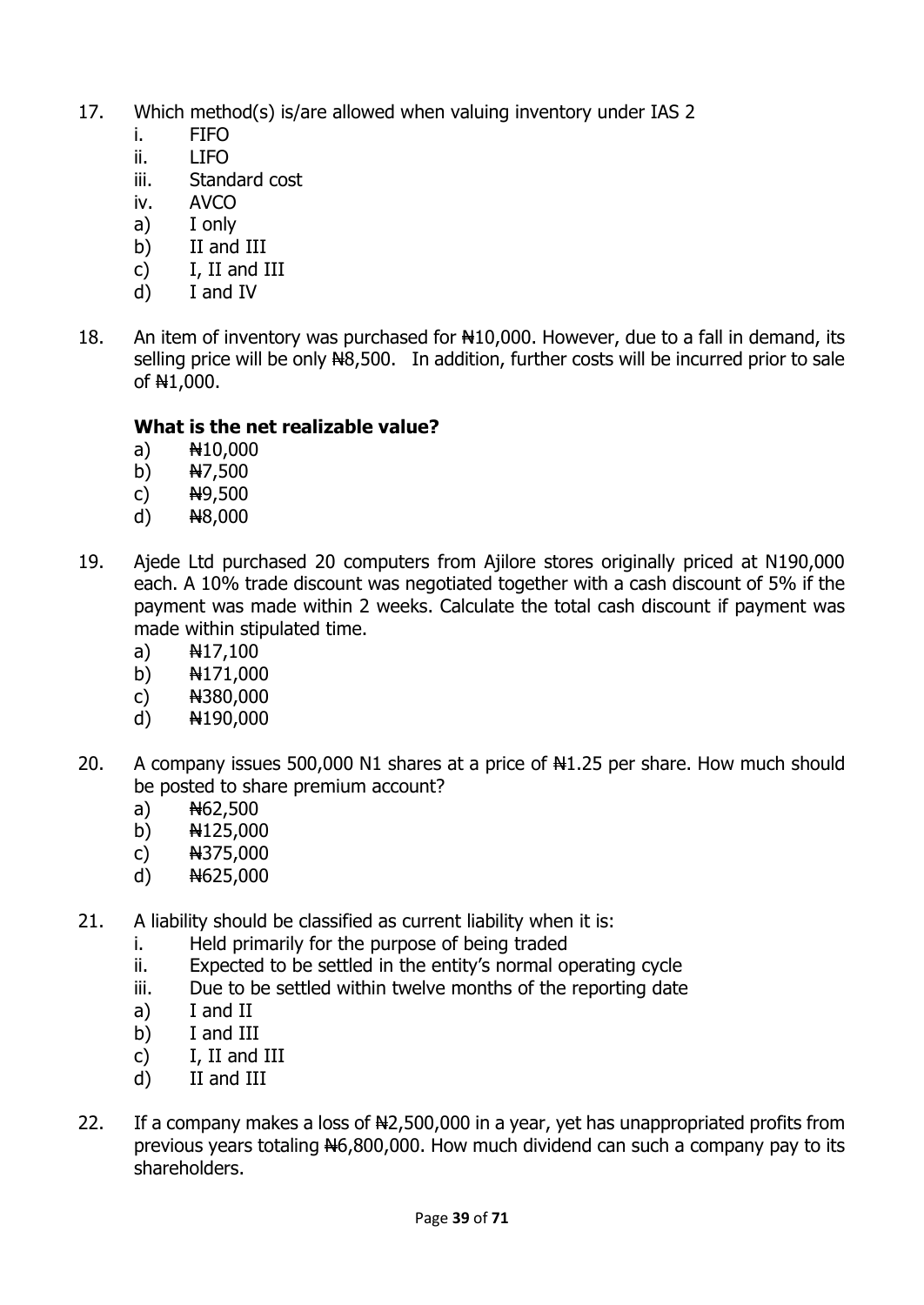- a)  $N2,500,000$
- b)  $\frac{1}{2}$  N4,300,000
- c)  $H6,800,000$
- d)  $N1,800,000$
- 23. When dividends are paid; what are the accounting entries?
	-
	- a) Dr Cash account Cr Dividend paid account
	- b) Dr Cash account Cr Share Capital account
	- c) Dr Share Capital account Cr Cash account
	- d) Dr Dividend paid account Cr Cash account
- 24. In the published accounts of Yahaya Ltd, the profit for the year was N17.5m. The balance of retained earnings at the beginning of the year was  $#670,000$ . If dividends of N6.250m were paid, what is the closing balance of retained earnings?
	- a)  $H16,830,000$
	- b)  $\frac{1}{11,920,000}$
	- c)  $H11,250,000$
	- d)  $H5,580,000$
- 25. Which of the following disclosure is not required under IAS 1?
	- a) Name of major shareholders of the entity
	- b) Name of reporting entity
	- c) The measurement basis used in preparing the financial statement
	- d) A description of the entity's operation and its principal activities
- 26. Which of the following items are adjusting items?
	- i. A building destroyed by five after reporting date
	- ii. Inventory found to have deteriorated
	- iii. Dividends proposed at the year end
	- a) I only
	- b) II only
	- c) III only
	- d) I and II

27. A company has the following extract from a statement of financial position

| N'000 |
|-------|
| 7,500 |
|       |
| 7,500 |
|       |

What is the Cash flow from financing activities for the year?

- a)  $\frac{N}{2}$ ,  $\frac{N}{2}$  outflow
- b)  $\frac{1}{3}$ ,125 outflow
- c)  $N=19,375$  Inflow
- d)  $N13,125$  outflow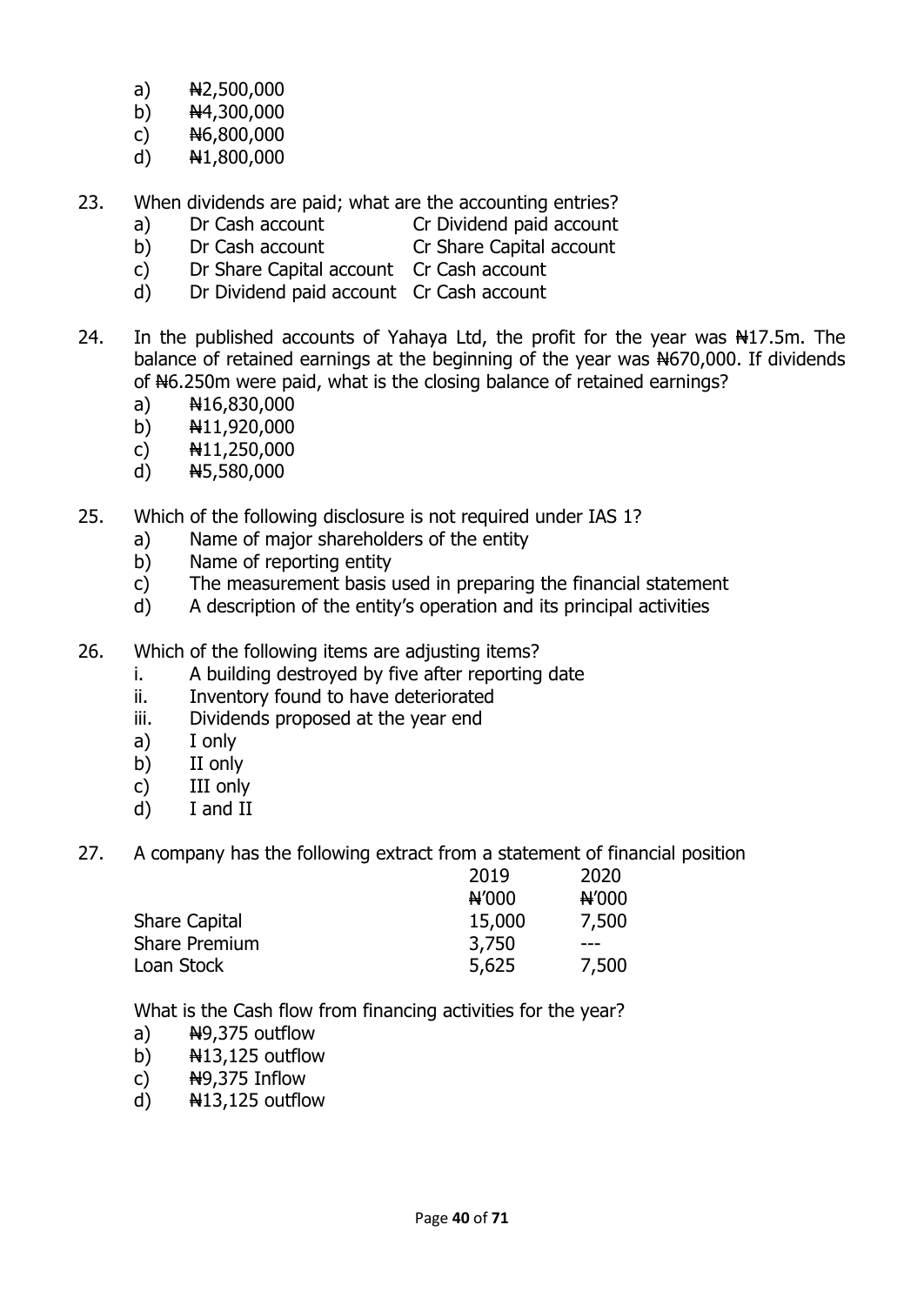28. Information on Lala Ltd for the previous two years is given below

|                    | 2019    | 2020    |
|--------------------|---------|---------|
| Quick ratio        | 1.5:1   | 1.5:1   |
| Current ratio      | 1.8:1   | 3:1     |
| Inventory turnover | 15 days | 27 days |

Which of the following statements regarding Lala Ltd is/are correct?

- i. Lala Ltd appears to have less inventories in 2020 than 2019
- ii. The debt position of Lala Ltd is worsening
- iii. Inventory obsolescence could be a problem for Lala Ltd
- a) III only
- b) I and III only
- c) I only
- d) II and III
- 29. Which of the items could appear in a company's statement of cash flows?
	- i. Surplus on revaluation of non-current assets
	- ii. Proceeds of issue of shares
	- iii. Proposed dividend
	- iv. Dividend received
	- a) I and II
	- b) I and III
	- c) II and IV
	- d) I and IV
- 30. In which book of prime entry will a business record credit note received in respect of goods which the business has sent back to its suppliers?
	- a) The purchase returns day book
	- b) The sales day book
	- c) The Purchase day leave
	- d) The sales return day book
- 31. Agbeluyi sells goods worth N170,000 to a customer, the customer pays N100,000 in cash immediately and promise to pay the remaining N70,000 in 30days time.

#### **What is the double entry to record the sale?**

- a) Debit cash N100,000 Credit receivable N70,000 credit sales N170,000
- b) Debit sales  $\frac{1270,000}{120}$  credit sales  $\frac{1270,0000}{120}$
- c) Debit receivables  $H70,000$  Debit cash  $H100,000$  Credit sales  $H170,000$
- d) Debit sales  $\frac{120,000}{120,000}$  credit receivables  $\frac{120,000}{120,000}$
- 32. ABD Partnership value its goodwill as two times the average of the annual profits in excess of N6,000,000 each year for the last three years. Profit for the last three years has been as follows:-
	- Year 1  $\frac{1}{1}$  N8,000,000
	- Year 2  $\frac{1}{2}$  N9,000,000
	- Year 3  $\frac{10,000,000}{100,000}$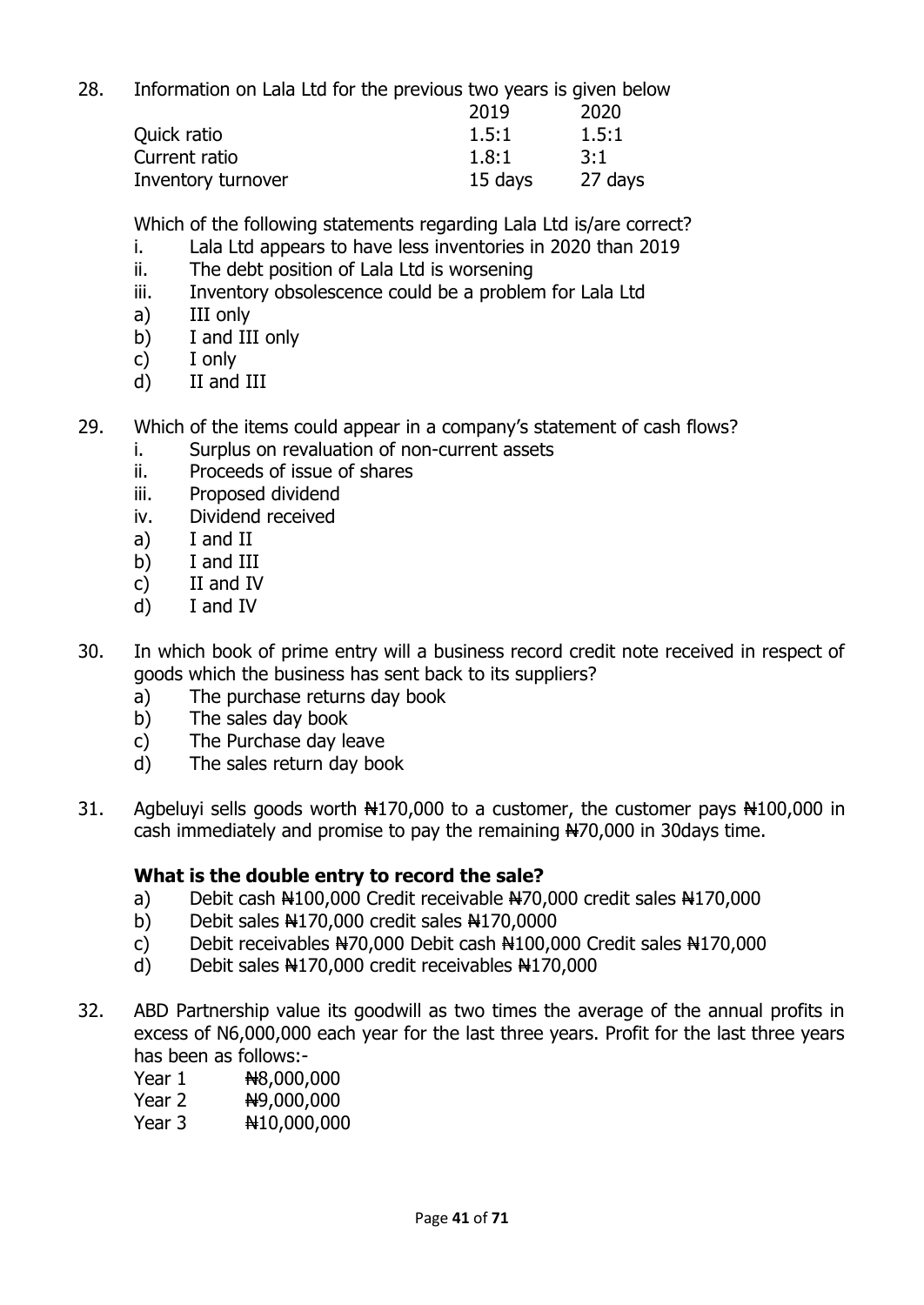**What is the value of the goodwill the partnership will have in their records?**

- a)  $N6,000,000$
- b)  $N3,000,000$
- c)  $H4,000,000$
- d) N2,000,000
- 33. Calculate the cost of goods sold from the following information:

|                   | N         |
|-------------------|-----------|
| Return inwards    | 60,000    |
| Revenue           | 1,230,000 |
| Opening inventory | 300,000   |
| Purchases         | 1,110,000 |
| Gross profit      | 300,000   |
|                   |           |

- a)  $N1,100,000$
- b)  $\frac{14990,000}{1}$
- c)  $\frac{4930,000}{5}$
- d) N870,000
- 34. From the information in 33 above, what is the closing inventory of the business?
	- a)  $N240,000$
	- b)  $N480,000$
	- c)  $H540,000$
	- d)  $H600,000$
- 35. The importance of ledger accounts includes one, some or all of the following:
	- i. They serve as the means of keeping permanent records of assets, liabilities, income and expenses
	- ii. They provide relevant information that is required to prepare the income statement and statement of financial position
	- iii. They give the origin of every transaction and the parties involved
	- iv. They show the details of the movement in each account
	- v. The trial balance is extracted from the ledger accounts at the end of the accounting period
	- a) I and III
	- b) I, II and III
	- c) I, II, III and IV
	- d) V only
- 36. The qualitative characteristics of financial statements include all or some of the following:
	- i. Understandability
	- ii. Relevance
	- iii. Reliability
	- iv. Comparability
	- a) I and II
	- b) I and III
	- c) II and III
	- d) All of the above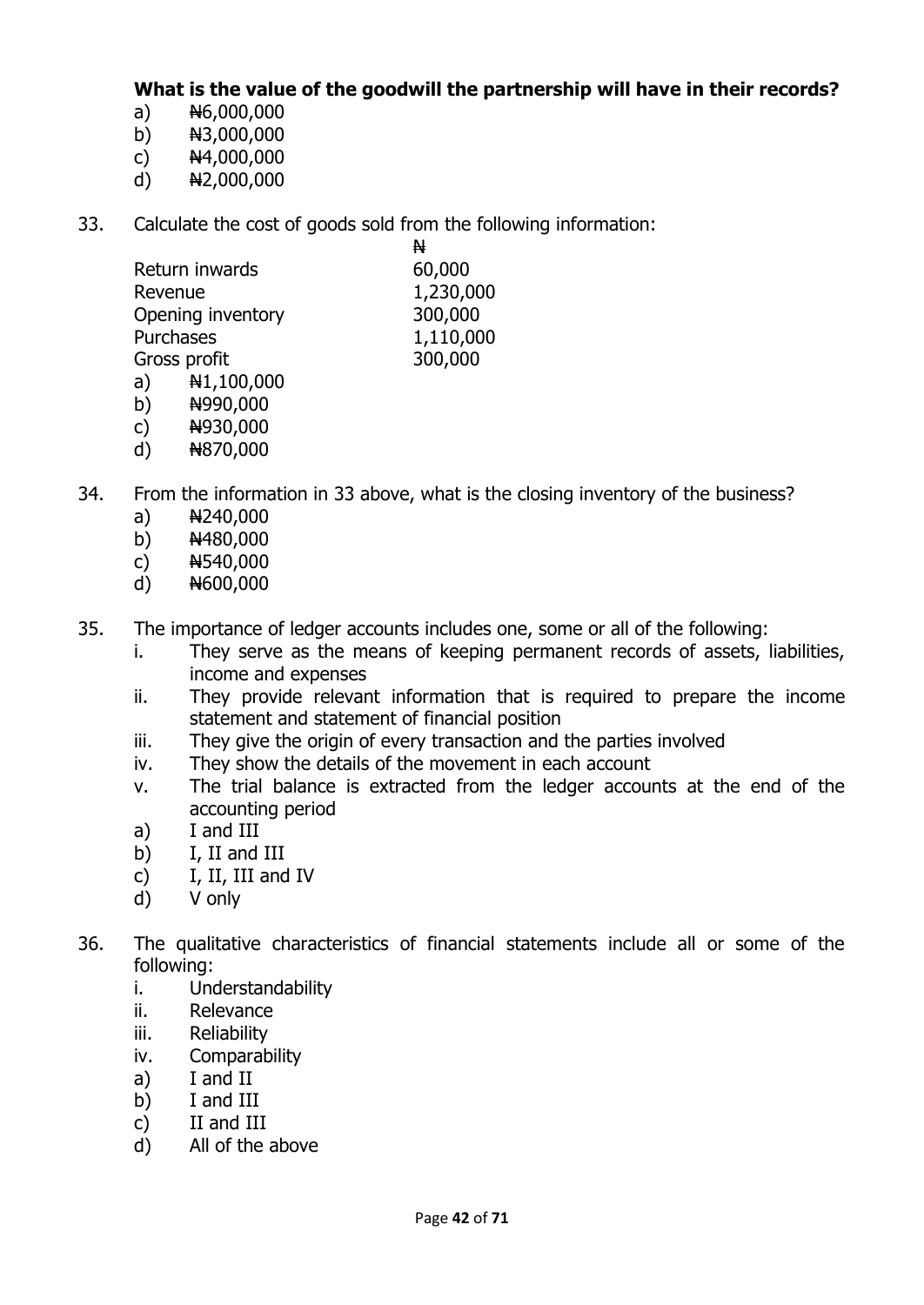- 37. What receivables figure should be shown in the statement of financial position; if we have the following information; Trade Receivables control account balance  $\text{N1,500,000}$ Allowance for doubtful receivables  $\mu$ 150,000 Provision for discount allowed on receivables 5%
	- a)  $N1,275,000$
	- b)  $N1,282,500$
	- c)  $N1,342,500$
	- d) N1,350,000
- 38. Which of the following would result from an increase in the allowance for doubtful debts?
	- a) An increase in gross profit
	- b) A decrease in net profit
	- c) An increase in net profit
	- d) A decrease in gross profit
- 39. What is the cost of goods sold, given the sales figure as N1,600,000 with a mark-up of 25%?
	- a)  $\frac{1}{1,008,000}$
	- b) N320,000
	- c)  $\frac{1}{2}$  N1,200,000
	- d)  $\frac{1}{280,000}$

Use the data below to answer Questions 40 and 41

| 31/12/20                                                        |
|-----------------------------------------------------------------|
|                                                                 |
| 2,860,000                                                       |
| 9,200,000                                                       |
| 1,300,000                                                       |
| 740,000                                                         |
| 31/12/19<br>N<br>3,200,000<br>7,500,000<br>1,500,000<br>700,000 |

During 2020, an equipment costing N540,000 with a book value of N200,000 was sold for N150,000.

- 40. What was the capital of the business as at 31 December 2019?
	- a)  $\frac{1}{11,500,000}$
	- b)  $\frac{149,900,000}{2}$
	- c)  $H8,500,000$
	- d)  $H6,500,000$
- 41. The account into which provisions for depreciation on motor vehicle is debited is
	- A. Capital account
	- B. Trading account
	- C. Manufacturing account
	- D. Profit and loss account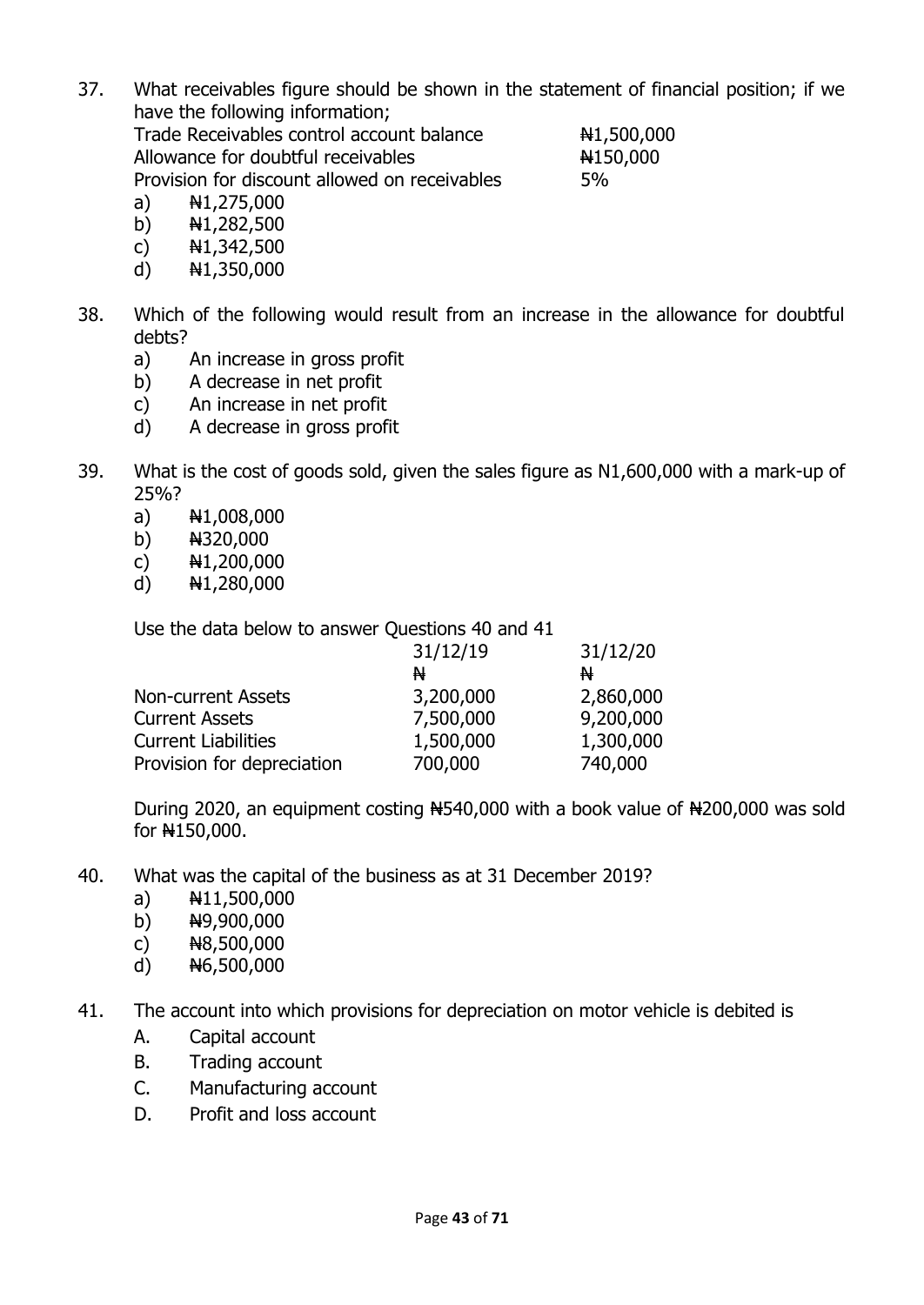- 42. Which of the following books is not a book of original entry?
	- A. Sales day book
	- B. Pay-in-book
	- C. Returns inwards book
	- D. Returns outwards book
- 43. The statement which the suspense account is used to balance is the
	- A. Statement of financial position
	- B. Trading account
	- C. Profit and loss account
	- D. Trial balance
- 44. A set of furniture owned by Hope Ltd costing N1,000,000 was depreciated at the rate of 20% on a diminishing balance basis. The asset realised the sum of  $#600,000$  after it was used for two years. What is the net result of the sales?
	- A.  $\frac{N600,000}{N}$  loss
	- B. **N640,000 profit**
	- C.  $\frac{1440,000}{1}$  profit
	- D.  $\frac{1440,000}{10055}$
- 45. When shares are oversubscribed, the promoter may consider a reduction in the number of allocations. Under this situation, the shares are being
	- A. Issued at a premium
	- B. Issued on pro-rata
	- C. Forfeited
	- D. Issued at a discount
- 46. The preliminary expenses of a limited liability company are
	- A. Current liabilities
	- B. Fixed assets
	- C. Fictitious assets
	- D. Current assets
- 47. The price paid for the purchase of a business is
	- A. Debited to the cash account and credited to the vendor's account
	- B. Debited to the business purchase account and credited to the assets account
	- C. Credited to the business purchase account and debited to the assets account
	- D. Credited to the cash account and debited to the vendor's account
- 48. Which of the following is in personal ledger?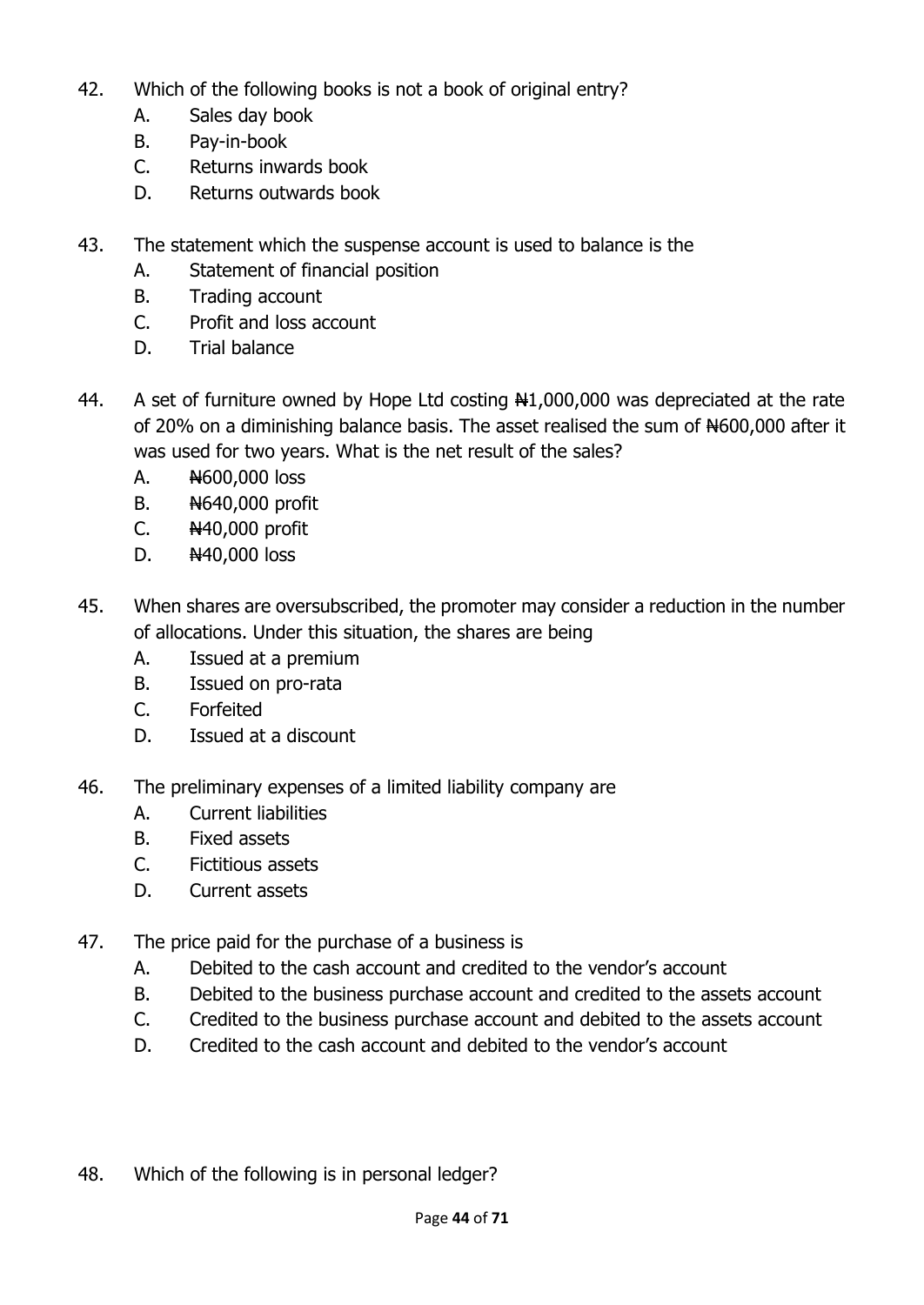- A. Debtor's account
- B. Cash sales account
- C. Interest received account
- D. Discounts allowed account
- 49. The authorised share capital of a private limited liability company is the number of shares.
	- A. Called-up
	- B. Approved in the memorandum of association
	- C. Paid-up
	- D. Offer for sale
- 50. Bosco has sold goods on credit and received  $\frac{1200,000}{100,000}$  in cash from the debtors. The customers owed him the sum of  $#50,000$  as at the end of the last year. The balance with the debtors as at the end of the current year is  $#30,000$ .

What is the value of goods sold for the year?

- A. N220,000
- B N170,000
- C. N180,000
- D. N230,000
- 51. A trial balance is prepared to
	- A. Determine losses
	- B. Detect fraud
	- C. Ascertain the accumulated fund
	- D. Test the arithmetical accuracy of postings made in the various ledger accounts
- 52. When allowance is made for doubtful debt, the accounting entries are debit
	- A. Profit or loss account, credit sales account
	- B. Profit or loss account, credit allowance for doubtful debt account
	- C. Trading account, credit debtors account
	- D. Debtors account, credit trading account
- 53. The excess of the amount at which a company's share is issued to the public over the par value of the shares is known as
	- A. Profit
	- B. Discount
	- C. Premium
	- D. Reserve
- 54. Goodwill can also be called a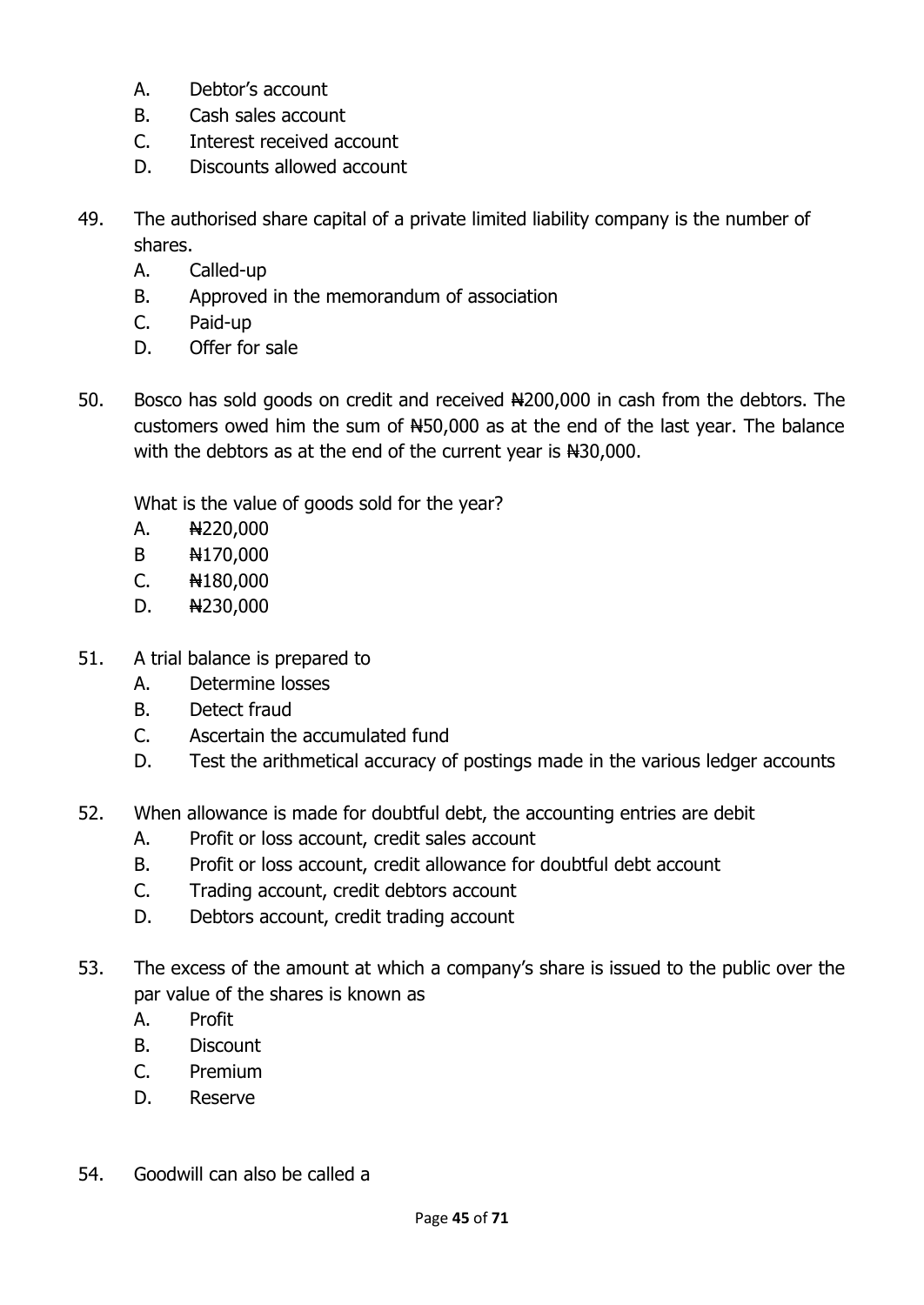- A. Fictitious asset
- B. Current asset
- C. Current liability
- D. Capital
- 55. Which of the following is not a revenue item?
	- A. Extension of a building premises
	- B. Gate takings
	- C. Goods purchased for resale
	- D. Interest received from bank deposit
- 56. The self-balancing ledger is also called
	- (i) Total account
	- (ii) Suspense account
	- (iii) Control account
	- (iv) Adjustment account
	- A. (iii) and (iv) only
	- B. (ii) and (iii) only
	- C. (i) and (iii) only
	- D. (i) and (ii) only
- 57. The amount of creditors at the beginning of the year for a firm was  $N94,000$ , and credit purchases was N406,000. During the trading period, the creditors received cash which was N389,000. The sum of discount received was N49,000. What is the amount standing in favour of the creditors in the statement of financial position at the end of the trading period?
	- A. **N143,000**
	- B.  $\frac{111,000}{1}$
	- $C.$   $H62,000$
	- D. N66,000
- 58. The cost of goods bought for  $\frac{129,000}{1000}$ , was entered in the books as  $\frac{1492,000}{1000}$ . This is an error of
	- A. Omission
	- B. Original entry
	- C. Compensation
	- D. Commission
- 59. At the end of a financial year. the profit and loss account of a firm disclosed a profit of N240,000. It was later found that an item of revenue for N24,000 was reflected as an expense while an expense of  $H8,000$  had been shown as a revenue item. What should the correct profit be, after making the necessary adjustments?
	- A.  $N256,000$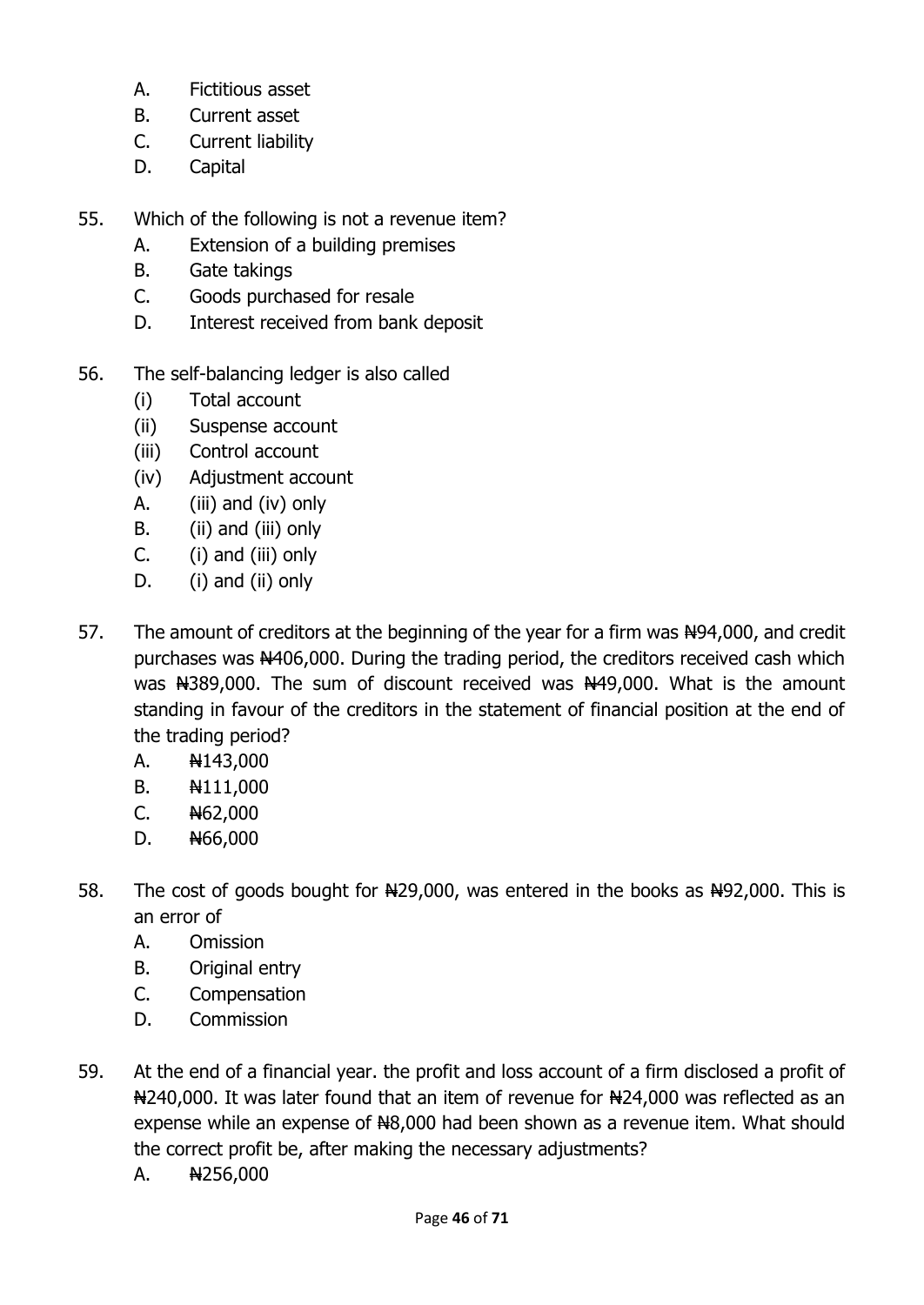- B. **N**208,000
- $C.$  N288,000
- D.  $\frac{1272,000}{1}$
- 60. Dissolution expenses on the dissolution of a partnership business is accounted for by
	- A. Debiting realisation accounting, and crediting bank account
	- B. Debiting bank account, and crediting consideration account
	- C. Debiting cash account, and crediting bank account
	- D. Debiting individual liabilities, and crediting bank account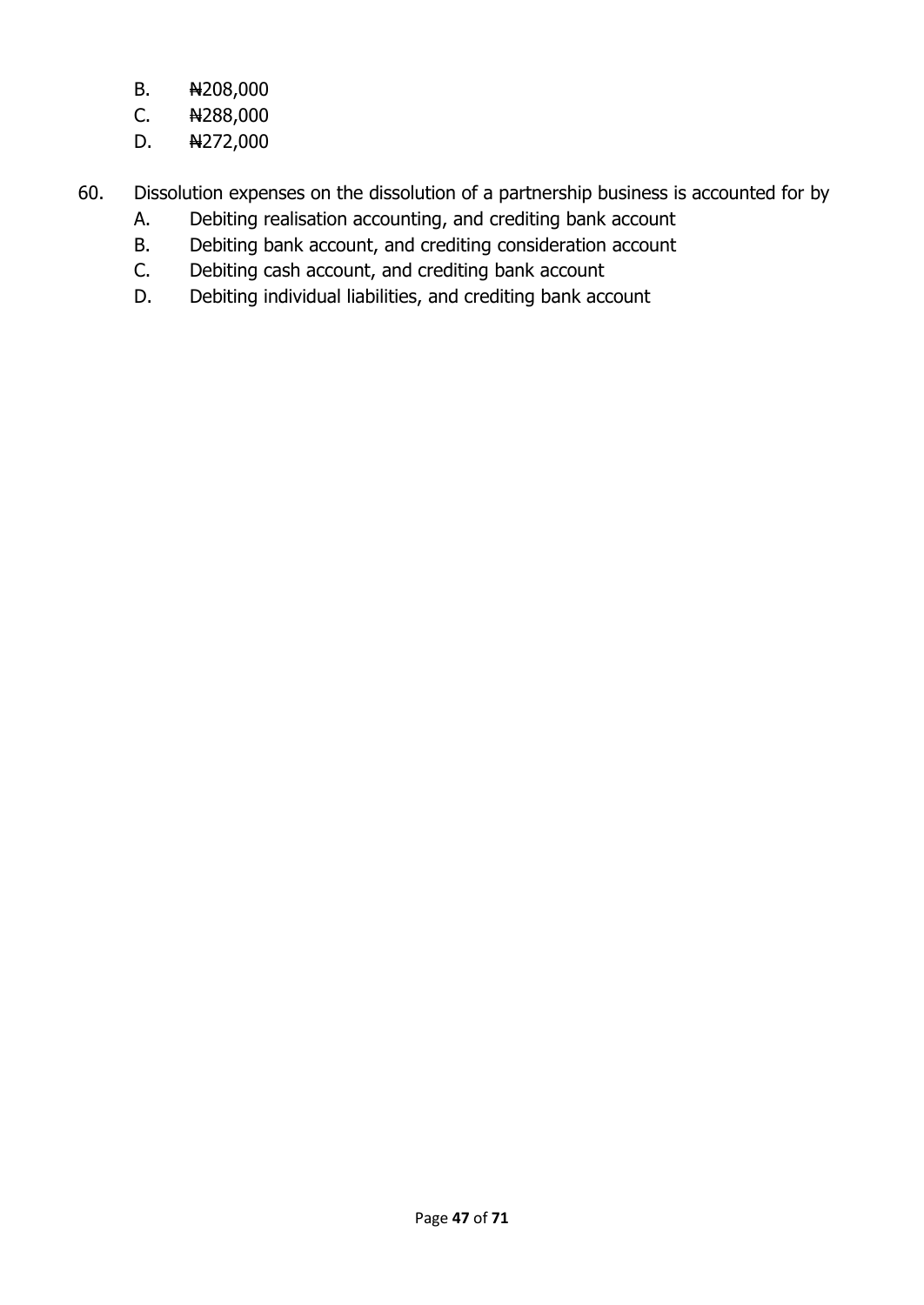# **PART II SHORT ANSWER QUESTIONS (SAQ) (40 MARKS)**

## **ATTEMPT ALL QUESTIONS.**

- 1. By carrying forward subscription in advance in a not for profit making organization, one is applying …………………… concepts
- 2. The VAT which is charged on sales is termed ……………….
- 3. Two methods of showing cash flows from operating activities are …………………… and …………………
- 4. Which form of accounting information is needed for the day to day running of a business?
- 5. State two types of goodwill that may be found in a business statement of financial position
- 6. The expenses which have already been paid but relate to a future accounting period is known as……………….
- 7. Sales of  $#300,000$  was omitted from the receivables control account. What is the entry to correct this?
- 8. Which side of the trial balance will discount allowed be posted?
- 9. Which side of the trial balance will discount received be posted?
- 10. Errors which are, coincidentally, equal and opposite to one another is called ……………………….
- 11. A temporary account created to balance trial balance is called …………………
- 12. When a business does not have a full set of accounting records, such business is set to keep …………………..
- 13. Capital + Liabilities is equal to ………………………..
- 14. Opening net assets + Capital Introduced + Profit Drawings equals to ………………………………….
- 15. What is the basis of inventory valuation according to IAS 2 "Inventories" …………………….
- 16. The main objective of preparing statement of affairs of not- for- profit organisation is to ascertain ………………………..
- 17. A company issued 1,000,000 9% debenture at N110. What is the interest payable on the debenture per annum?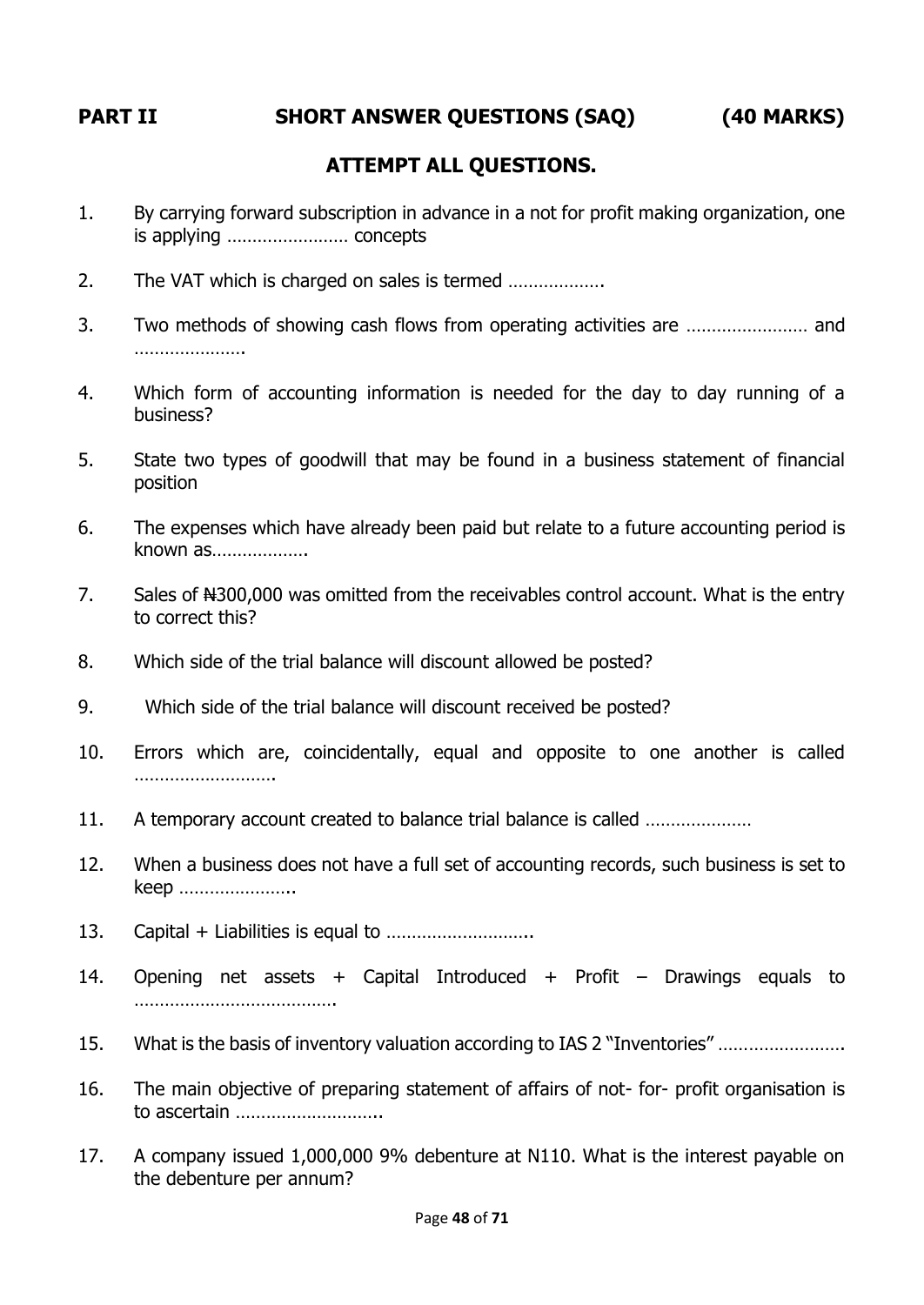- 18. A financial statement prepared in order to explain how the operation of a company is financed during the year under review is called ……………………
- 19. The subscription account of Frenco club has New 10,000 and New 15,000 as subscription in arrears and advance respectively at 1/1/20. The club received cash subscription of  $\frac{120,000}{1}$  during the year, and at 31/12/20, the account has  $\frac{120,000}{1}$  and  $\frac{120,000}{1}$  as subscription in arrears and advance respectively. What is the subscription accrued for the year?
- 20. What is the double entry to record a cash sales of N4350,000?

Use the following information to answer questions  $21 - 24$ A firm has the following transactions with its product **Z**. Opening Inventory Nil 4 Jan. 2021 bought 100 units at  $H3,000$  per unit 11 Jan. 2021 bought 120 units at  $H2,500$  per unit 16 Jan. 2021 sold 80 units at N4,000 per units 21 Jan. 2021 bought 60 units at  $H2,000$  per unit 26 Jan. 2021 sold 120 units at  $\frac{14}{100}$  per unit Using FIFO, calculate the following on an item by item basis.

- 21. The closing inventory
- 22. The turnover
- 23. The cost of sales
- 24. The gross profit
- 25. The expenditure incurred for the purpose of the trade or to maintain non-current assets is known as ………………………………………….
- 26. A motor vehicle bought for a business for  $N4.5m$ . It is expected to last for five years and can be sold thereafter at a scrap of  $#500,000$ . What is the depreciation to be charged for each year?
- 27. The liability that should not be recognised in financial statements but should be disclosed in the notes is called ……………………
- 28. A company is being sued for  $\frac{12,000,000}{1}$  by a customer. The company's lawyers reckon that it is likely that the claim will be upheld. Legal fees are currently  $N400,000$ . How much provision should be made if further legal fees of  $#200,000$  are likely to be incurred?
- 29. What is the formula for Quick ratio?
- 30. What is the formular for current ratio?
- 31. The first source of fund considered in a cash flow statement is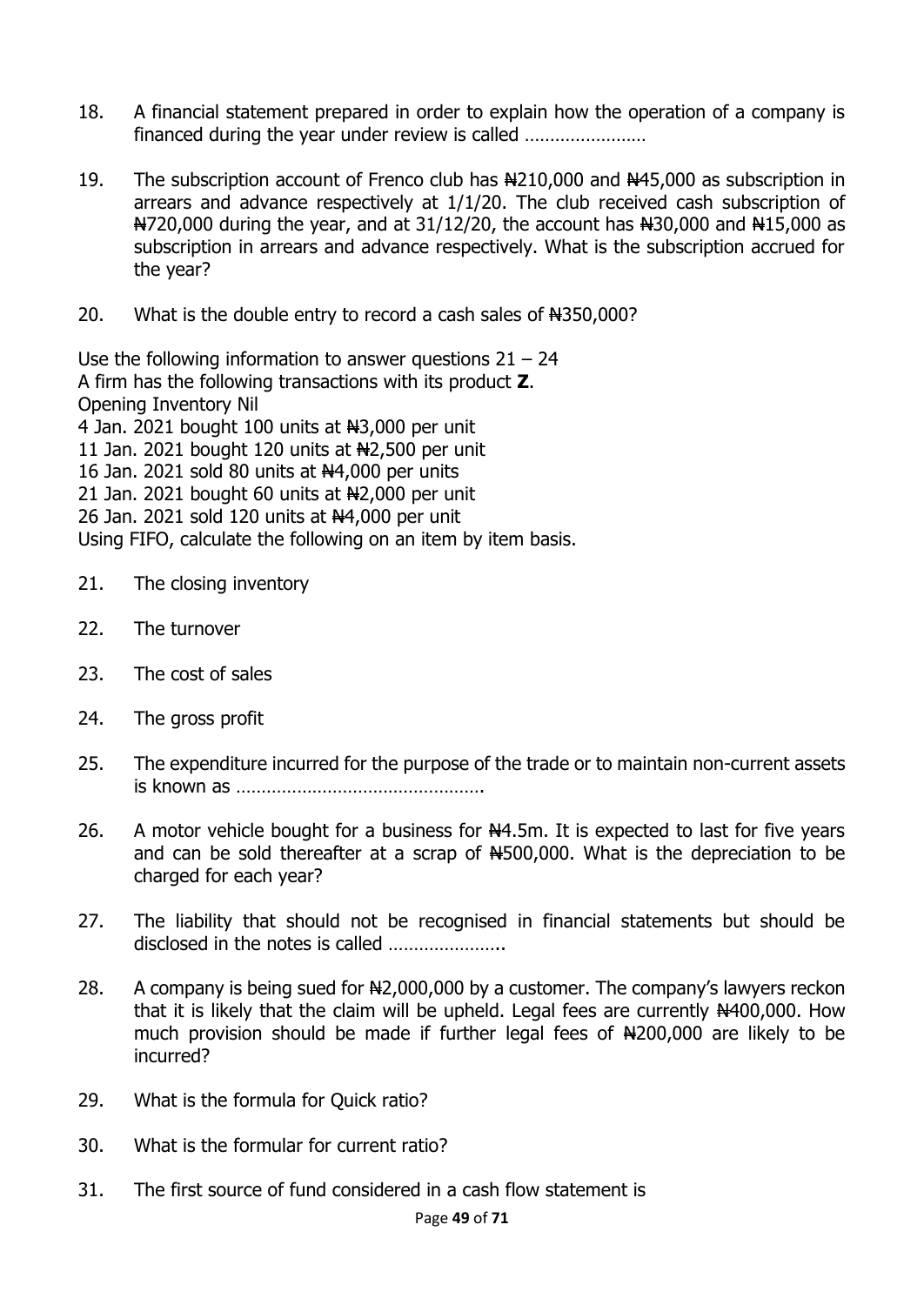Use the information below to provide answers for questions 32 and 33

On January 1 2015, an equipment was bought for  $\frac{112,000}{100}$  with an estimated life span of 5 years and a scrap value of  $H2,000$ .

- 32. What is the yearly depreciation expense, based on the straight-line method of depreciation?
- 33. When a cash investment of  $\text{H}100,000$  is made in a business, the debit is to cash account, and the credit is to
- 34. A written notice by a depositor instructing his bank to deduct a specific sum from his account to pay for an obligation is called a
- 35. Transactions are governed by legal principles, but are nevertheless accounted for and presented in accordance with the substance and financial reality. The principle observed here is
- 36. The basis of accounting which does not reckon with creditors and debtors is called
- 37. The interest of the creditors in analysing the financial statements of an entity is to
- 38. With respect to the cash flow statement, the issue of shares is a -----------------------activity
- 39. The accounting assumption that emphasises on the fact that a firm will not reduce its scale of operations or close down any of its line of business is the
- **40.** Subscription in advance is treated in the statement of financial position of a not-forprofit making organisations as a ……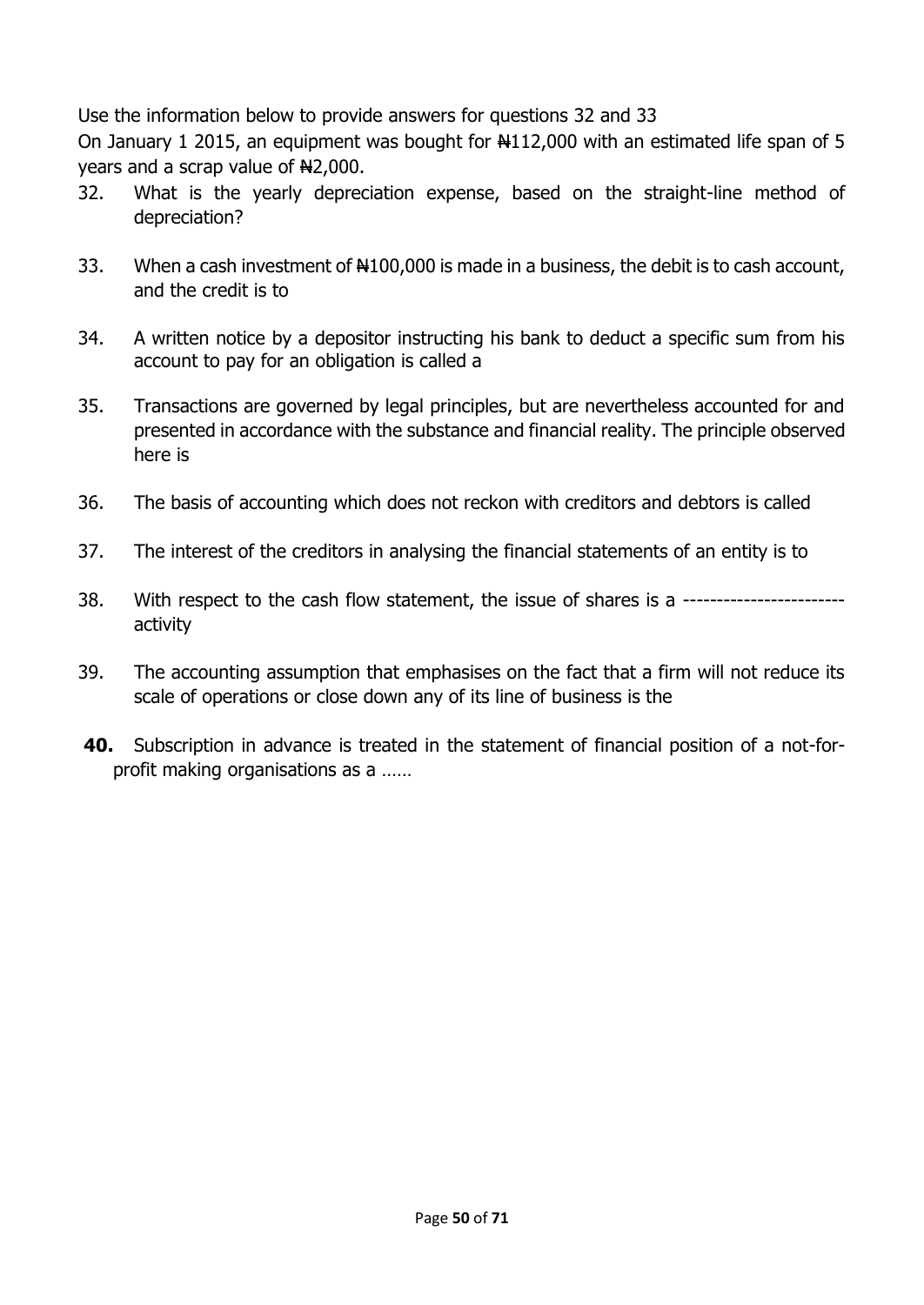# **SOLUTION: FINANCIAL ACCOUNTING**

|               |                           | <b>WEDNESDAY 13TH OCTOBER, 2021</b>        | <b>EXAM NO</b> |  |
|---------------|---------------------------|--------------------------------------------|----------------|--|
| <b>PART I</b> |                           | MULTIPLE CHOICE QUESTIONS (MCQ) (60 MARKS) |                |  |
| 61.           | B                         |                                            |                |  |
| 62. D         |                           |                                            |                |  |
| 63. D         |                           |                                            |                |  |
| 64.           | $\mathsf{A}$              |                                            |                |  |
| 65. B         |                           |                                            |                |  |
| 66. A         |                           |                                            |                |  |
| 67. D         |                           |                                            |                |  |
| 68. C         |                           |                                            |                |  |
| 69.           | $\mathsf{A}$              |                                            |                |  |
| 70. C         |                           |                                            |                |  |
| 71. B         |                           |                                            |                |  |
| 72. C         |                           |                                            |                |  |
| 73. A         |                           |                                            |                |  |
| 74. D         |                           |                                            |                |  |
| 75. C         |                           |                                            |                |  |
| 76.           | $\overline{B}$            |                                            |                |  |
| 77.           | D                         |                                            |                |  |
| 78.           | $\sf B$                   |                                            |                |  |
| 79.           | $\sf B$                   |                                            |                |  |
| 80.           | $\sf B$                   |                                            |                |  |
| 81.           | $\mathsf C$               |                                            |                |  |
| 82.           | $\mathsf B$               |                                            |                |  |
| 83.           | $\mathsf{D}%$             |                                            |                |  |
| 84.           | $\sf B$                   |                                            |                |  |
| 85.           | $\boldsymbol{\mathsf{A}}$ |                                            |                |  |
| 86.           | $\sf B$                   |                                            |                |  |
| 87.           | $\mathsf C$               |                                            |                |  |
| 88.           | $\boldsymbol{\mathsf{A}}$ |                                            |                |  |
|               |                           |                                            |                |  |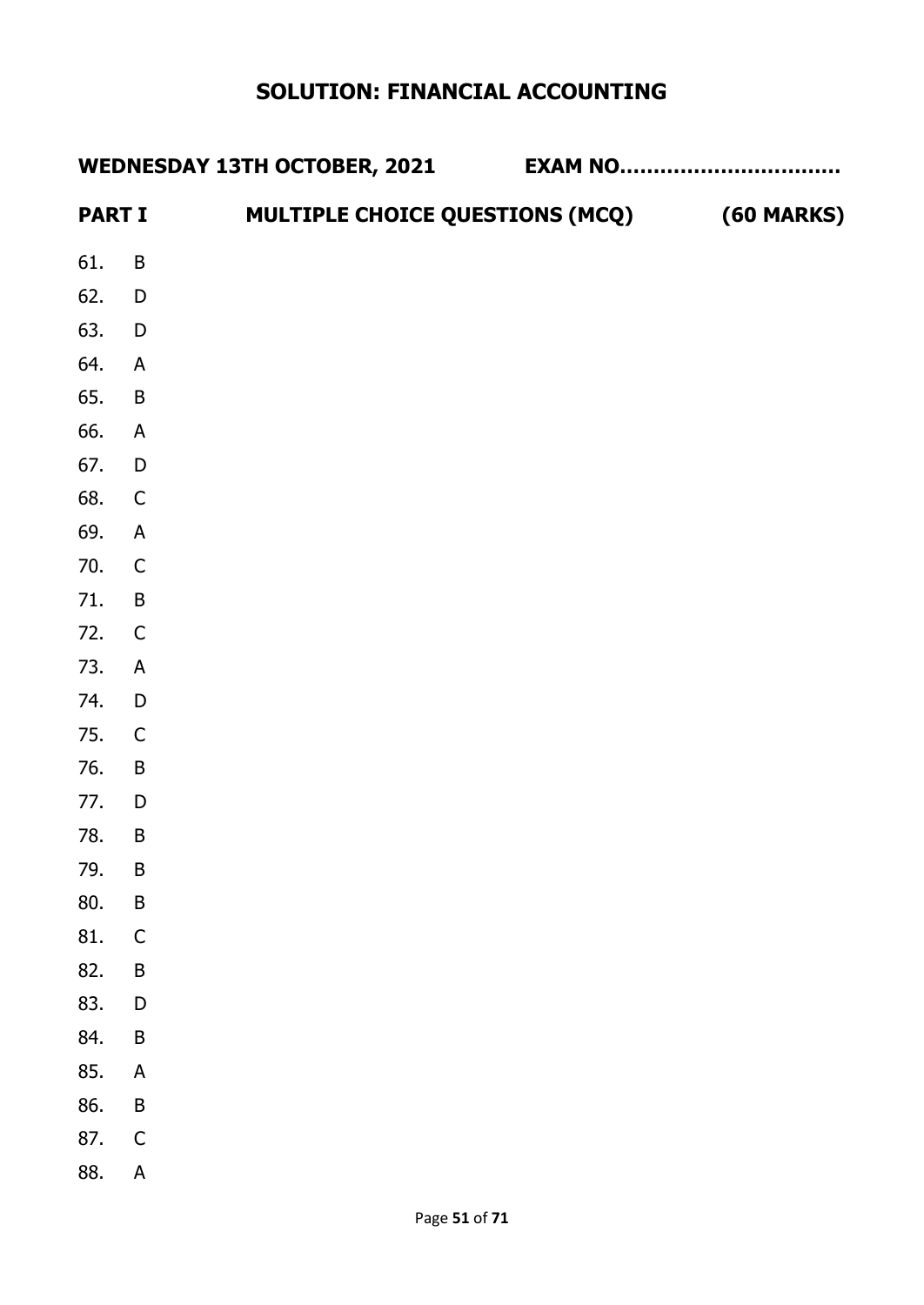- 89. C 90. A 91. C 92. B 93. D 94. C 95. C 96. D 97. A 98. B 99. D 100. C 101. D 102. B 103. D 104. D 105. B 106. C 107. D 108. A 109. B 110. C 111. D 112. B 113. C 114. A 115. A 116. C 117. C 118. B
- 119. D
- 120. A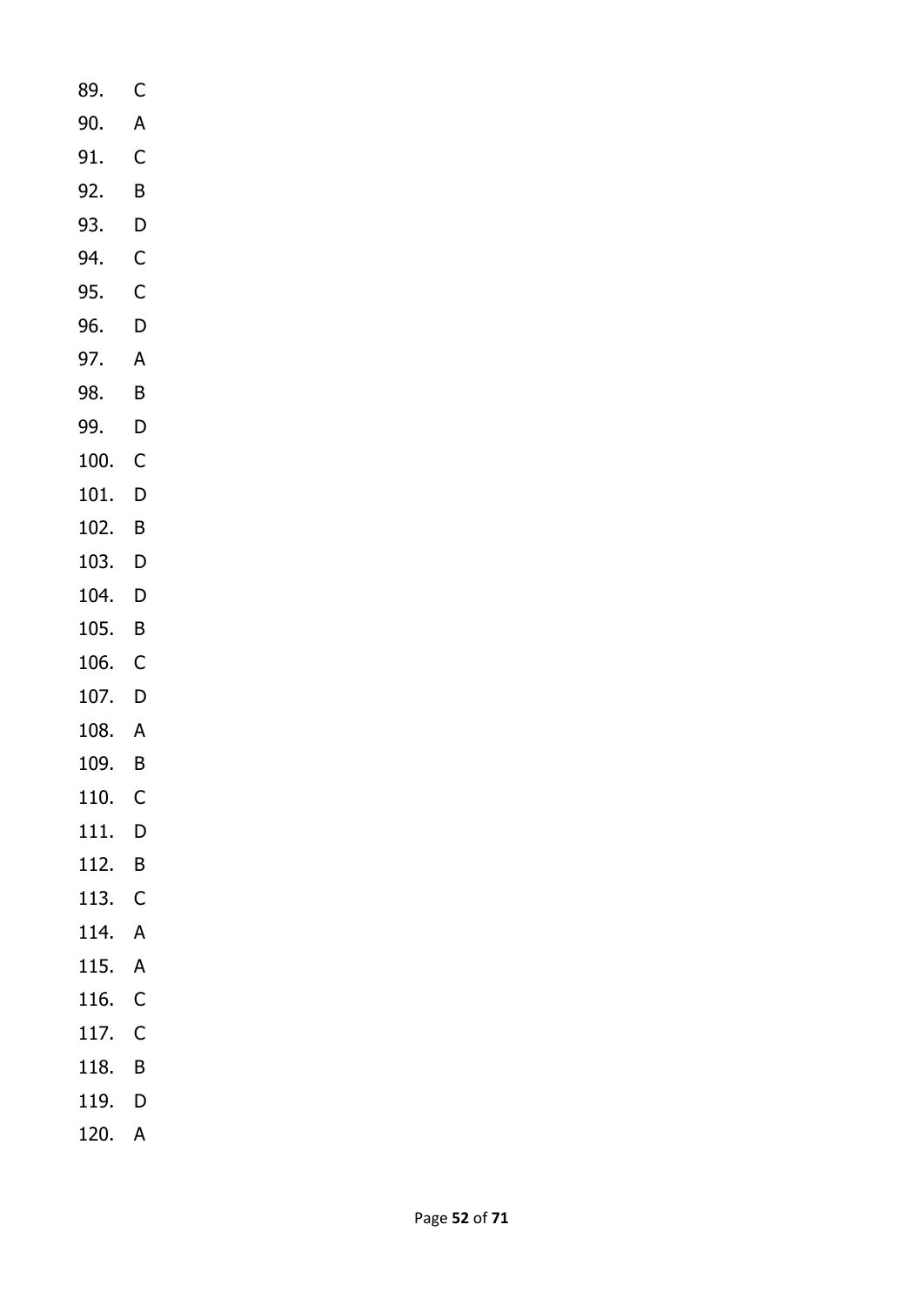# **PART II SHORT ANSWER QUESTIONS (SAQ) (40 MARKS)**

- 1. Matching
- 2. Output tax
- 3. Direct and Indirect
- 4. Management account
- 5. Inherent and Acquired Goodwill
- 6. Prepaid expenses
- 7. Dr Receivables control account N300,000 and Cr. Sales
- 8. Debit side
- 9. Credit side
- 10. Compensating error
- 11. Suspense account
- 12. Incomplete records
- 13. Assets
- 14. Closing net assets
- 15. Lower of cost and net realizable value
- 16. Accumulated fund
- 17. N9m
- 18. Cash flow statement
- 19. N570,000 (N45,000 + N720,000 + N30,000) (N210,000 + N15,000)
- 20. Dr Cash account N350,000 Cr Sales account N350,000
- 21. N170,000 (60 x N2,000) + (20 x N2,500)
- 22. N800,000 (80 x N4,000 + 120 x N4,000)
- 23. N550,000 (N300,000 + N300,000 + N12,000) N170,000
- 24. N250,000 (N800,000 N550,000)
- 25. Revenue expenditure
- 26. N800,000 (N5,500,000 N500,000)/5
- 27. Contigent liability
- 28. N2,200,000 (N2,000,000 + N20,000)
- 29. (Current assets Inventory)/current liabilities
- 30. Current assets/current liabilities
- 31. Operating activity
- 32. CURRENT RATIO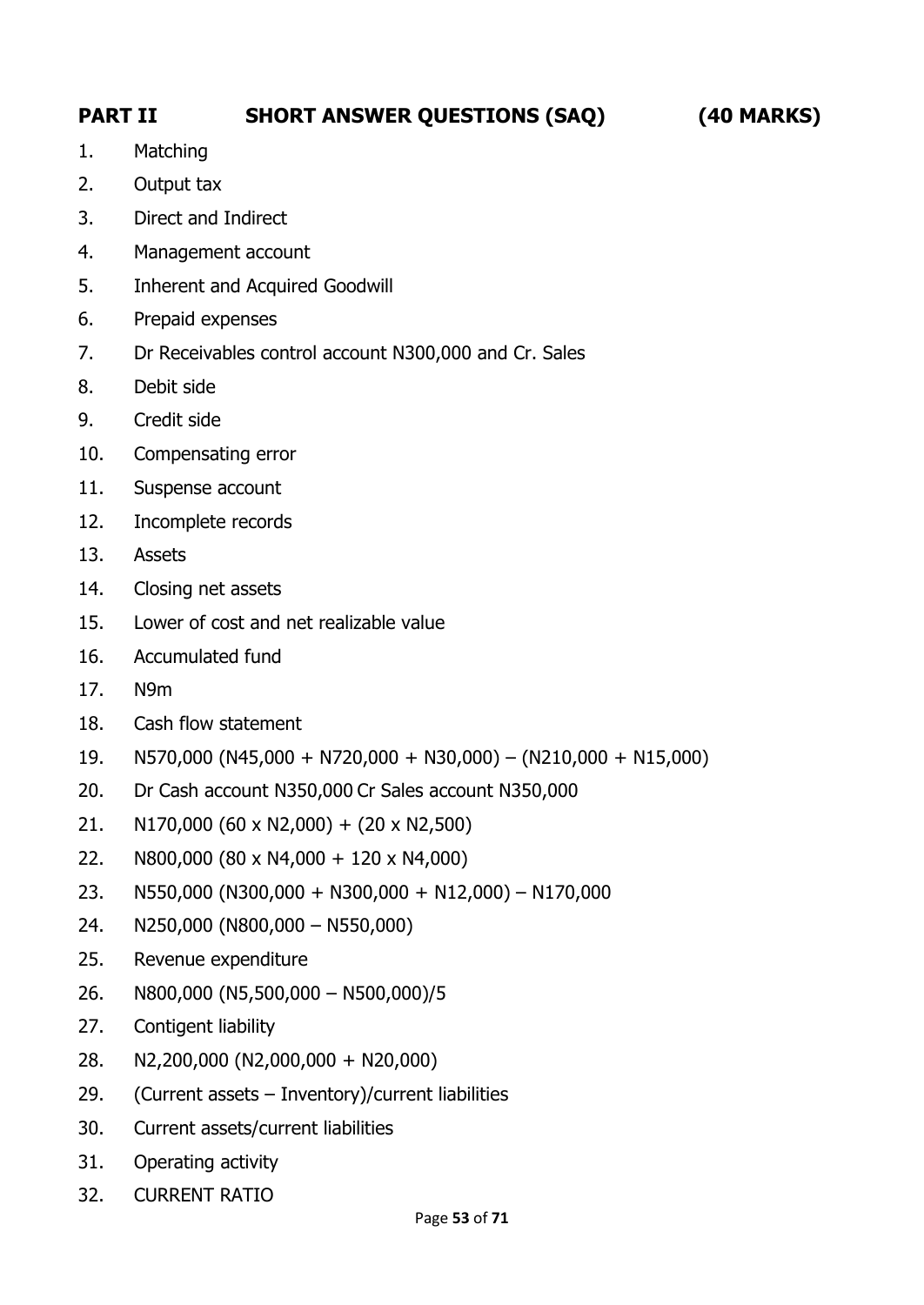- 33. Capital Account
- 34. Standing Order.
- 35. Substance over form
- 36. CASH BASIS
- 37. Determine the ability of the entity to meet her obligations as at when due.
- 38. Financing
- 39. Going concern concept.
- 40. Current liability.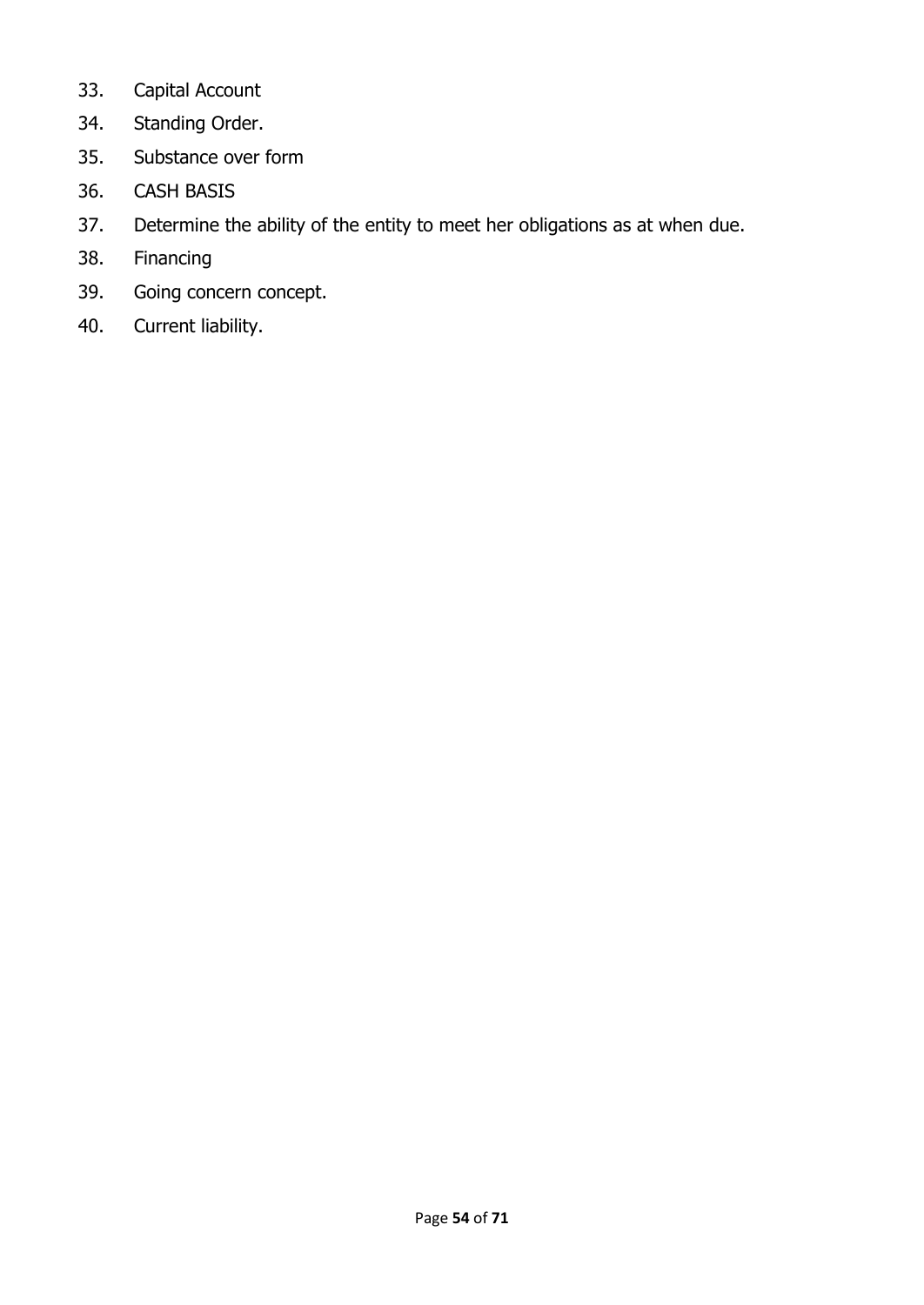**THE CHARTERED INSTITUTE OF TAXATION OF NIGERIA**



**OCTOBER 2021: PROFESSIONAL EXAMINATION**

# **FOUNDATION: ECONOMICS**

# **PART I MULTIPLE CHOICE QUESTIONS (MCQ) (60 MARKS)**

## **ATTEMPT ALL QUESTIONS.**

### **Write ONLY the alphabet (A, B, C or D) that corresponds to the correct option in each of the following questions/statements.**

- 1. Because economist adopts scientific method to explain economic basis of human societies, it is called a
	- A. Social science
	- B. Pure science
	- C. Physical science
	- D. Normative science
- 2. The basic economic problem facing all societies is how to
	- A. Produce goods and services cheaply
	- B. Create jobs for the unemployed youths
	- C. Ensure stable prices for goods and services
	- D. Allocate scarce resources between alternative uses.
- 3. Ownership, control, and use of resources are entirely in the hands of government in a
	- A. Capitalist economy
	- B. Socialist economy
	- C. Developed economy
	- D. Closed economy
- 4. If demand function of a product is estimated as  $P = \frac{1}{2}$  [80 0], quantity demanded at price N20 will be
	- A. 72
	- B. 60
	- C. 40
	- D. 20
- 5. Given that the price of a good falls from N450 to N30, and quantity demanded increases from 50 to 100, the price elasticity of demand will be
	- A. 4.00
	- B. 2.25
	- C. 1.25
	- D. 0.40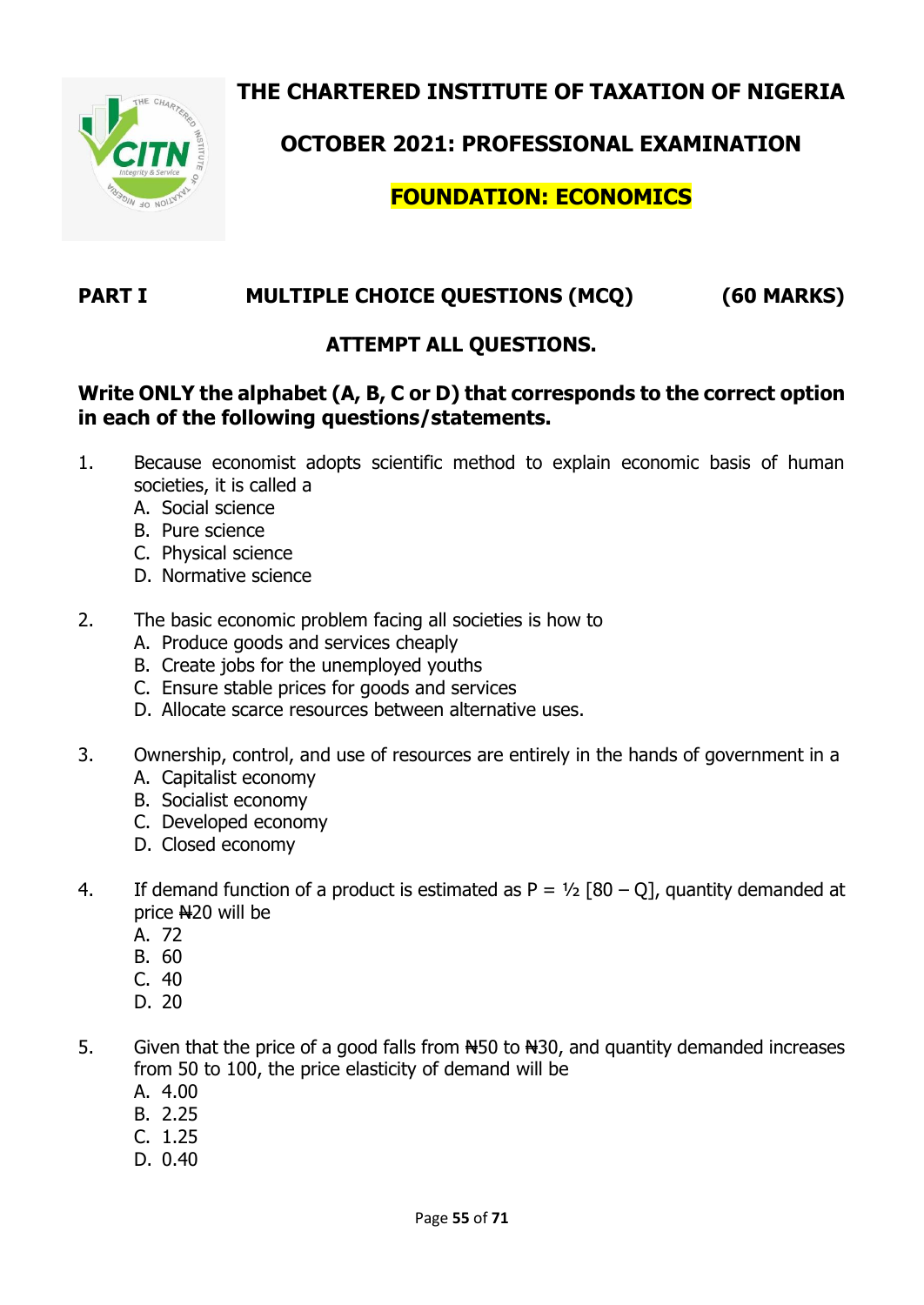- 6. If demand for a product is perfectly elastic, the burden of tax will be borne
	- A. Entirely by the consumer
	- B. Entirely by the producer
	- C. Equally by the consumer and the producer
	- D. More by the producer then the consumer
- 7. If the production of one good naturally leads to the production of another good, it is called
	- A. Competitive supply
	- B. Composite supply
	- C. Complementary supply
	- D. Joint supply
- 8. There is negative income elasticity of demand for There is negods
	- A. Inferior
	- B. Luxury
	- C. Normal
	- D. Necessity
- 9. In the long run, once the process of market adjustment is complete, only a/an is earned by the perfectly competitive firm.
	- A. Abnormal profit
	- B. Supernormal profit
	- C. Normal profit
	- D. Accounting profit
- 10. The demand curve facing the monopoly firm is downward sloping, implying that
	- A. Consumers are price maker
	- B. All firms have identical cost curves
	- C. More can be sold at a lower price
	- D. Buyers can readily leave the market
- 11. The satisfaction derived from the consumption of a good is called
	- A. Marginal utility
	- B. Ordinal utility
	- C. Utility
	- D. Utils
- 12. Which of the following is **NOT** a feature of Indifference curves?
	- A. Indifference curves slope downwards from left to right
	- B. Indifference curves are convex to the origin
	- C. Indifference curves can never intersect
	- D. Indifference curves provide cardinal measurement of utility
- 13. A price ceiling fixed below the equilibrium price will
	- A. Have no effect
	- B. Create excess supply
	- C. Create excess demand
	- D. Clear the market
- 14. Profit maximisation of the firm is achieved by producing the level of output at which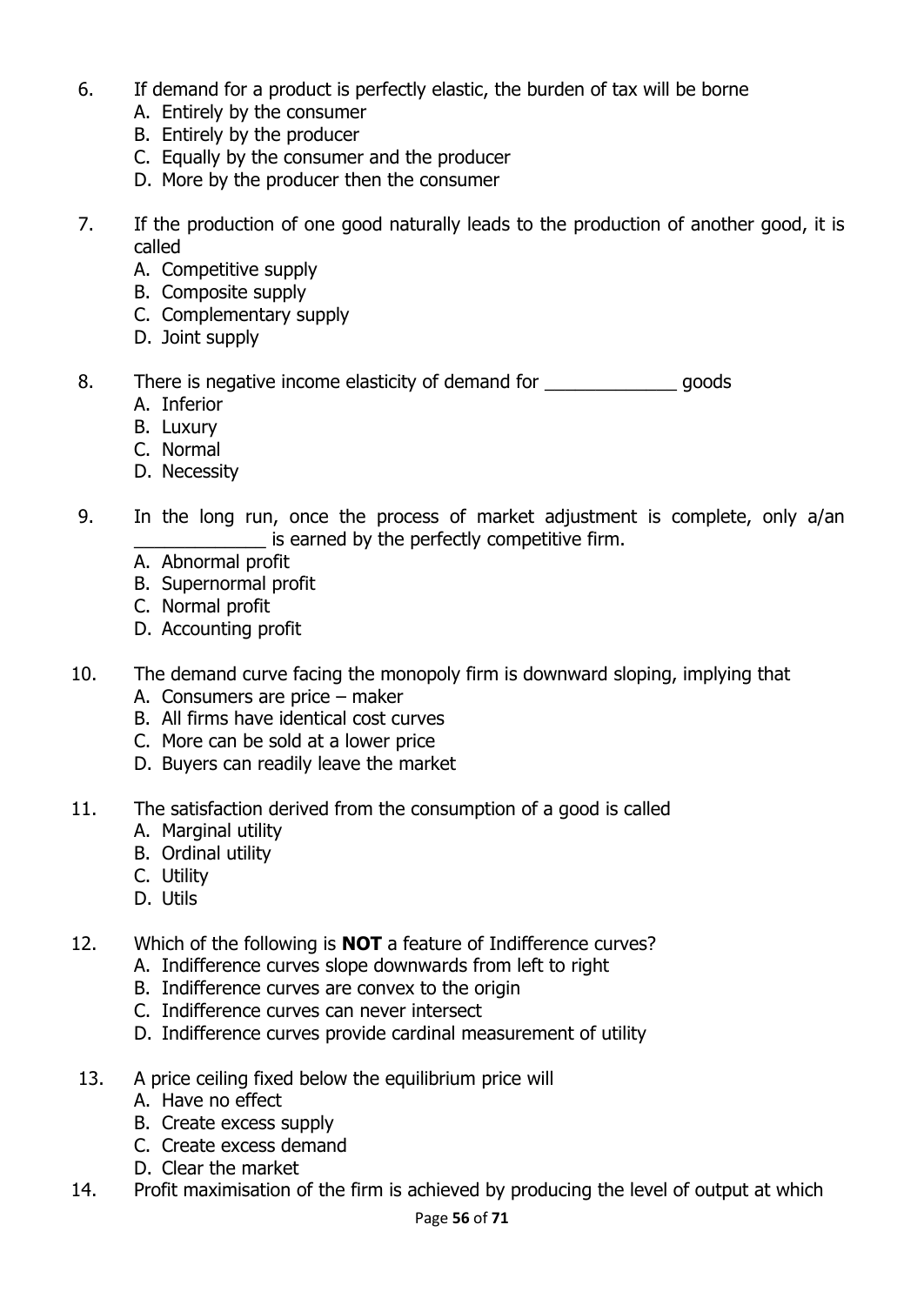- A. Marginal cost and marginal revenue are equal
- B. Marginal cost and average revenue are equal
- C. Average revenue is higher than the average cost
- D. Marginal revenue is higher than the marginal cost
- 15. Quantity of output produced per work in a production activity during any given period of time is called
	- A. Production Function
	- B. Total Product
	- C. Average Product
	- D. Marginal Product
- 16. A cost that cannot be recovered by the firm in the event of exit from a market is called A. Fixed cost
	- B. Sunk cost
	- C. Explicit cost
	- D. Implicit cost
- 17. A market structure with a few interdependent firms is called
	- A. Monopolistic competition
	- B. Perfect competition
	- C. Oligopoly
	- D. Duopoly
- 18. In economic theory, the goal of the firm as an economic agent is
	- A. Output maximisation
	- B. Profit maximisation
	- C. Growth maximisation
	- D. Sales maximization
- 19. The transfer of ownership and control of a public enterprise into the ownership of the private sector is called.
	- A. Privatisation
	- B. Commercialisation
	- C. Indigenisation
	- D. Nationalisation
- 20. The profit maximisation position defined as: Marginal Cost (MC) = Marginal Revenue  $(MR)$  = Price  $(P)$  is applicable only to the firm under
	- A. Monopolistic competition
	- B. Perfect competition
	- C. Oligopoly
	- D. Monopoly
- 21. Which of the following is **NOT** an instrument of monetary policy?
	- A. Credit ceiling
	- B. Open market operations (OMO)
	- C. Reserve requirement
	- D. Government expenditure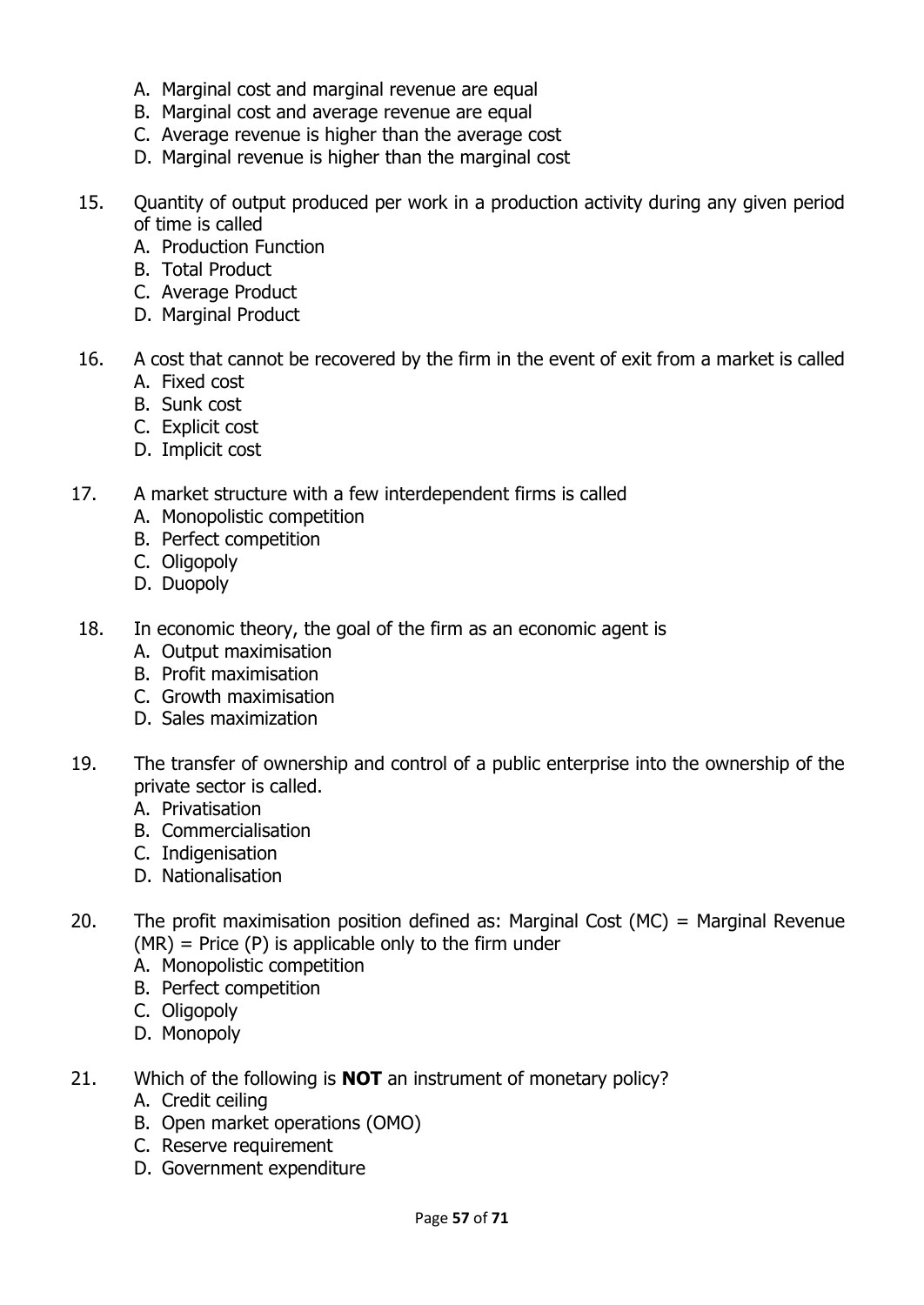- 22. Man is now able to overcome the need for double coincidence of wants associated with trade by barter because money serves as a
	- A. Medium of exchange
	- B. Unit of account
	- C. Store of value
	- D. Standard for deferred payments
- 23. A sustained fall in the general price level is called
	- A. Devaluation
	- B. Inflation
	- C. Deflation
	- D. Depreciation
- 24. Which of the following is **NOT** a component of aggregate demand in a closed economy? A. Government expenditure
	- B. Net exports
	- C. Investment
	- D. Consumption
- 25. Requirements for economic globalisation **EXCLUDE** 
	- A. Removal of trade barriers
	- B. Encouragement of inflow of foreign direct investment
	- C. Upgrade of telecommunication infrastructure
	- D. Placing of embargo on essential imports
- 26. The effects of successful trade protection strategies **EXCLUDE**
	- A. Massive dumping of foreign goods
	- B. Improvement in balance of payments
	- C. Reduction in the level of unemployment
	- D. Rapid growth of infant industries
- 27. A physical restriction on the quantity of goods that can be imported during a specific time period is called
	- A. Tariffs
	- B. Quotas
	- C. Exchange control
	- D. Anti dumping legislations

#### **Use the following national income accounting data to answer questions 28, 29, and 30**

| $\overline{H}$ Billion              |     |
|-------------------------------------|-----|
| Gross Domestic Product (GDP)        | 264 |
| Net Indirect Business Taxes         | -19 |
| <b>Consumption of Fixed Capital</b> | 25  |
| Net Factor Income From Abroad       | 16  |
|                                     |     |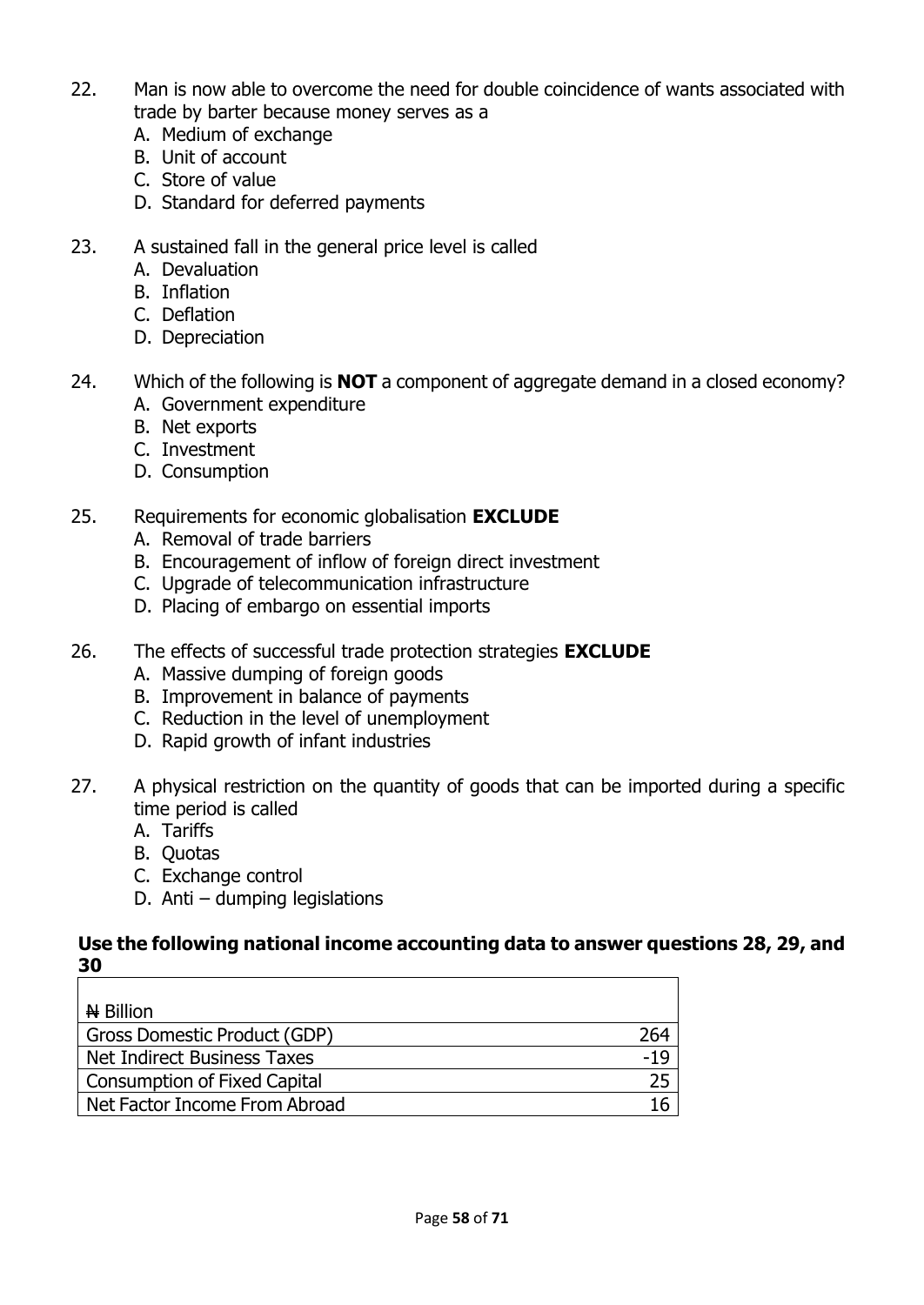- 28. The country's gross national product (GNP) is
	- A. New billion
	- B.  $\leftrightarrow$  248 billion
	- C.  $\overline{N}$  283 billion
	- D.  $\leftrightarrow$  289 billion
- 29. The country's net national product (NNP) is
	- A. N<sub>305</sub> billion
	- B. N299 billion
	- $C.$   $N274$  billion
	- D. N255 billion
- 30. What is the country's national income (NI)?
	- A. N236 billion
	- B. N<sub>271</sub> billion
	- C. N274 billion
	- D. N<sub>280</sub> billion
- 31. The Nigerian stock exchange provides an example of a
	- A. Money market
	- B. Capital market
	- C. Commodity market
	- D. Foreign exchange market
- 32. Which of the following is **NOT** an attribute of money?
	- A. Availability
	- B. General acceptability
	- C. Portability
	- D. Divisibility
- 33. Uses of taxation **EXCLUDE**
	- A. To correct balance of payments deficit
	- B. To finance government expenditure
	- C. To redistribute income and wealth
	- D. To increase money supply
- 34. The following are examples of indirect taxes **EXCEPT**
	- A. Personal income tax
	- B. Value added tax
	- C. Import duties
	- D. Export duties
- 35. Inability to secure jobs by those who are physically disabled is a source of
	- A. Structural unemployment
	- B. Seasonal unemployment
	- C. Residual unemployment
	- D. Cyclical unemployment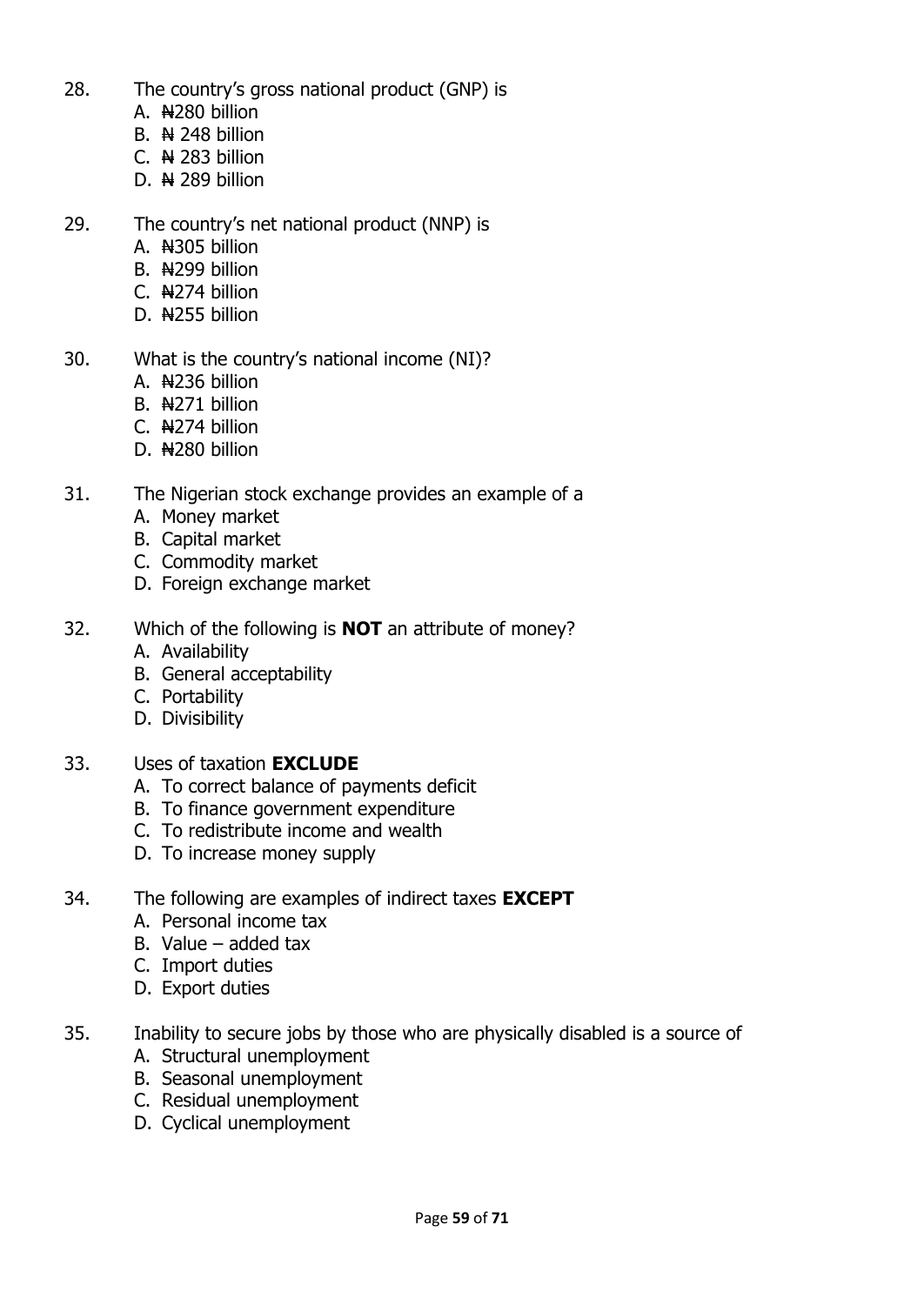- 36. In a simple equilibrium national income model, if government spending increased by  $H$ 5 billion, and the marginal propensity to consume (MPC) is 0.8, the national income will increase by
	- A. N<sub>40</sub> billion
	- $B.$   $N$  25 billion
	- C.  $N$  20 billion
	- D.  $\bigoplus$  10 billion
- 37. The following are measures to correct balance of payments deficit **EXCEPT**
	- A. Export promotion
	- B. Import restriction
	- C. Currency devaluation
	- D. Repayment of foreign loans
- 38. The following are objectives of development planning **EXCEPT**
	- A. To promote efficient use of productive resources
	- B. To reduce unemployment and poverty
	- C. To increase income inequality
	- D. To attract foreign investments
- 39. The Director-General of the World Trade Organization (WTO) is
	- A. Christine Lagarde
	- B. Akinwumi Adesina
	- C. Yoo Myung Hee
	- D. Ngozi Okonjo Iweala
- 40. A member of the World Bank Group whose activities include provision of insurance services and private investment guarantee to member countries is
	- A. International Monetary Fund (IMF)
	- B. International Finance Corporation (IFC)
	- C. International Development Association (IDA)
	- D. Multilateral Investment Guarantee Agency (MIGA)
	- 41. A number of assumptions are important in consumer behaviour analysis. Which of these is not inclusive?
		- A. Rational choice
		- B. Long run choice
		- C. Revealed preferences
		- D. Perfect substitution
	- 42. If the demand for a good decrease when the consumer's income increases, such a good is classified as what type of good?
		- A. Inferior good
		- B. Normal good
		- C. Luxurious good
		- D. Necessities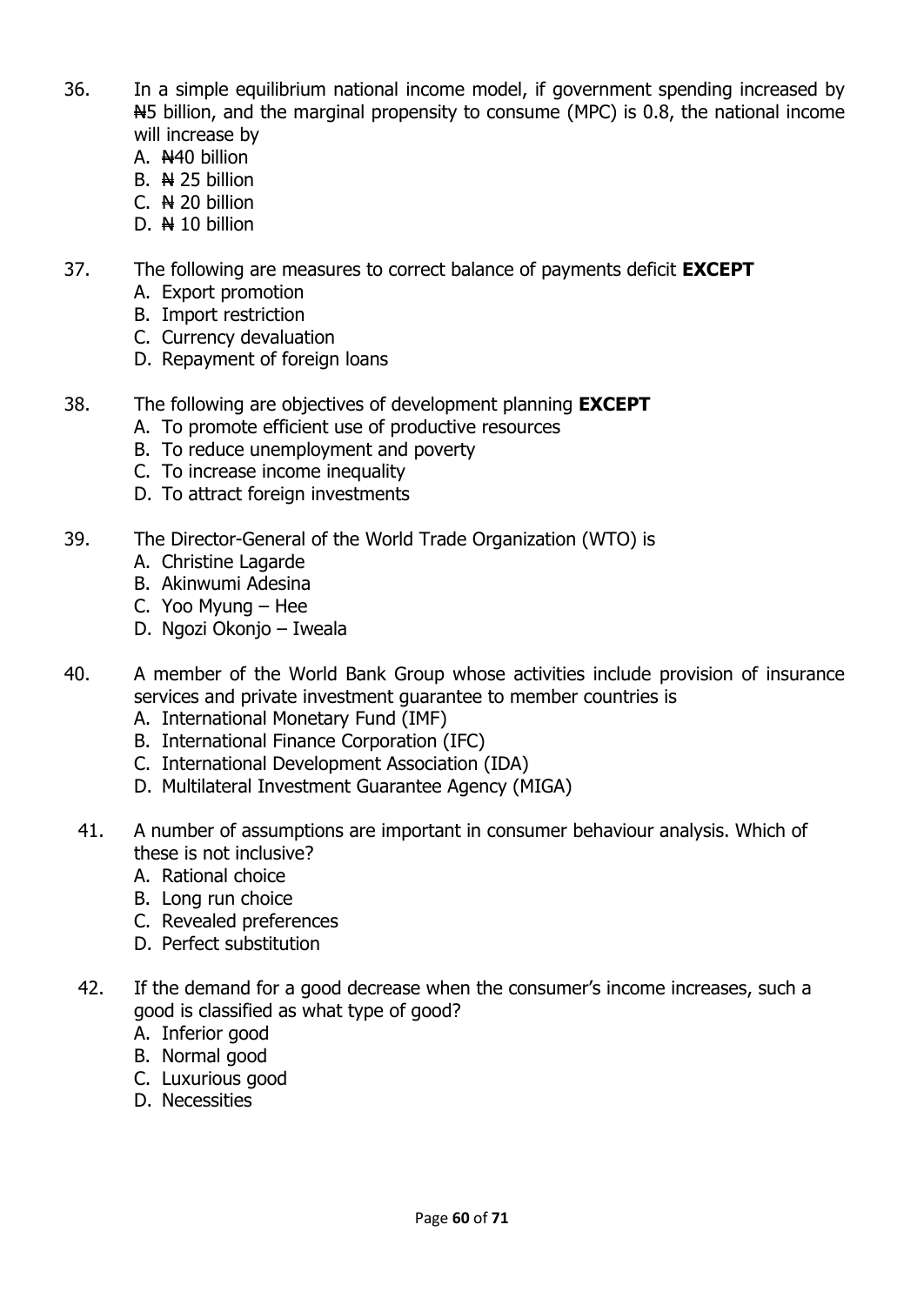- 43. The demand of a product for the production of another commodity is what type of demand?
	- A. Composite demand
	- B. Compensated demand
	- C. Derived demand
	- D. Joint demand
- 44. Various arrangements people have for trading with one another is generally referred to as what?
	- A. Exchange
	- B. A market
	- C. Trade
	- D. Contract
- 45. Accounting profit is total revenue less total cost, if this difference is zero what is it? A. Pure or supernormal profit
	- B. Economic loss
	- C. Normal profit
	- D. Break-even point (BEP)
- 46. The amount of revenue received by the government from tax is called what?
	- A. Tax base
	- B. Tax incidence
	- C. Tax yield
	- D. Tax rebate
- 47. Which of these is not a characteristic of Marginal Product of Labour (MPL) Curve?
	- A. The shape is determined by the shape of total product (TP) curve
	- B. It reaches its maximum before the average product of labour curve
	- C. It becomes zero when the TP is maximum
	- D. It is positive when TP begins to decline
- 48. The burden of direct taxes falls directly on which of the following parties?
	- A. The producer
	- B. The consumer
	- C. The taxpayer
	- D. The general public
- 49. When a person is qualified for a job, willing to work at the current wage rate and could not find a job, which of the following is appropriate to describe this state?
	- A. Underemployed
	- B. Unemployed
	- C. Voluntarily unemployed
	- D. Self-unemployed
- 50. What is the excess of exports value over imports value of visible goods in a country?
	- A. Balance of trade
	- B. Balance of trade deficit
	- C. Balance of trade surplus
	- D. Balance of payment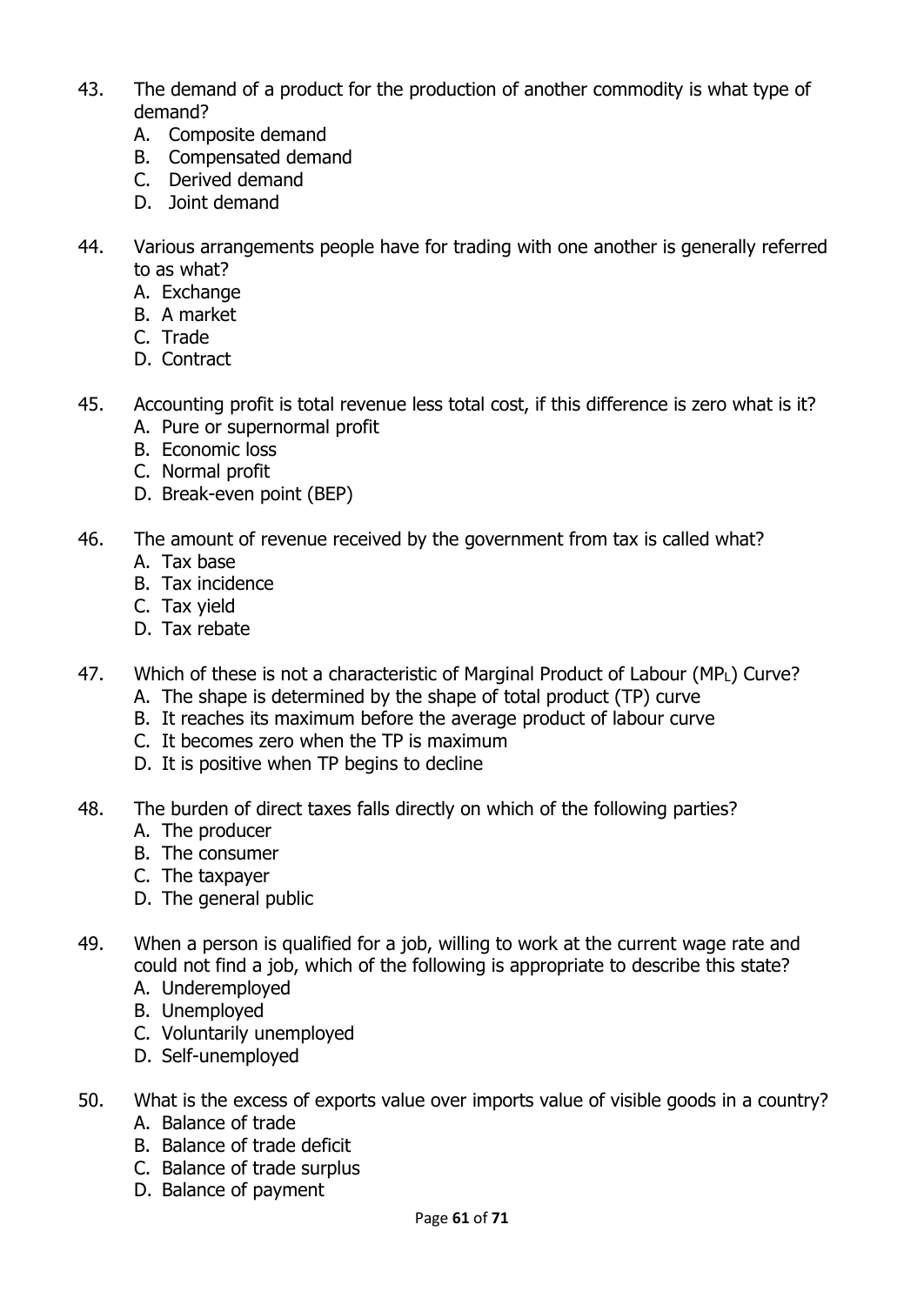- 51. The act of charging a lower price for similar product in a foreign market than the normal value of the product and the price of the same product in the domestic market of the exporter is referred to as what?
	- A. Price discrimination
	- B. Dumping
	- C. Cracking the market
	- D. None of the above
- 52. A deliberate policy of reducing the worth of a country's currency in terms of other currencies is called what?
	- A. Deregulation
	- B. Undervaluation
	- C. Overvaluation
	- D. Devaluation
- 53. The price at which quantity demanded equals quantity supplied and which will be established and restored by market forces is referred to as what?
	- A. Universal price
	- B. Market price
	- C. The equilibrium price
	- D. None of the above
- 54. What is another name for the law of diminishing returns?
	- A. Law of diminishing returns to scale
	- B. Law of diminishing Marginal Utility
	- C. Law of decreasing returns to scale
	- D. Law of variable proportion
- 55. A group of producers who dictates the market price of a product is called what?
	- A. A cartel
	- B. Oligopoly
	- C. A cabal
	- D. Duopoly
- 56. Raising the level of employment and output in an economy will require adoption of which type of policy measures?
	- A. Contractionary
	- B. Expansionary
	- C. Drastic
	- D. Automatic
- 57. When a firm has no control over the price of its product, the firm is operating as…… A. Perfect competitor
	- B. A Duopolist
	- C. A monopolist
	- D. None of the above
- 58. Assets which adequately serve as a store of value but do not fulfil the medium of exchange function is called what?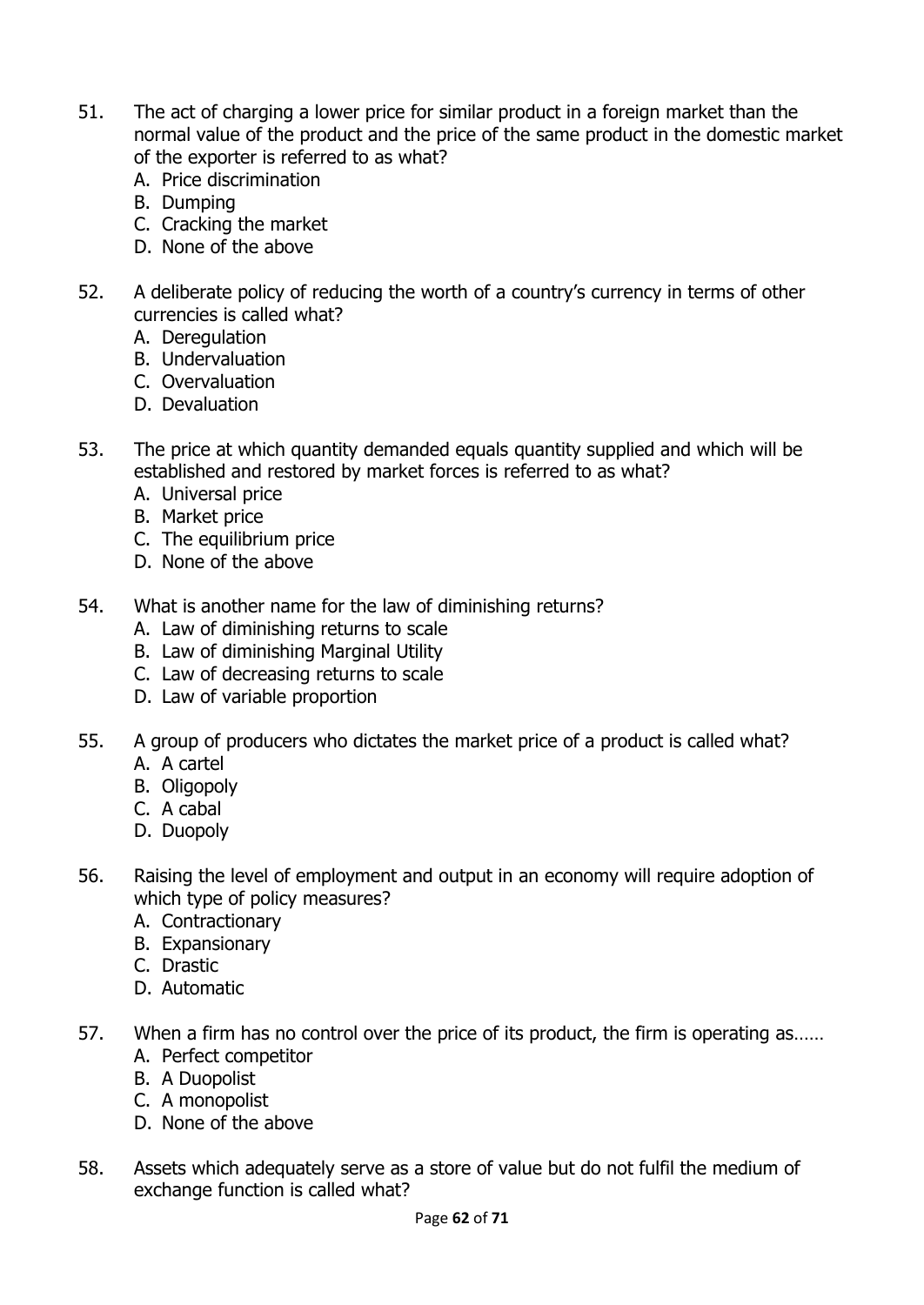- A. Token money
- B. Commodity money
- C. Quasi- money
- D. None of the above
- 59. The desire of people to hold their resources or wealth in the form of cash is known as what?
	- A. Transactionary motive
	- B. Liquidity preference
	- C. Speculative motive
	- D. Precautionary motive
- 60. Which of this is not a usefulness of scale of preference?
	- A. It makes choice making easier
	- B. It enables economic agents to maximize their satisfaction
	- C. It facilitates optimum allocation of scarce resources
	- D. It reflects morally good choices among various alternatives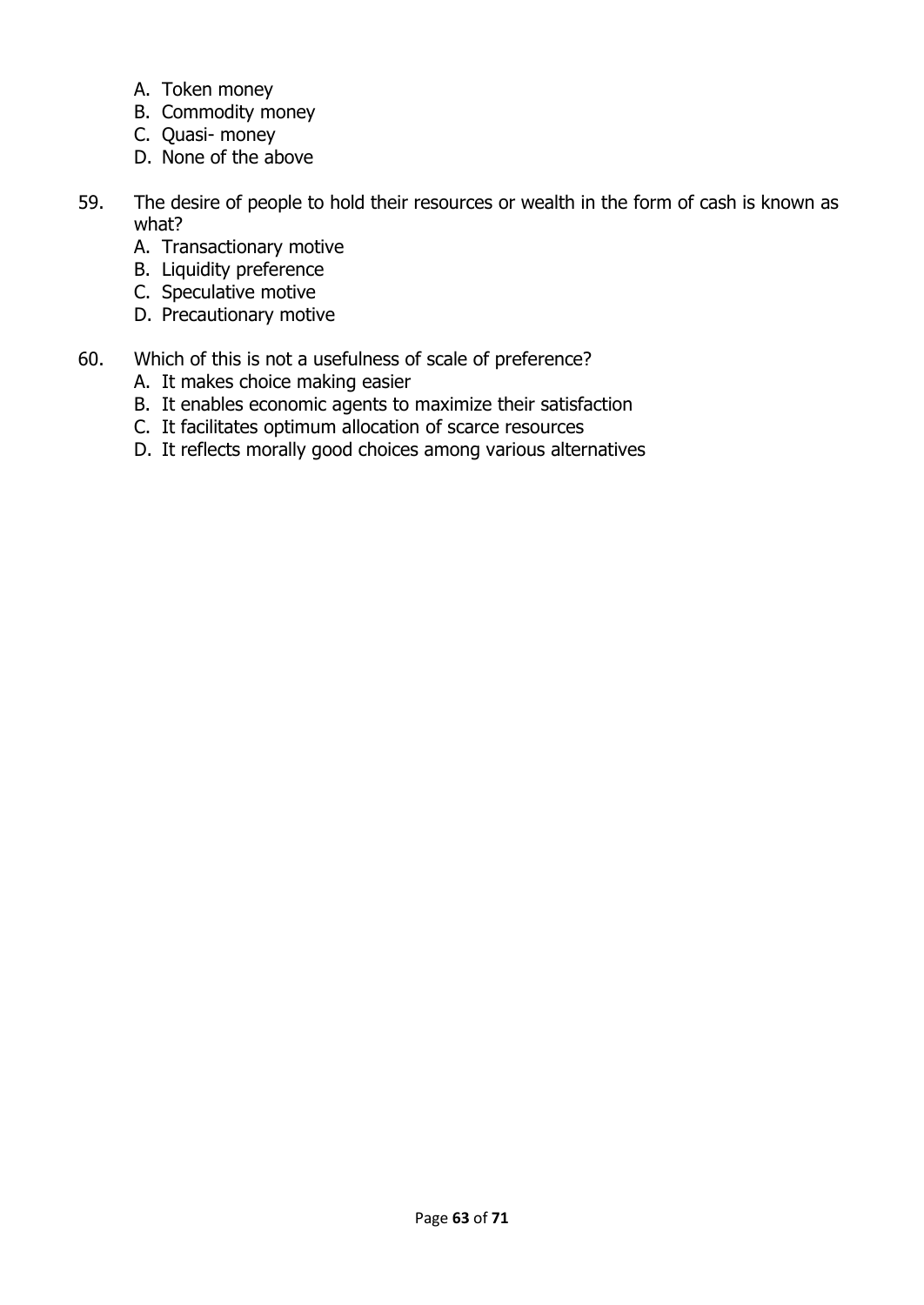\_\_\_\_\_\_\_\_\_\_\_\_

#### **PART II SHORT ANSWER QUESTIONS (SAQ) (40 MARKS)**

#### **ATTEMPT ALL QUESTIONS.**

Economics has been defined as the science which studies human behaviour as a relationship between ends and scarce means which have alternative uses.''

- 1. The above definition was given by
- 2. The words 'ends' and 'means' can be interpreted as meaning \_\_\_\_\_\_\_\_\_\_\_\_ and \_\_\_\_\_\_\_\_\_\_\_\_\_\_ respectively.
- 3. The branch of economics which is described as the study of the behaviour of the economy as a whole is
- 4. The point inside the production possibilities curve illustrates the concept of
- 5. The additional satisfaction a consumer receives from one more unit of a good consumed is called  $\Box$
- 6. The effect of an increase in demand of a product on the equilibrium quantity when supply remains unchanged and perfectly price elastic is \_\_\_\_\_\_\_\_\_\_\_\_\_\_\_\_\_\_\_\_\_\_\_\_
- 7. The desire for a good or services together with the willingness and ability to pay for it is called
- 8. The result of a price floor set below the equilibrium price is
- 9. If a rise in the price of a product from  $\frac{100}{100}$  to  $\frac{100}{100}$  caused quantity demanded of another product to decrease from 1000 to 950 units, the point cross – price elasticity of demand is **contained** is **a**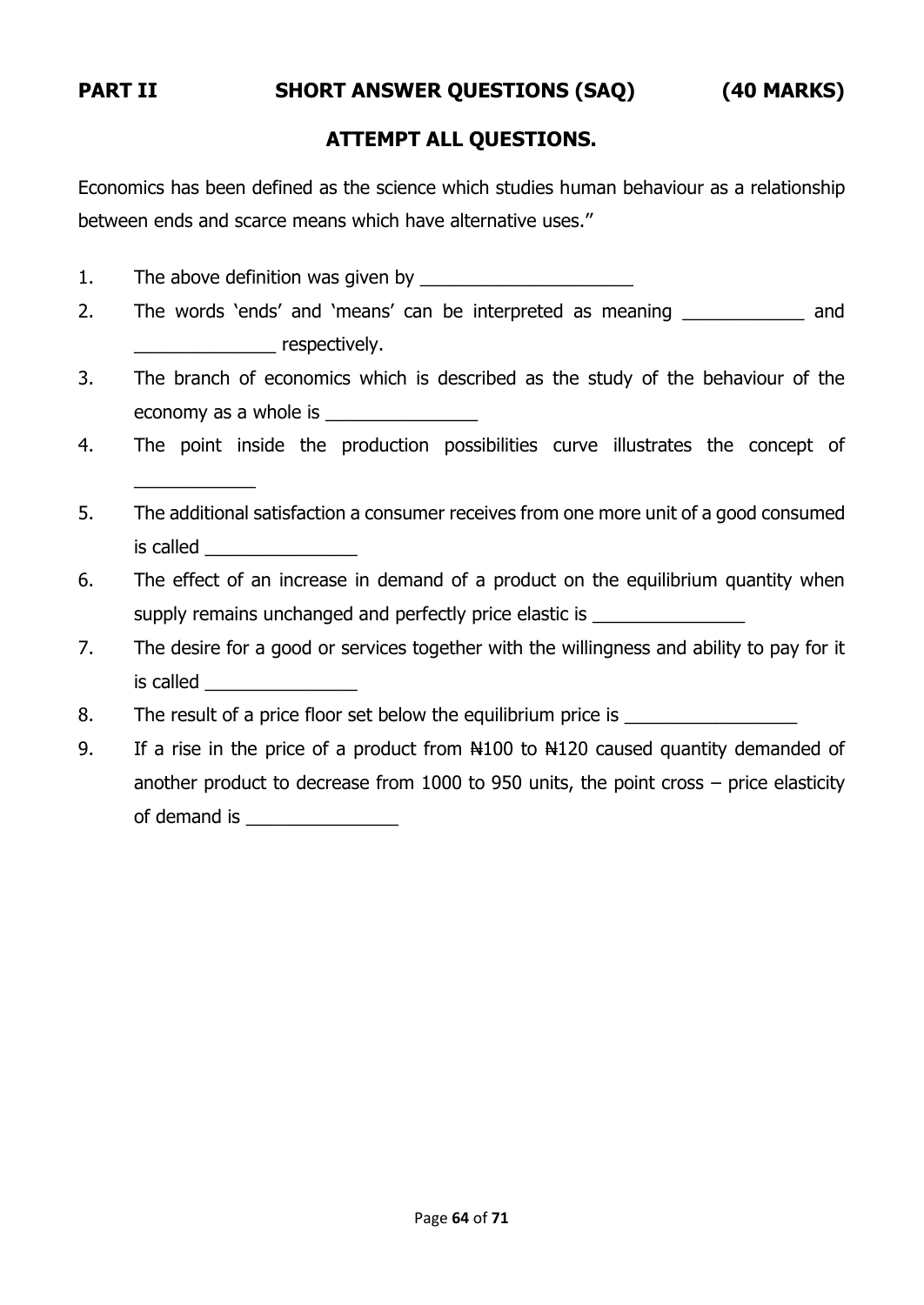## **Use the information below to answer questions 10, 11 and 12.**

Consider a profit maximising firm facing total cost (TC) and total revenue (TR) functions given by

 $TC = 1000 + 10q^2$ 

 $TR = 1200q$ 

10. The total fixed cost can be identified as **we can be a set of the set of the set of the set of the set of the set of the set of the set of the set of the set of the set of the set of the set of the set of the set of th** 

11. The profit-maximising selling price is

12. The profit-maximising output (q) will be

- 13. The combining of firms that produce at a similar stage of an industry's production is referred to as **EXECUTE:**
- 14. A market structure in which there are many firms producing slightly differentiated products is called \_\_\_\_\_\_\_\_\_\_\_\_\_\_\_\_\_\_\_\_\_
- 15. The upward sloping portion of the U shaped long-run average cost curve illustrates
- 16. The interest rate that the central bank charges deposit money banks (DMBs) when they borrow from it is called \_\_\_\_\_\_\_\_\_\_\_\_\_\_\_\_
- 17. The motive to hold money to buy goods and services is called \_\_\_\_\_\_\_\_\_\_\_\_\_\_\_
- 18. As a type of deposit money, a deposit of funds with deposit money banks or the central bank that can be withdrawn at any time without restrictions is called \_\_\_\_\_\_\_\_\_\_
- 19. A method of national income accounting in which the gross domestic product (GDP) is defined in the equation: GDP =  $C + I + G + (X - M)$  is called
- 20. In Nigeria, the determination of the price and time at which securities of a company are to be sold is a function of
- 21. The proportion of disposable income saved is called

\_\_\_\_\_\_\_\_\_\_\_\_\_\_\_\_\_\_\_\_

- 22. Additional investment of N40 billion in an economy, when investment multiplier is 4, other things equal, will cause the national income to increase by \_\_\_\_\_\_\_\_\_\_\_\_\_\_
- 23. The type of government budget in which the government revenue estimate is less than the proposed expenditure is called \_\_\_\_\_\_\_\_\_\_\_\_\_\_\_\_\_\_\_\_\_\_
- 24. The Paris Club, London Club, and the multilateral creditors are classified as sources of the Nigeria's public debt.
- 25. The effect of inflation on fixed  $-$  income earners is that
- 26. The simultaneous occurrence of high inflation and high unemployment in a stagnant economy is called  $\blacksquare$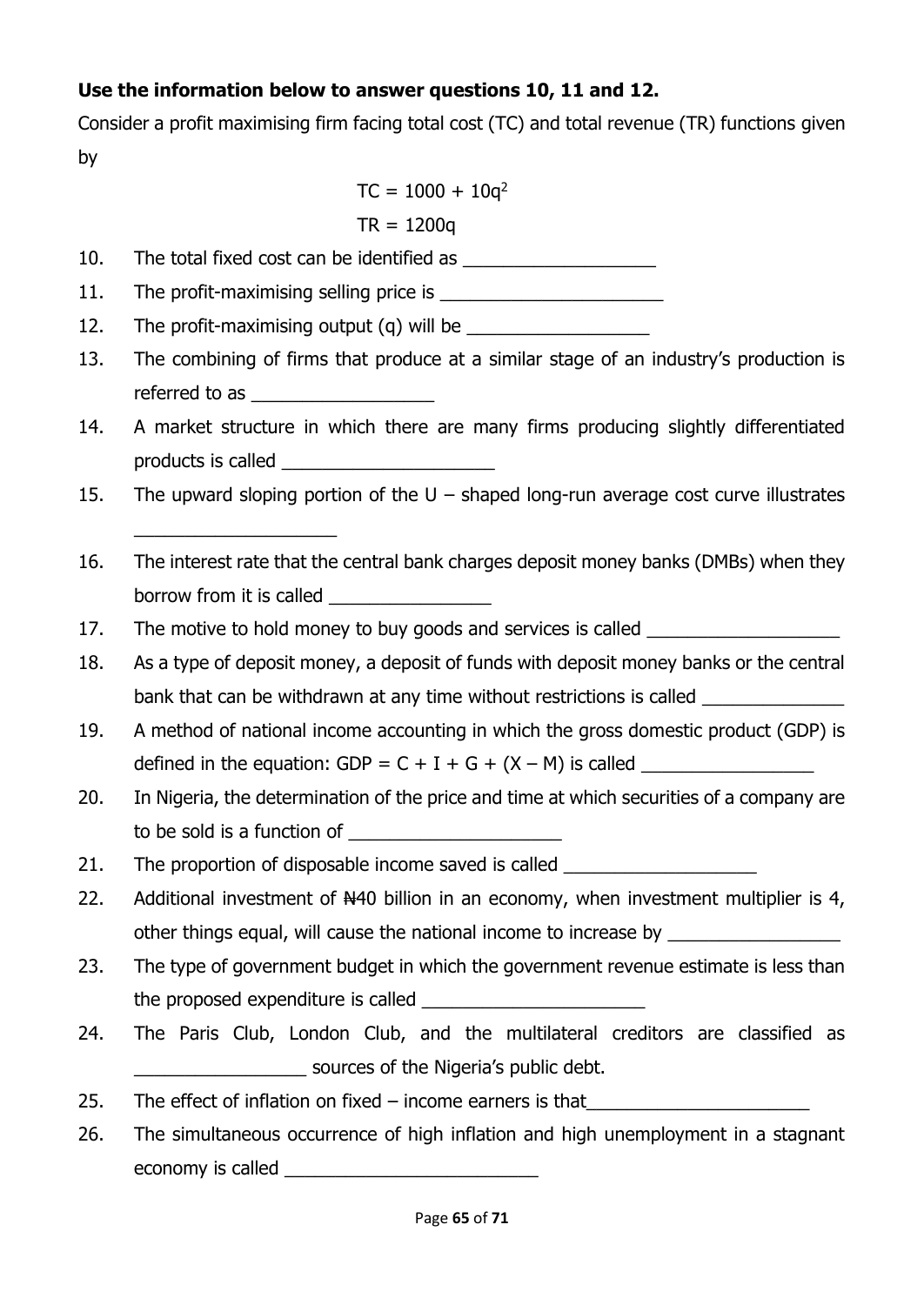- 27. A sustained rise in a country's real national income and per capita real national income is referred to as
- 28. The elimination or reduction of restrictions on international trade is called
- 29. A decrease in the value of a currency relative to other currencies caused by the market forces is called **Exercise 20**
- 30. The acronym EAC standing for a regional economic integration in Africa means
- 31. GDP =  $C + I + G + Xn$  is the model for which approach to the measurement of GDP?
- 32. What does 'a' represent in the consumption function, C = a+bY**d**?
- 33. State the formula for calculating the inflation rate in a country using the Consumer price Index approach.
- 34. What is GDP deflator?

\_\_\_\_\_\_\_\_\_\_\_\_\_\_\_\_\_\_\_\_\_

\_\_\_\_\_\_\_\_\_\_\_\_\_\_\_\_\_\_\_\_\_\_\_\_

- 35. Economic analysis examines behaviour over different time horizon/period. What are the periods covered?
- 36. If total production cost increases by N3m as output increases by 300units, what is the marginal cost?
- 37. Given the consumption function  $C = 200 + 0.75$  Yd, what is the marginal propensity to save?
- 38. Should a firm close does when it cannot cover its costs in the short-run?
- 39. Deliberate government policy usually initiated and implemented by monetary authority to change the structure and composition of the financial system is called what?
- 40. What is the shape of demand curve that is perfectly inelastic?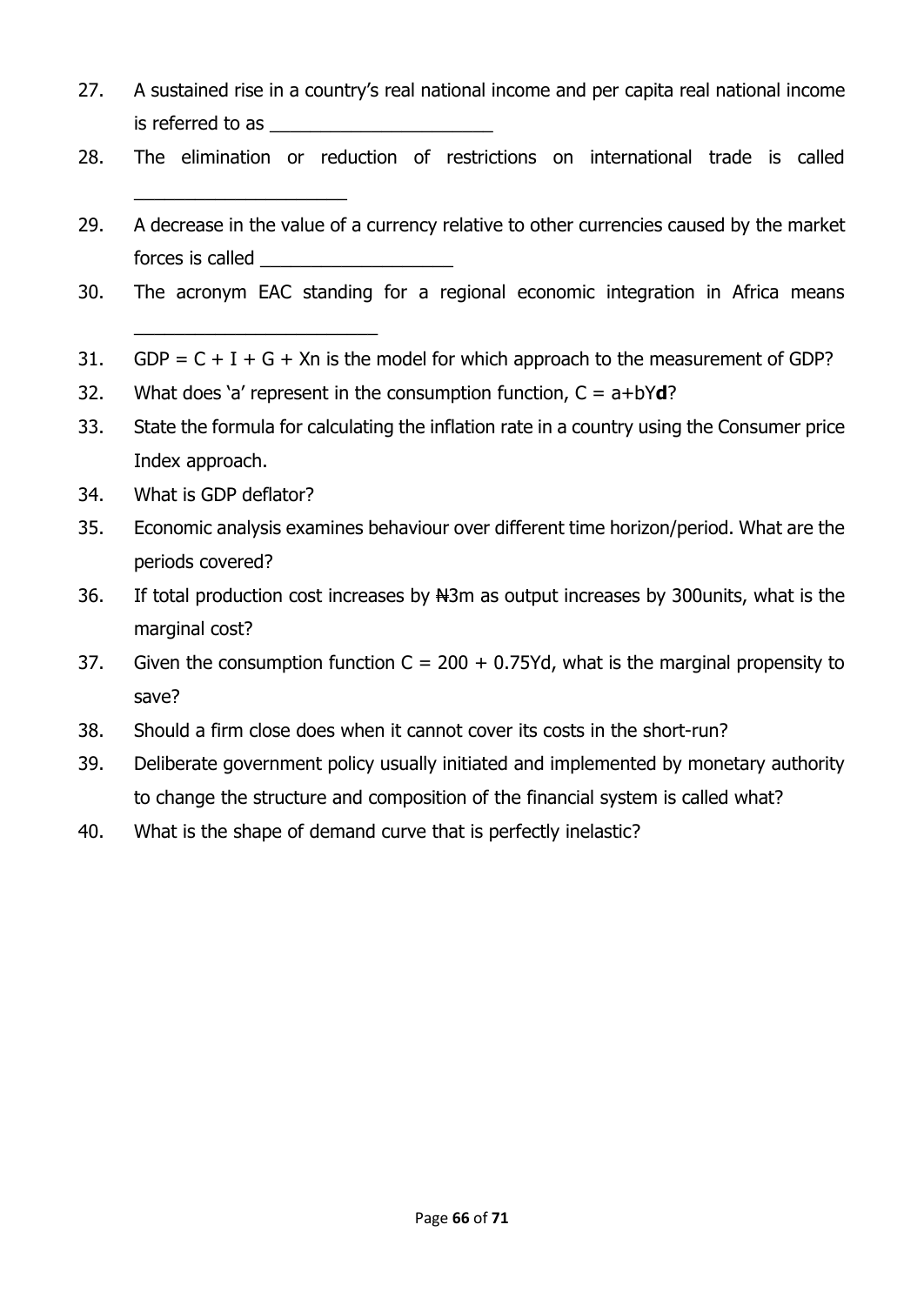# **SOLUTIONS: ECONOMICS**

| <b>PART I</b> |                                          | <b>MULTIPLE CHOICE QUESTIONS (MCQ)</b> | <b>(60 MARKS)</b> |
|---------------|------------------------------------------|----------------------------------------|-------------------|
| 1.            | $\boldsymbol{\mathsf{A}}$                |                                        |                   |
| 2.            | $\overline{D}$                           |                                        |                   |
| 3.            | $\overline{B}$                           |                                        |                   |
| 4.            | $\overline{C}$                           |                                        |                   |
| 5.            | $\overline{B}$                           |                                        |                   |
| 6.            | $\overline{B}$                           |                                        |                   |
| 7.            | $\overline{D}$                           |                                        |                   |
| 8.            | $\overline{A}$                           |                                        |                   |
| 9.            | $\overline{C}$                           |                                        |                   |
| 10.           | $\mathsf C$                              |                                        |                   |
| 11.           | $\mathsf{C}$                             |                                        |                   |
| 12.           | $\overline{D}$                           |                                        |                   |
| 13.           | $\mathsf{C}$                             |                                        |                   |
| 14.           | $\overline{A}$                           |                                        |                   |
| 15.           | $\mathsf{C}$                             |                                        |                   |
| 16.           | $\mathsf B$                              |                                        |                   |
| 17.           | $\overline{C}$                           |                                        |                   |
| 18.           | $\overline{B}$                           |                                        |                   |
| 19.           | ${\sf A}$                                |                                        |                   |
| 20.           | $\sf B$                                  |                                        |                   |
| 21.           | $\begin{array}{c} \n\end{array}$         |                                        |                   |
| 22.           | $\mathsf A$                              |                                        |                   |
| 23.           | $\mathsf C$                              |                                        |                   |
| 24.           | $\sf B$                                  |                                        |                   |
| 25.<br>26.    | $\mathsf D$<br>$\boldsymbol{\mathsf{A}}$ |                                        |                   |
| 27.           | $\sf B$                                  |                                        |                   |
| 28.           | $\mathsf A$                              |                                        |                   |
| 29.           | $\mathsf D$                              |                                        |                   |
|               |                                          | $D2$ no 67 of 71                       |                   |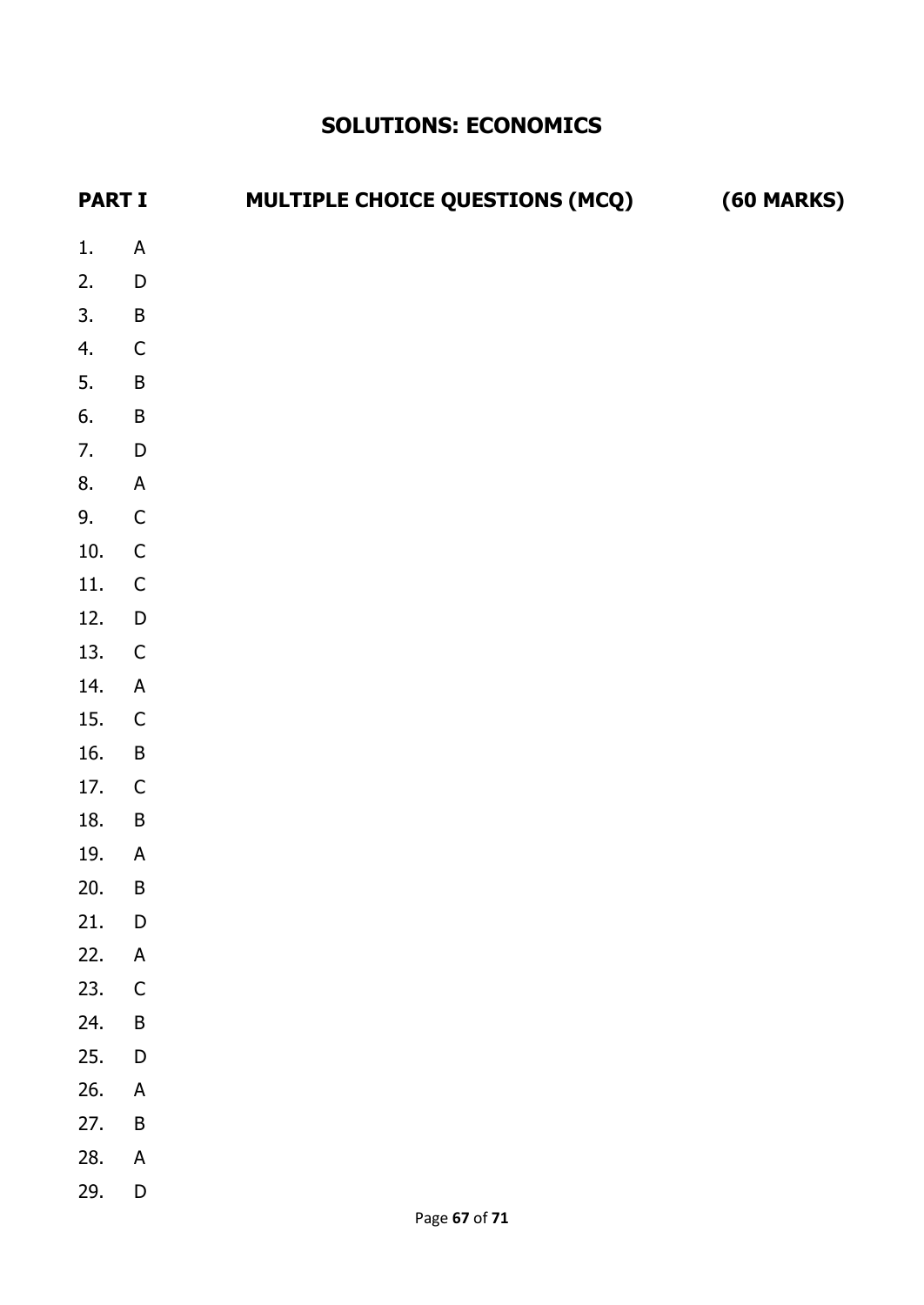- 30. A 31. B 32. A 33. D
- 34. A 35.
- C 36. B
- 37. D
- 38. C
- 39. D
- 40. D
- 41. B
- 42. A
- 43. C
- 44. B
- 45. D
- 46. C
- 47. D
- 48. C
- 49. B
- 50. C
- 51. B
- 52. D
- 53. C
- 54. D
- 55. A
- 56. B
- 57. A
- 58. C
- 59. B
- 60. D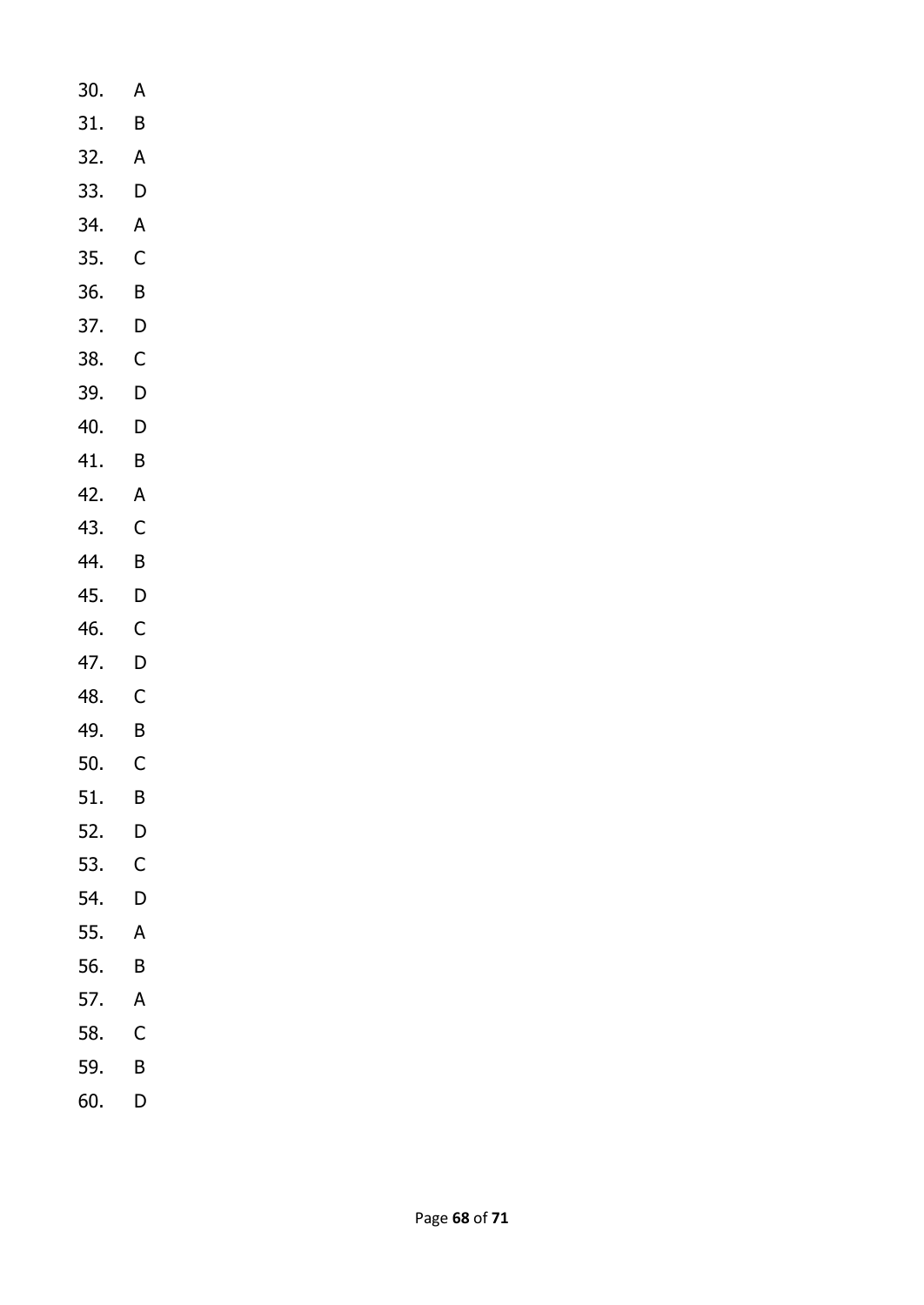# **PART II SHORT ANSWER QUESTIONS (SAQ) (40 MARKS)**

- 1. Lionel Robbins
- 2. **Ends** =human needs or wants, **means** = productive resources/factors of production
- 3. Macroeconomics
- 4. Unemployment/under employment or underutilisation of resources
- 5. Marginal utility
- 6. Equilibrium quantity increases
- 7. Effective demand
- 8. No effect
- 9. -0.25
- 10.  $\frac{100}{1000}$
- 11. ₦1200
- 12. 60 units i.e MR =MC,  $1200 = 200q$ ,  $q = 1200 = 60$  units

<u>20</u>

- 13. Horizontal merger
- 14. Monopolistic competition
- 15. Diseconomies of scale
- 16. Monetary Policy/Bank rate/Discount rate (MPR)
- 17. Transactions motive
- 18. Demand deposit
- 19. Expenditure approach
- 20. Securities Exchange Commission (SEC)
- 21. Marginal Propensity to Save (MPS)
- 22.  $\Delta Y = \text{H}160$  billion
- 23. Deficit budget
- 24. External
- 25. The fixed-income-earners lose
- 26. Stagflation
- 27. Economic growth
- 28. Trade liberalization
- 29. Currency depreciation
- 30. East African Community.
- 31. The expenditure approach to measuring GDP